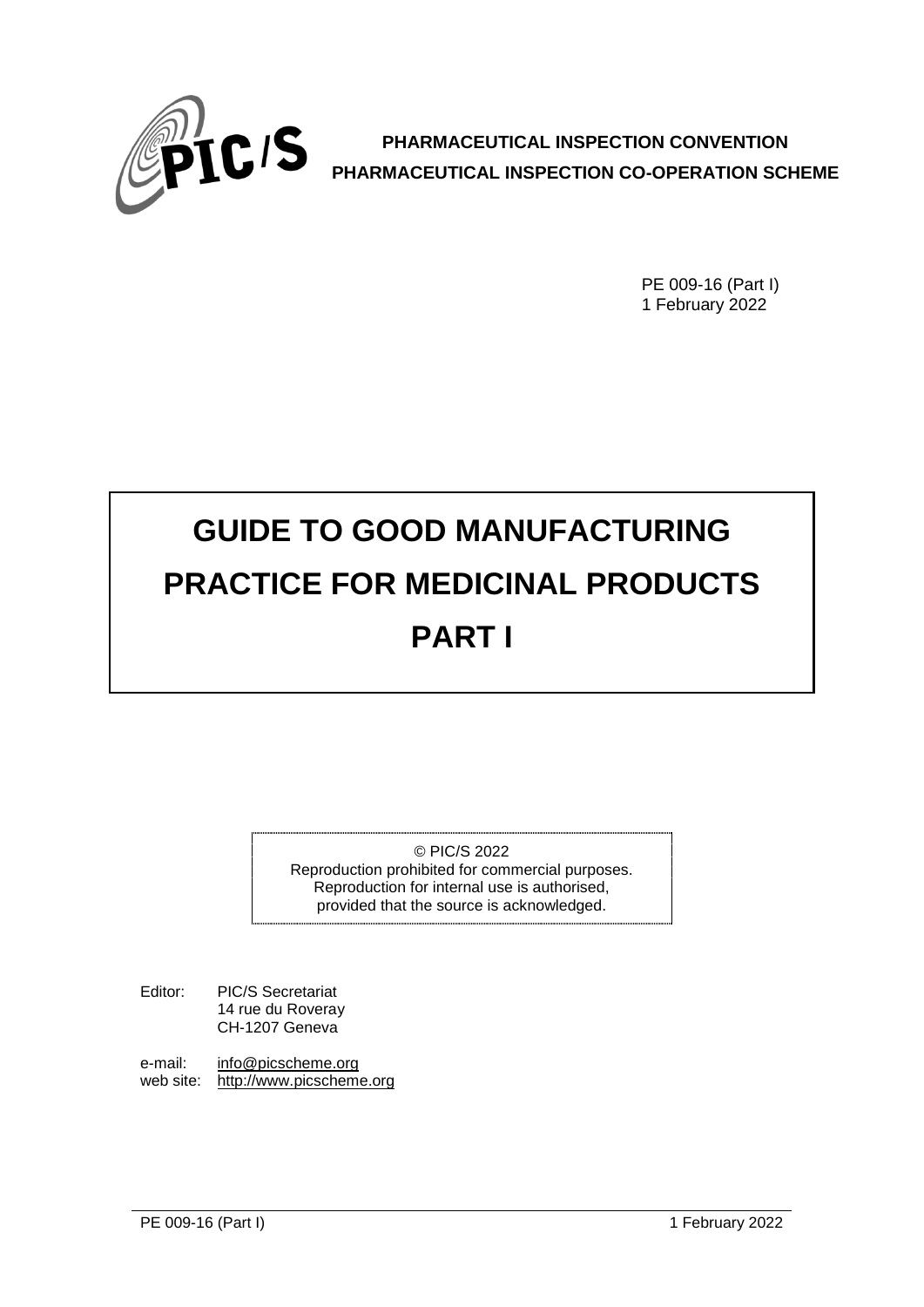## **TABLE OF CONTENT**

| Good Manufacturing Practice for Medicinal Products (GMP)  4 |  |
|-------------------------------------------------------------|--|
|                                                             |  |
|                                                             |  |
|                                                             |  |
|                                                             |  |
|                                                             |  |
|                                                             |  |
|                                                             |  |
|                                                             |  |
|                                                             |  |
|                                                             |  |
|                                                             |  |
|                                                             |  |
|                                                             |  |
|                                                             |  |
|                                                             |  |
|                                                             |  |
|                                                             |  |
|                                                             |  |
|                                                             |  |
|                                                             |  |
|                                                             |  |
|                                                             |  |
|                                                             |  |
|                                                             |  |
|                                                             |  |
|                                                             |  |
|                                                             |  |
|                                                             |  |
|                                                             |  |
|                                                             |  |
|                                                             |  |
|                                                             |  |
|                                                             |  |
|                                                             |  |
|                                                             |  |
|                                                             |  |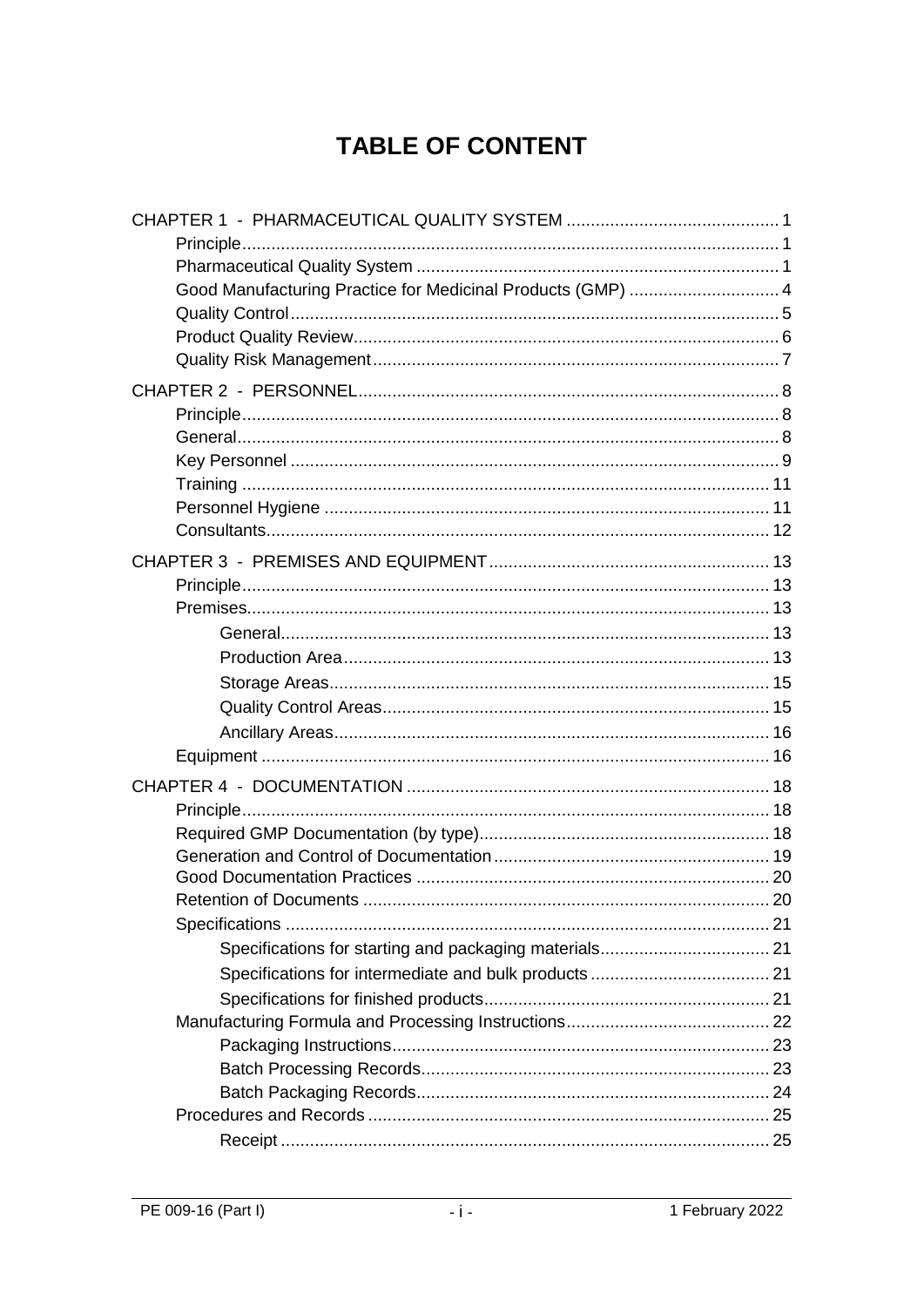| Procedures for Handling and Investigating Complaints Including Possible |  |
|-------------------------------------------------------------------------|--|
|                                                                         |  |
|                                                                         |  |
| Root Cause Analysis and Corrective and Preventative Actions 51          |  |
| Product Recalls and Other Potential Risk-Reducing Actions 51            |  |
|                                                                         |  |
|                                                                         |  |
|                                                                         |  |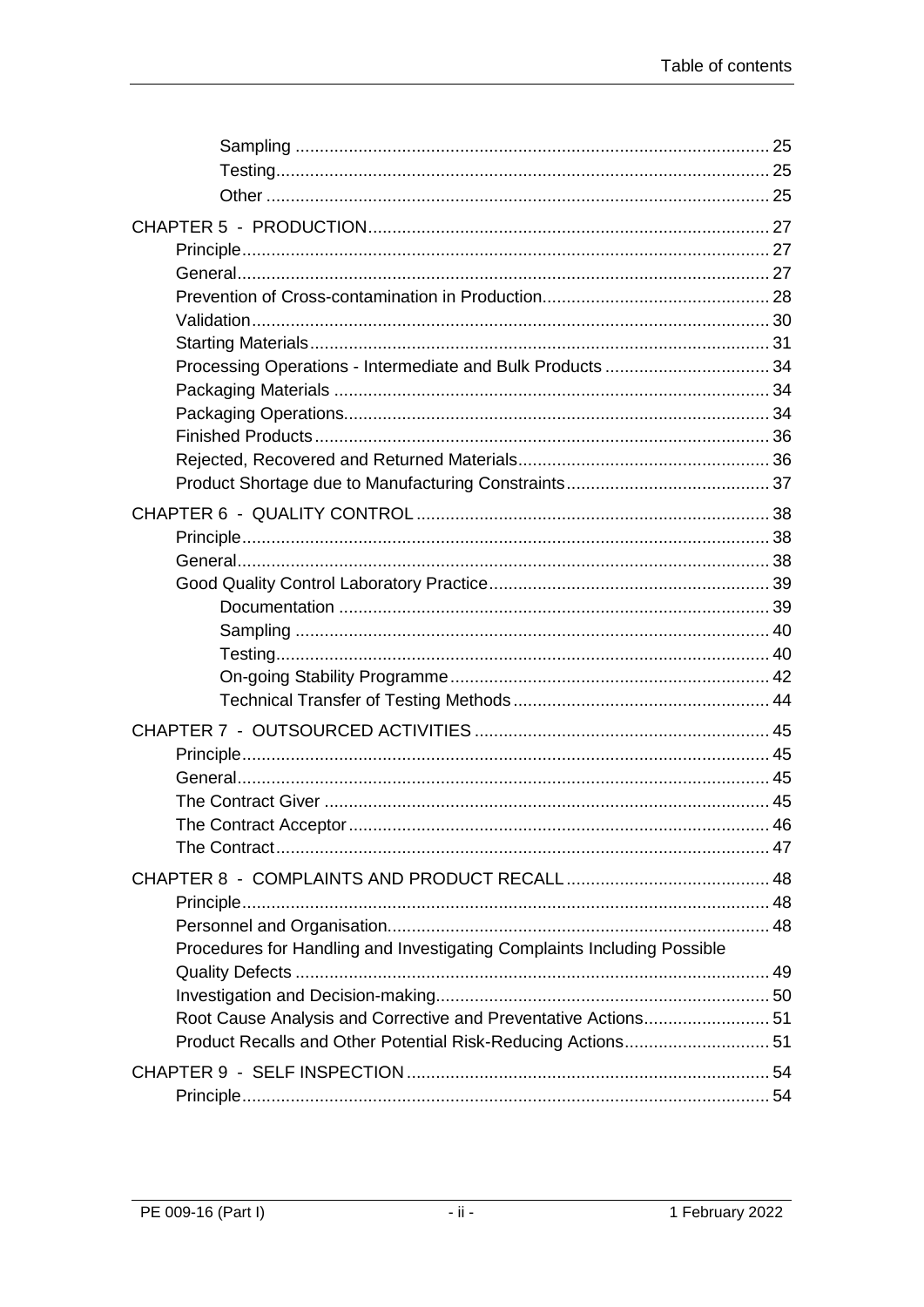## **CHAPTER 1**

## **PHARMACEUTICAL QUALITY SYSTEM**

### **PRINCIPLE**

The holder of a Manufacturing Authorisation must manufacture medicinal products so as to ensure that they are fit for their intended use, comply with the requirements of the Marketing Authorisation or Clinical Trial Authorisation, as appropriate, and do not place patients at risk due to inadequate safety, quality or efficacy. The attainment of this quality objective is the responsibility of senior management and requires the participation and commitment by staff in many different departments and at all levels within the company, by the company's suppliers and by its distributors. To achieve this quality objective reliably there must be a comprehensively designed and correctly implemented Pharmaceutical Quality System incorporating Good Manufacturing Practice and Quality Risk Management. It should be fully documented and its effectiveness monitored. All parts of the Pharmaceutical Quality System should be adequately resourced with competent personnel, and suitable and sufficient premises, equipment and facilities. There are additional legal responsibilities for the holder of the Manufacturing Authorisation and for the Authorised Person(s).

The basic concepts of Quality Management, Good Manufacturing Practice (GMP) and Quality Risk Management are inter-related. They are described here in order to emphasise their relationships and their fundamental importance to the production and control of medicinal products.

## **PHARMACEUTICAL QUALITY SYSTEM <sup>1</sup>**

- 1.1 Quality Management is a wide-ranging concept, which covers all matters, which individually or collectively influence the quality of a product. It is the sum total of the organised arrangements made with the objective of ensuring that medicinal products are of the quality required for their intended use. Quality Management therefore incorporates Good Manufacturing Practice.
- 1.2 GMP applies to the lifecycle stages from the manufacture of investigational medicinal products, technology transfer, commercial manufacturing through to product discontinuation. However the Pharmaceutical Quality System can extend to the pharmaceutical development lifecycle stage as described in ICH Q10, which while optional, should facilitate innovation and continual improvement and strengthen the link between pharmaceutical development and manufacturing activities.

 $\overline{a}$ 

<sup>1</sup> National requirements require manufacturers to establish and implement an effective pharmaceutical quality assurance system. The term Pharmaceutical Quality System is used in this chapter in the interests of consistency with ICH Q10 terminology. For the purposes of this chapter these terms can be considered interchangeable.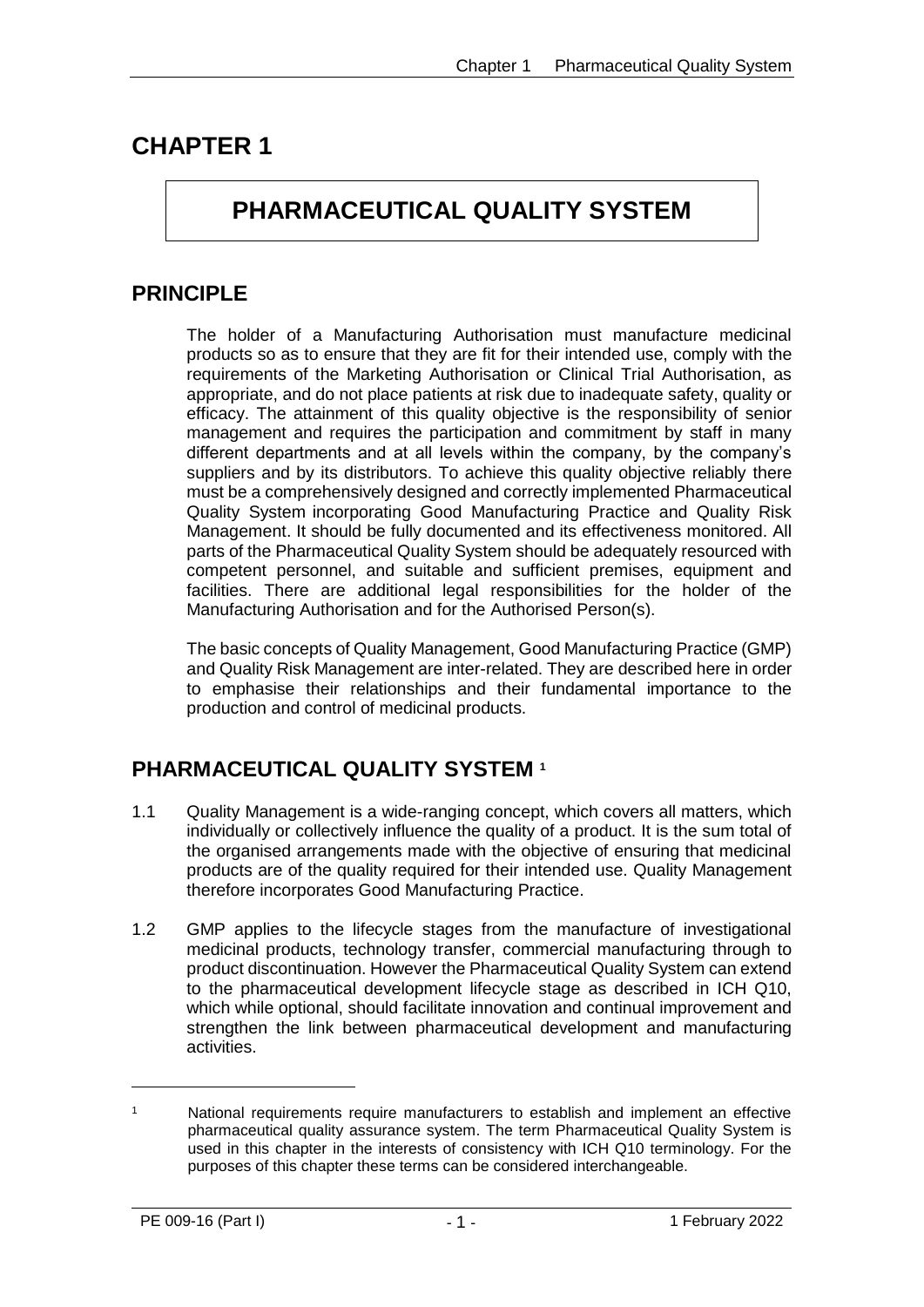- 1.3 The size and complexity of the company's activities should be taken into consideration when developing a new Pharmaceutical Quality System or modifying an existing one. The design of the system should incorporate appropriate risk management principles including the use of appropriate tools. While some aspects of the system can be company-wide and others site-specific, the effectiveness of the system is normally demonstrated at the site level.
- 1.4 A Pharmaceutical Quality System appropriate for the manufacture of medicinal products should ensure that:
	- (i) Product realisation is achieved by designing, planning, implementing, maintaining and continuously improving a system that allows the consistent delivery of products with appropriate quality attributes;
	- (ii) Product and process knowledge is managed throughout all lifecycle stages;
	- (iii) Medicinal products are designed and developed in a way that takes account of the requirements of Good Manufacturing Practice;
	- (iv) Production and control operations are clearly specified and Good Manufacturing Practice adopted;
	- (v) Managerial responsibilities are clearly specified;
	- (vi) Arrangements are made for the manufacture, supply and use of the correct starting and packaging materials, the selection and monitoring of suppliers and for verifying that each delivery is from the approved supply chain;
	- (vii) Processes are in place to assure the management of outsourced activities;
	- (viii) A state of control is established and maintained by developing and using effective monitoring and control systems for process performance and product quality;
	- (ix) The results of product and processes monitoring are taken into account in batch release, in the investigation of deviations, and, with a view to taking preventive action to avoid potential deviations occurring in the future;
	- (x) All necessary controls on intermediate products, and any other in-process controls and validations are carried out;
	- (xi) Continual improvement is facilitated through the implementation of quality improvements appropriate to the current level of process and product knowledge;
	- (xii) Arrangements are in place for the prospective evaluation of planned changes and their approval prior to implementation taking into account regulatory notification and approval where required;
	- (xiii) After implementation of any change, an evaluation is undertaken to confirm the quality objectives were achieved and that there was no unintended deleterious impact on product quality;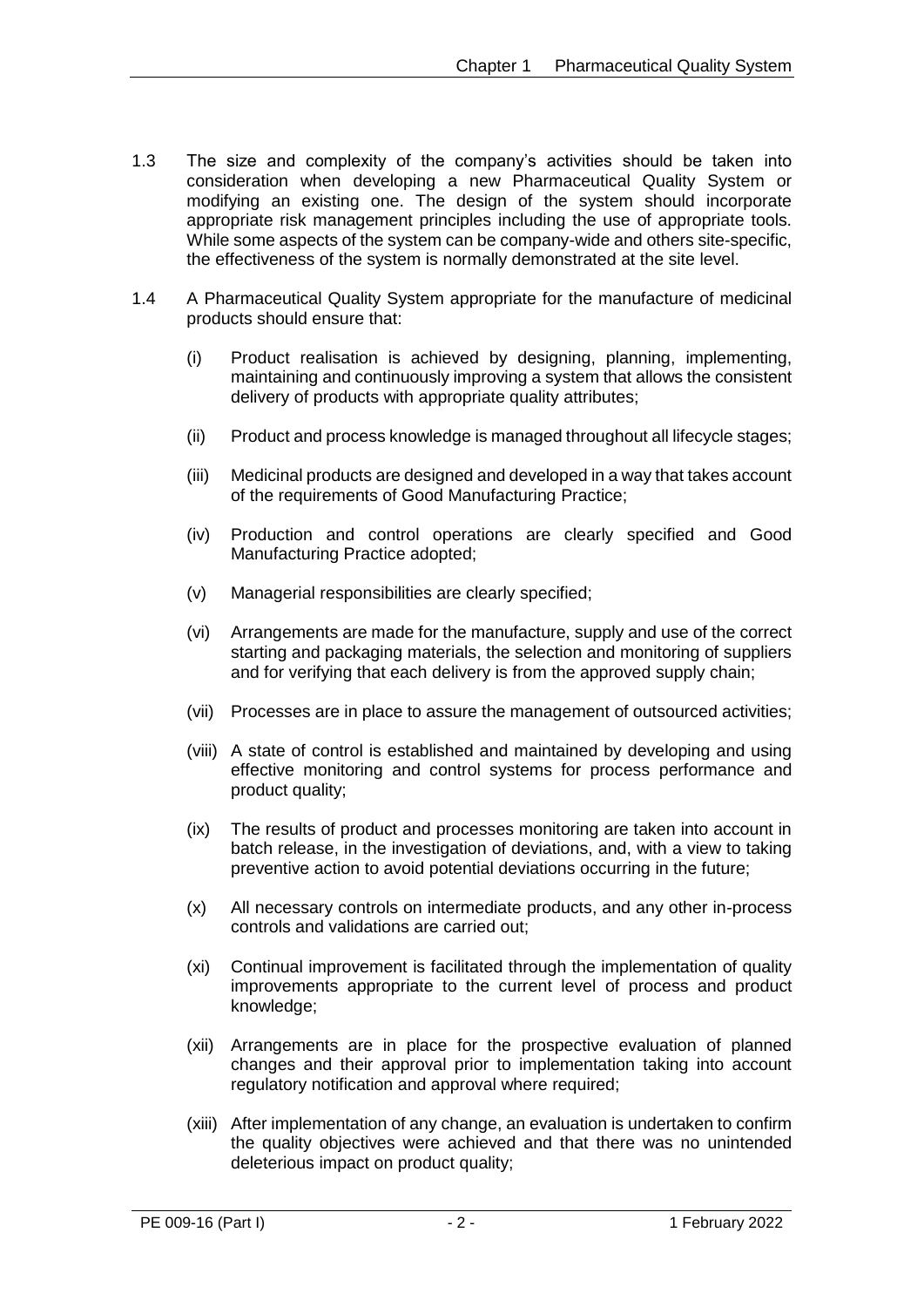(xiv) An appropriate level of root cause analysis should be applied during the investigation of deviations, suspected product defects and other problems.

This can be determined using Quality Risk Management principles. In cases where the true root cause(s) of the issue cannot be determined, consideration should be given to identifying the most likely root cause(s) and to addressing those. Where human error is suspected or identified as the cause, this should be justified having taken care to ensure that process, procedural or system based errors or problems have not been overlooked, if present. Appropriate corrective actions and/or preventive actions (CAPAs) should be identified and taken in response to investigations. The effectiveness of such actions should be monitored and assessed, in line with Quality Risk Management principles;

- (xv) Medicinal products are not sold or supplied before an Authorised Person has certified that each production batch has been produced and controlled in accordance with the requirements of the Marketing Authorisation and any other regulations relevant to the production, control and release of medicinal products;
- (xvi) Satisfactory arrangements exist to ensure, as far as possible, that the medicinal products are stored, distributed and subsequently handled so that quality is maintained throughout their shelf life;
- (xvii) There is a process for self-inspection and/or quality audit, which regularly appraises the effectiveness and applicability of the Pharmaceutical Quality System.
- 1.5 Senior management has the ultimate responsibility to ensure an effective Pharmaceutical Quality System is in place*,* adequately resourced and that roles, responsibilities, and authorities are defined, communicated and implemented throughout the organisation. Senior management's leadership and active participation in the Pharmaceutical Quality System is essential. This leadership should ensure the support and commitment of staff at all levels and sites within the organisation to the Pharmaceutical Quality System.
- 1.6 There should be periodic management review, with the involvement of senior management, of the operation of the Pharmaceutical Quality System to identify opportunities for continual improvement of products, processes and the system itself.
- 1.7 The Pharmaceutical Quality System should be defined and documented. A Quality Manual or equivalent documentation should be established and should contain a description of the quality management system including management responsibilities.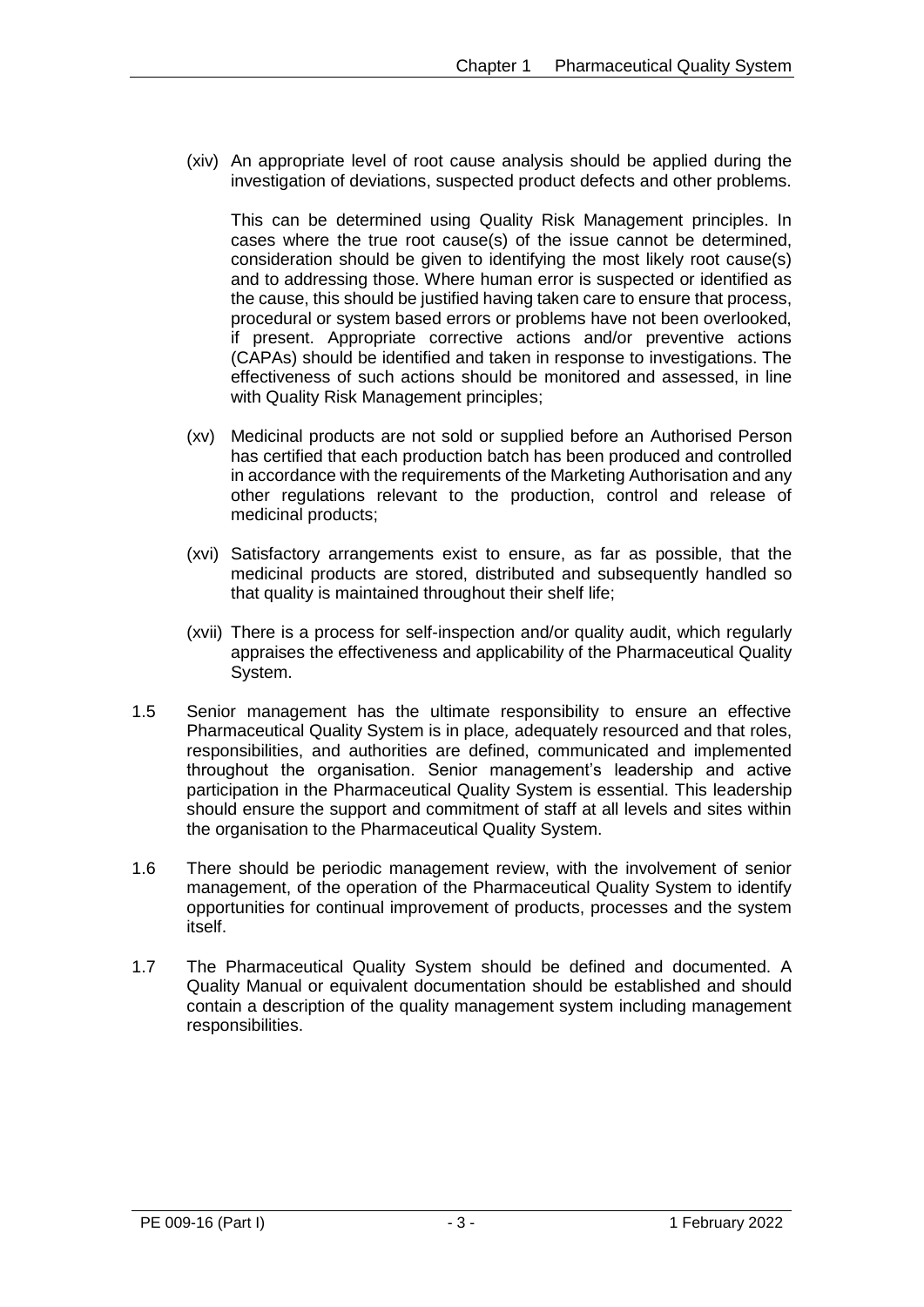#### **GOOD MANUFACTURING PRACTICE FOR MEDICINAL PRODUCTS**

- 1.8 Good Manufacturing Practice is that part of Quality Management which ensures that products are consistently produced and controlled to the quality standards appropriate to their intended use and as required by the Marketing Authorisation, Clinical Trial Authorisation or product specification. Good Manufacturing Practice is concerned with both production and quality control. The basic requirements of GMP are that:
	- (i) All manufacturing processes are clearly defined, systematically reviewed in the light of experience and shown to be capable of consistently manufacturing medicinal products of the required quality and complying with their specifications;
	- (ii) Critical steps of manufacturing processes and significant changes to the process are validated;
	- (iii) All necessary facilities for GMP are provided including:
		- Appropriately qualified and trained personnel;
		- Adequate premises and space;
		- Suitable equipment and services;
		- Correct materials, containers and labels;
		- Approved procedures and instructions, in accordance with the Pharmaceutical Quality System;
		- Suitable storage and transport.
	- (iv) Instructions and procedures are written in an instructional form in clear and unambiguous language, specifically applicable to the facilities provided;
	- (v) Procedures are carried out correctly and operators are trained to do so;
	- (vi) Records are made, manually and/or by recording instruments, during manufacture which demonstrate that all the steps required by the defined procedures and instructions were in fact taken and that the quantity and quality of the product was as expected;
	- (vii) Any significant deviations are fully recorded, investigated with the objective of determining the root cause and appropriate corrective and preventive action implemented;
	- (viii) Records of manufacture including distribution which enable the complete history of a batch to be traced are retained in a comprehensible and accessible form;
	- (ix) The distribution of the products minimises any risk to their quality and takes account of good distribution practice;
	- (x) A system is available to recall any batch of product, from sale or supply;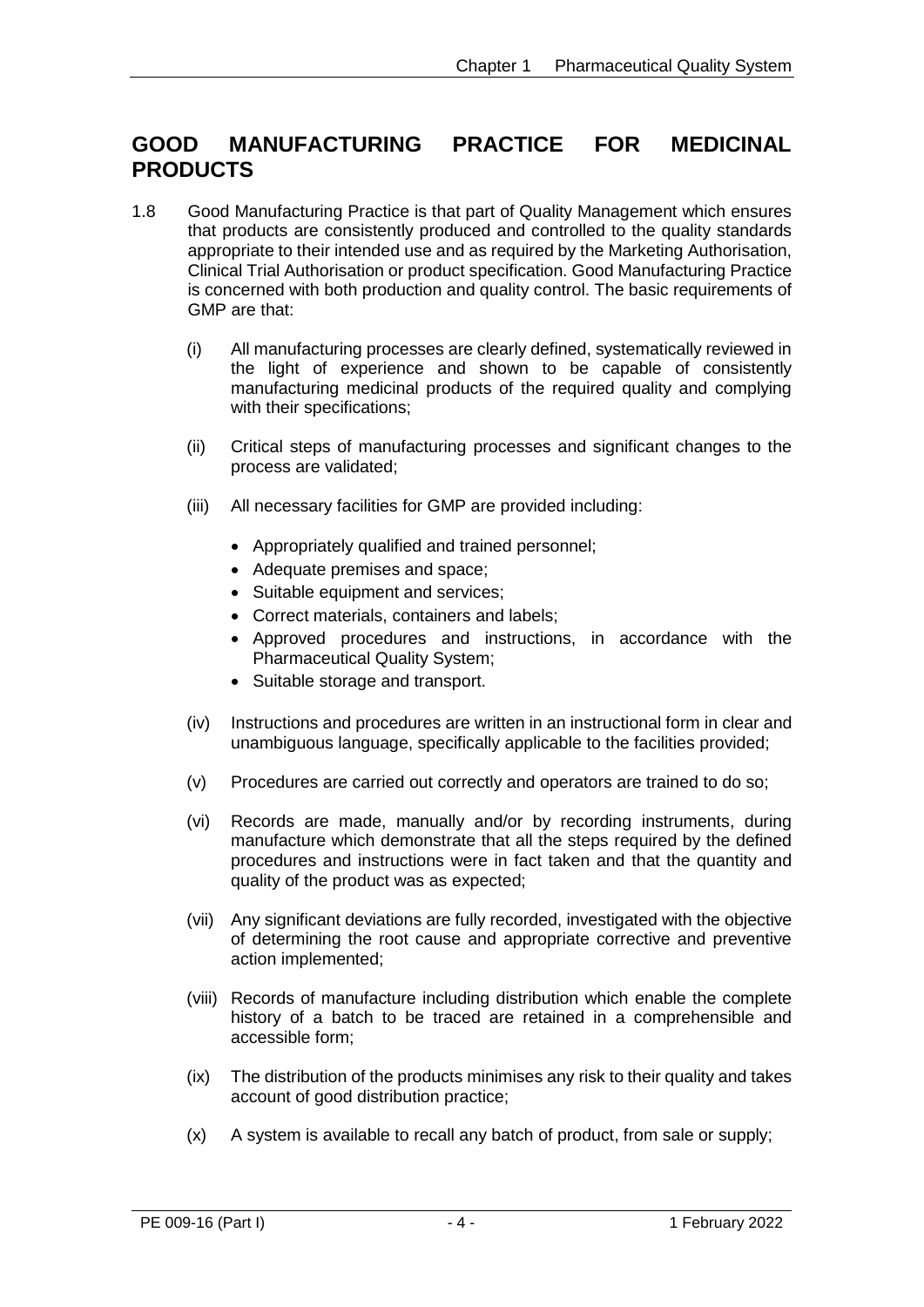(xi) Complaints about products are examined, the causes of quality defects investigated and appropriate measures taken in respect of the defective products and to prevent reoccurrence.

### **QUALITY CONTROL**

- 1.9 Quality Control is that part of Good Manufacturing Practice which is concerned with sampling, specifications and testing, and with the organisation, documentation and release procedures which ensure that the necessary and relevant tests are actually carried out and that materials are not released for use, nor products released for sale or supply, until their quality has been judged to be satisfactory. The basic requirements of Quality Control are that:
	- (i) Adequate facilities, trained personnel and approved procedures are available for sampling and testing starting materials, packaging materials, intermediate, bulk, and finished products, and where appropriate for monitoring environmental conditions for GMP purposes;
	- (ii) Samples of starting materials, packaging materials, intermediate products, bulk products and finished products are taken by approved personnel and methods;
	- (iii) Test methods are validated;
	- (iv) Records are made, manually and/or by recording instruments, which demonstrate that all the required sampling, inspecting and testing procedures were actually carried out. Any deviations are fully recorded and investigated;
	- (v) The finished products contain active ingredients complying with the qualitative and quantitative composition of the Marketing Authorisation or Clinical Trial Authorisation, are of the purity required, and are enclosed within their proper containers and correctly labelled;
	- (vi) Records are made of the results of inspection and that testing of materials, intermediate, bulk, and finished products is formally assessed against specification. Product assessment includes a review and evaluation of relevant production documentation and an assessment of deviations from specified procedures;
	- (vii) No batch of product is released for sale or supply prior to certification by an Authorised Person that it is in accordance with the requirements of the relevant authorisations;
	- (viii) Sufficient reference samples of starting materials and products are retained in accordance with Annex 19 to permit future examination of the product if necessary and that the sample is retained in the final pack.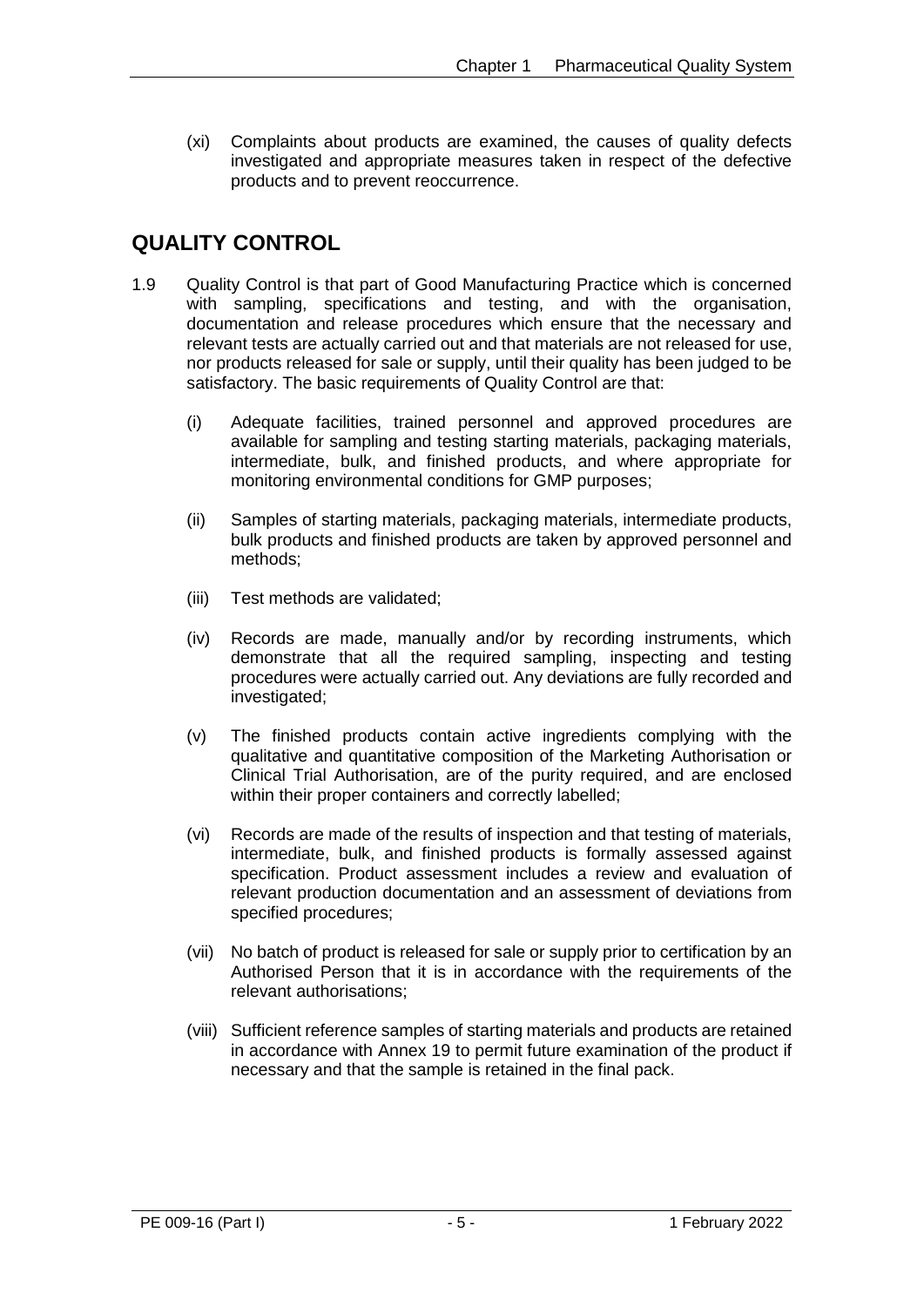### **PRODUCT QUALITY REVIEW**

- 1.10 Regular periodic or rolling quality reviews of all authorised medicinal products, including export only products, should be conducted with the objective of verifying the consistency of the existing process, the appropriateness of current specifications for both starting materials and finished product, to highlight any trends and to identify product and process improvements. Such reviews should normally be conducted and documented annually, taking into account previous reviews, and should include at least:
	- (i) A review of starting materials including packaging materials used in the product, especially those from new sources and in particular the review of supply chain traceability of active substances;
	- (ii) A review of critical in-process controls and finished product results;
	- (iii) A review of all batches that failed to meet established specification(s) and their investigation;
	- (iv) A review of all significant deviations or non-conformances, their related investigations, and the effectiveness of resultant corrective and preventive actions taken;
	- (v) A review of all changes carried out to the processes or analytical methods;
	- (vi) A review of Marketing Authorisation variations submitted, granted or refused, including those for third country (export only) dossiers;
	- (vii) A review of the results of the stability monitoring programme and any adverse trends;
	- (viii) A review of all quality-related returns, complaints and recalls and the investigations performed at the time;
	- (ix) A review of adequacy of any other previous product process or equipment corrective actions;
	- (x) For new Marketing Authorisations and variations to Marketing Authorisations, a review of post-marketing commitments;
	- (xi) The qualification status of relevant equipment and utilities, e.g. HVAC, water, compressed gases, etc;
	- (xii) A review of any contractual arrangements as defined in Chapter 7 to ensure that they are up to date.
- 1.11 The manufacturer and, where different, Marketing Authorisation holder should evaluate the results of the review and an assessment made as to whether corrective and preventive action or any revalidation should be undertaken, under the Pharmaceutical Quality System. There should be management procedures for the ongoing management and review of these actions and the effectiveness of these procedures verified during self-inspection. Quality reviews may be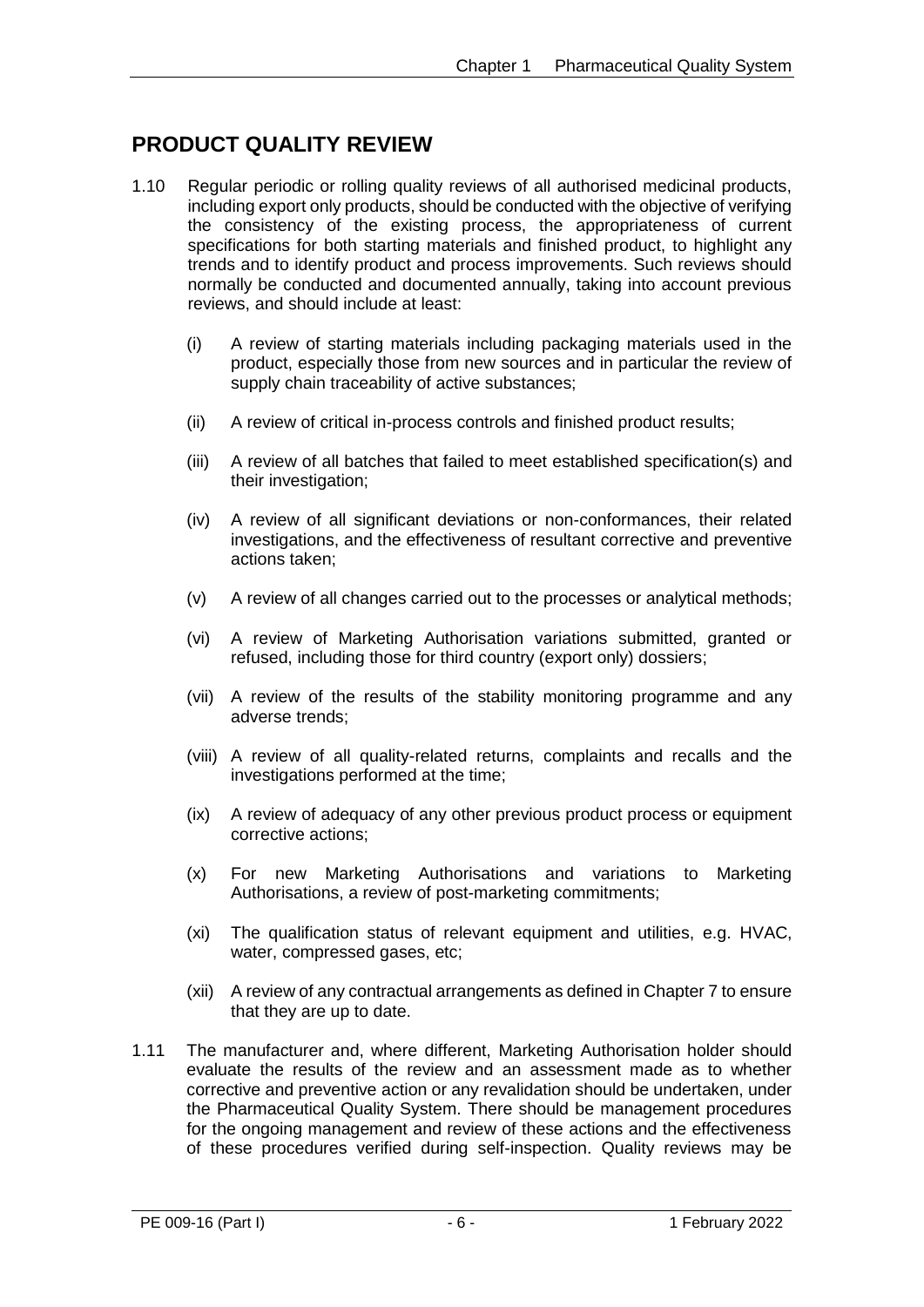grouped by product type, e.g. solid dosage forms, liquid dosage forms, sterile products, etc. where scientifically justified.

Where the Marketing Authorisation holder is not the manufacturer, there should be a technical agreement in place between the various parties that defines their respective responsibilities in producing the product quality review. The Authorised Person responsible for final batch certification together with the Marketing Authorisation holder should ensure that the quality review is performed in a timely manner and is accurate.

#### **QUALITY RISK MANAGEMENT**

- 1.12 Quality Risk Management is a systematic process for the assessment, control, communication and review of risks to the quality of the medicinal product. It can be applied both proactively and retrospectively.
- 1.13 The principles of Quality Risk Management are that:
	- (i) The evaluation of the risk to quality is based on scientific knowledge, experience with the process and ultimately links to the protection of the patient;
	- (ii) The level of effort, formality and documentation of the Quality Risk Management process is commensurate with the level of risk.

Examples of the processes and applications of Quality Risk Management can be found inter alia in Annex 20 or ICHQ9.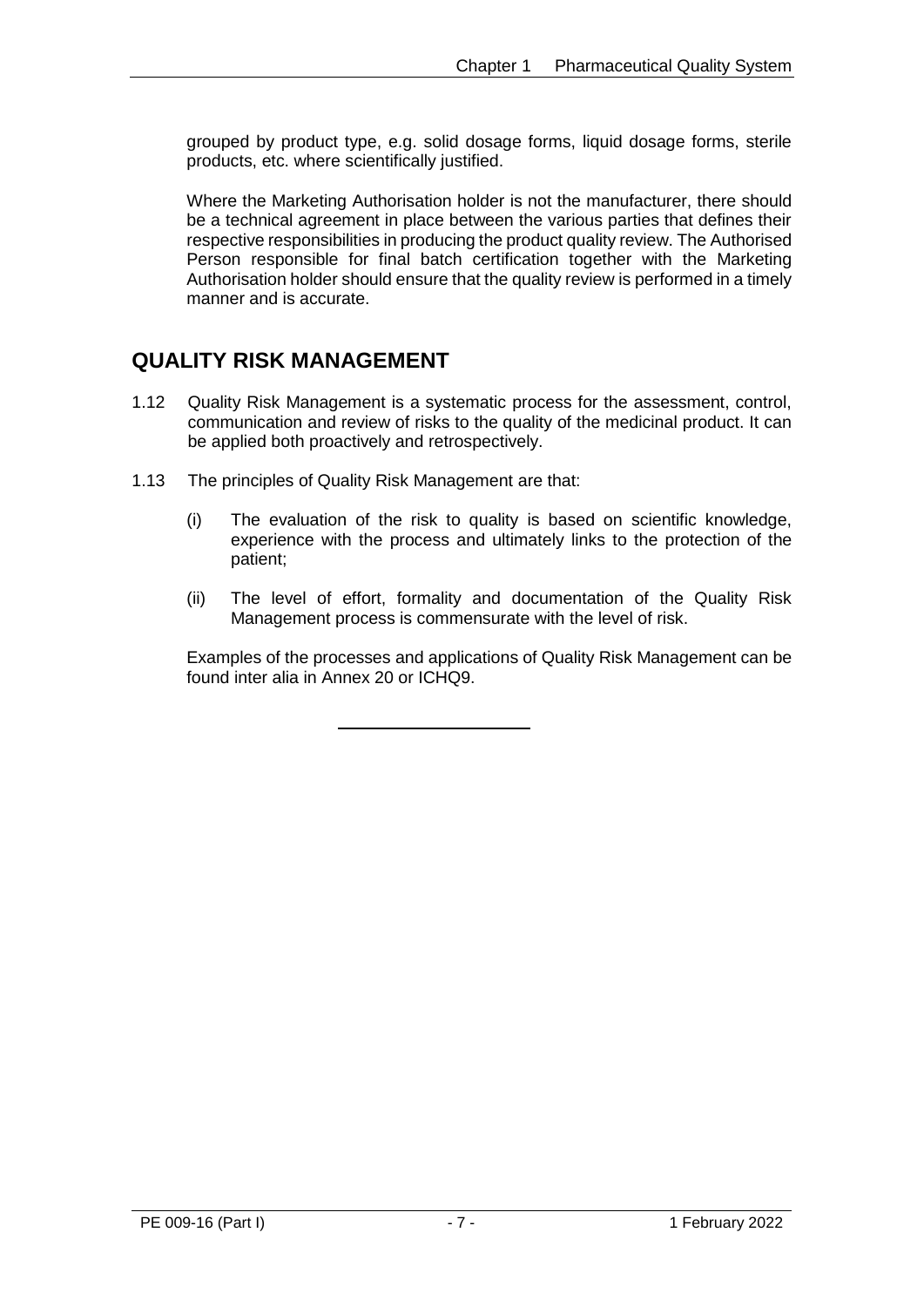## **CHAPTER 2**

## **PERSONNEL**

### **PRINCIPLE**

The correct manufacture of medicinal products relies upon people. For this reason there must be sufficient qualified personnel to carry out all the tasks which are the responsibility of the manufacturer. Individual responsibilities should be clearly understood by the individuals and recorded. All personnel should be aware of the principles of Good Manufacturing Practice that affect them and receive initial and continuing training, including hygiene instructions, relevant to their needs.

## **GENERAL**

- 2.1 The manufacturer should have an adequate number of personnel with the necessary qualifications and practical experience. Senior management should determine and provide adequate and appropriate resources (human, financial, materials, facilities and equipment) to implement and maintain the Pharmaceutical Quality System and continually improve its effectiveness. The responsibilities placed on any one individual should not be so extensive as to present any risk to quality.
- 2.2 The manufacturer must have an organisation chart in which the relationships between the heads of Production, Quality Control and where applicable Head of Quality Assurance or Quality Unit referred to in point 2.5 and the position of the Authorised Person(s) are clearly shown in the managerial hierarchy.
- 2.3 People in responsible positions should have specific duties recorded in written job descriptions and adequate authority to carry out their responsibilities. Their duties may be delegated to designated deputies of a satisfactory qualification level. There should be no gaps or unexplained overlaps in the responsibilities of those personnel concerned with the application of Good Manufacturing Practice.
- 2.4 Senior management has the ultimate responsibility to ensure an effective Pharmaceutical Quality System is in place to achieve the *quality objectives,* and, that roles, responsibilities, and authorities are defined, communicated and implemented throughout the organisation. Senior management should establish a quality policy that describes the overall intentions and direction of the company related to quality and should ensure continuing suitability and effectiveness of the Pharmaceutical Quality System and GMP compliance through participation in management review.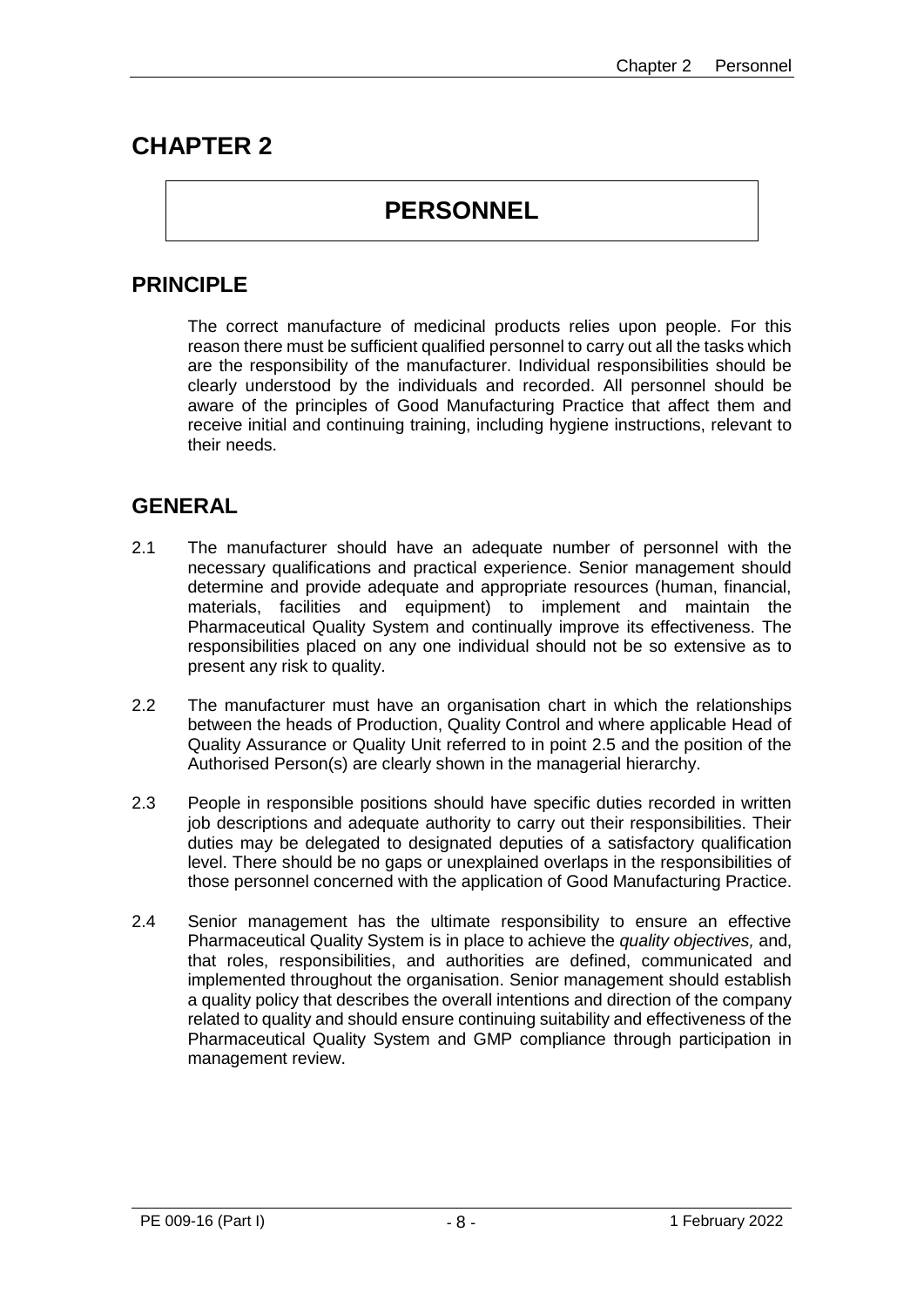## **KEY PERSONNEL**

- 2.5 Senior Management should appoint Key Management Personnel including the head of Production, the head of Quality Control, and if at least one of these persons is not responsible for the release of products the Authorised Person(s) designated for the purpose. Normally, key posts should be occupied by full-time personnel. The heads of Production and Quality Control must be independent from each other. In large organisations, it may be necessary to delegate some of the functions listed in 2.7, 2.8 and 2.9. Additionally, depending on the size and organisational structure of the company, a separate Head of Quality Assurance or Head of the Quality Unit may be appointed. Where such a function exists usually some of the responsibilities described in 2.7, 2.8 and 2.9 are shared with the Head of Quality Control and Head of Production and senior management should therefore take care that roles, responsibilities, and authorities are defined.
- 2.6 The duties of the Authorised Person(s) are described in the national requirements and can be summarised as follows:
	- a) An Authorised Person must ensure that each batch of medicinal products has been manufactured and checked in compliance with the laws in force in that country and in accordance with the requirements of the Marketing Authorisation;
	- b) The Authorised Person(s) must meet the qualification requirements laid down in the national legislation, they shall be permanently and continuously at the disposal of the holder of the Manufacturing Authorisation to carry out their responsibilities;
	- c) The responsibilities of an Authorised Person may be delegated, but only to other Authorised Person(s).
- 2.7 The head of Production generally has the following responsibilities:
	- (i) To ensure that products are produced and stored according to the appropriate documentation in order to obtain the required quality;
	- (ii) To approve the instructions relating to production operations and to ensure their strict implementation;
	- (iii) To ensure that the production records are evaluated and signed by an authorised person;
	- (iv) To ensure the qualification and maintenance of his department, premises and equipment;
	- (v) To ensure that the appropriate validations are done;
	- (vi) To ensure that the required initial and continuing training of his department personnel is carried out and adapted according to need.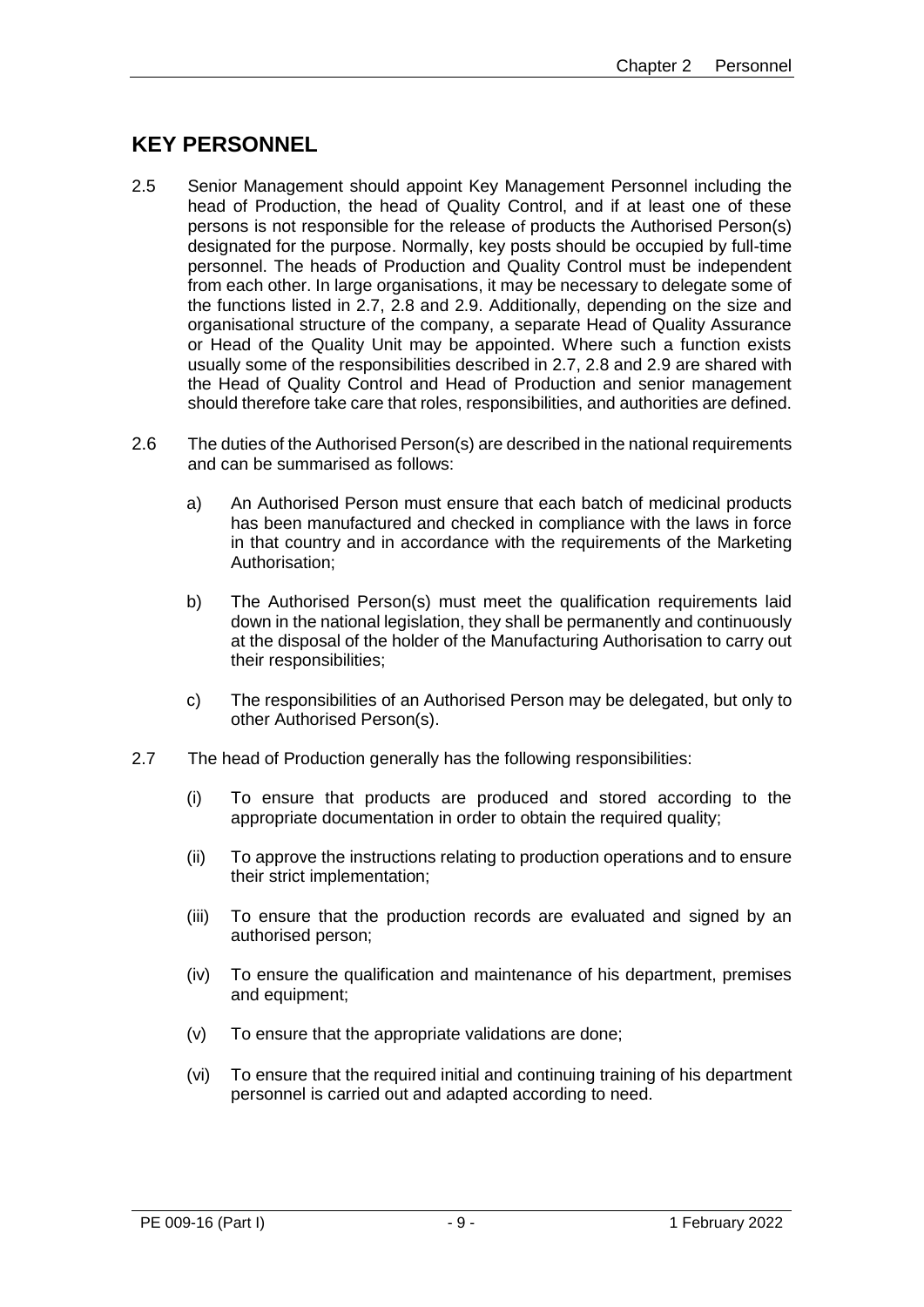- 2.8 The head of Quality Control generally has the following responsibilities:
	- (i) To approve or reject, as he/she sees fit, starting materials, packaging materials, intermediate, bulk and finished products;
	- (ii) To ensure that all necessary testing is carried out and the associated records evaluated;
	- (iii) To approve specifications, sampling instructions, test methods and other Quality Control procedures;
	- (iv) To approve and monitor any contract analysts;
	- (v) To ensure the qualification and maintenance of his/her department, premises and equipment;
	- (vi) To ensure that the appropriate validations are done;
	- (vii) To ensure that the required initial and continuing training of his department personnel is carried out and adapted according to need.

Other duties of Quality Control are summarised in Chapter 6.

- 2.9 The heads of Production, Quality Control and where relevant, Head of Quality Assurance or Head of Quality Unit, generally have some shared, or jointly exercised, responsibilities relating to quality including in particular the design, effective implementation, monitoring and maintenance of the Pharmaceutical Quality System. These may include, subject to any national regulations:
	- (i) The authorisation of written procedures and other documents, including amendments;
	- (ii) The monitoring and control of the manufacturing environment;
	- (iii) Plant hygiene;
	- (iv) Process validation;
	- (v) Training;
	- (vi) The approval and monitoring of suppliers of materials;
	- (vii) The approval and monitoring of contract manufacturers and providers of other GMP related outsourced activities;
	- (viii) The designation and monitoring of storage conditions for materials and products;
	- (ix) The retention of records;
	- (x) The monitoring of compliance with the requirements of Good Manufacturing Practice;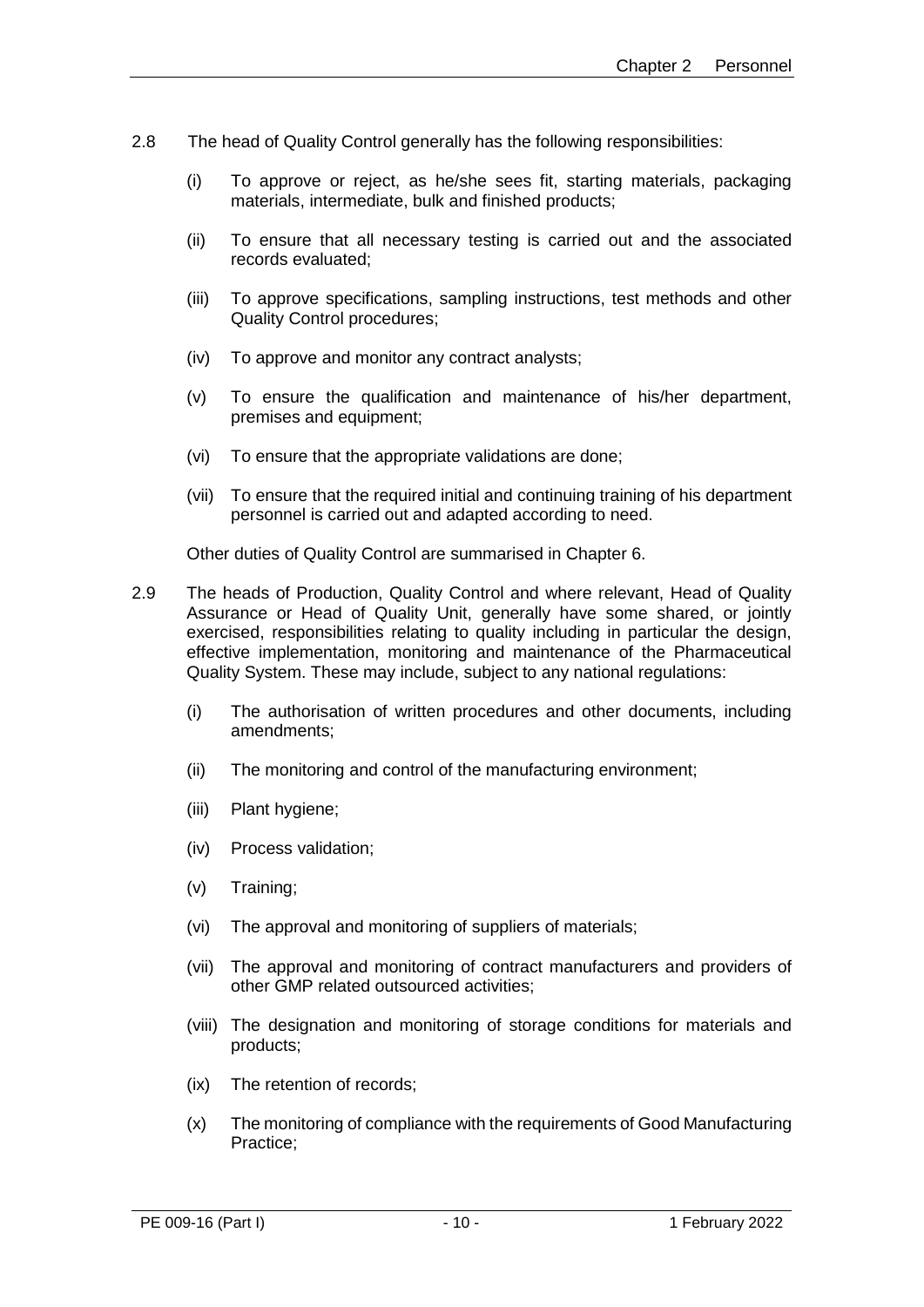- (xi) The inspection, investigation, and taking of samples, in order to monitor factors which may affect product quality;
- (xii) Participation in management reviews of process performance, product quality and of the Pharmaceutical Quality System and advocating continual improvement;
- (xiii) Ensuring that a timely and effective communication and escalation process exists to raise quality issues to the appropriate levels of management.

#### **TRAINING**

- 2.10 The manufacturer should provide training for all the personnel whose duties take them into production and storage areas or into control laboratories (including the technical, maintenance and cleaning personnel), and for other personnel whose activities could affect the quality of the product.
- 2.11 Besides the basic training on the theory and practice of the Pharmaceutical Quality System and Good Manufacturing Practice, newly recruited personnel should receive training appropriate to the duties assigned to them. Continuing training should also be given, and its practical effectiveness should be periodically assessed. Training programmes should be available, approved by either the head of Production or the head of Quality Control, as appropriate. Training records should be kept.
- 2.12 Personnel working in areas where contamination is a hazard, e.g. clean areas or areas where highly active, toxic, infectious or sensitising materials are handled, should be given specific training.
- 2.13 Visitors or untrained personnel should, preferably, not be taken into the production and quality control areas. If this is unavoidable, they should be given information in advance, particularly about personal hygiene and the prescribed protective clothing. They should be closely supervised.
- 2.14 The Pharmaceutical Quality System and all the measures capable of improving its understanding and implementation should be fully discussed during the training sessions.

#### **PERSONNEL HYGIENE**

- 2.15 Detailed hygiene programmes should be established and adapted to the different needs within the factory. They should include procedures relating to the health, hygiene practices and clothing of personnel. These procedures should be understood and followed in a very strict way by every person whose duties take him into the production and control areas. Hygiene programmes should be promoted by management and widely discussed during training sessions.
- 2.16 All personnel should receive medical examination upon recruitment. It must be the manufacturer's responsibility that there are instructions ensuring that health conditions that can be of relevance to the quality of products come to the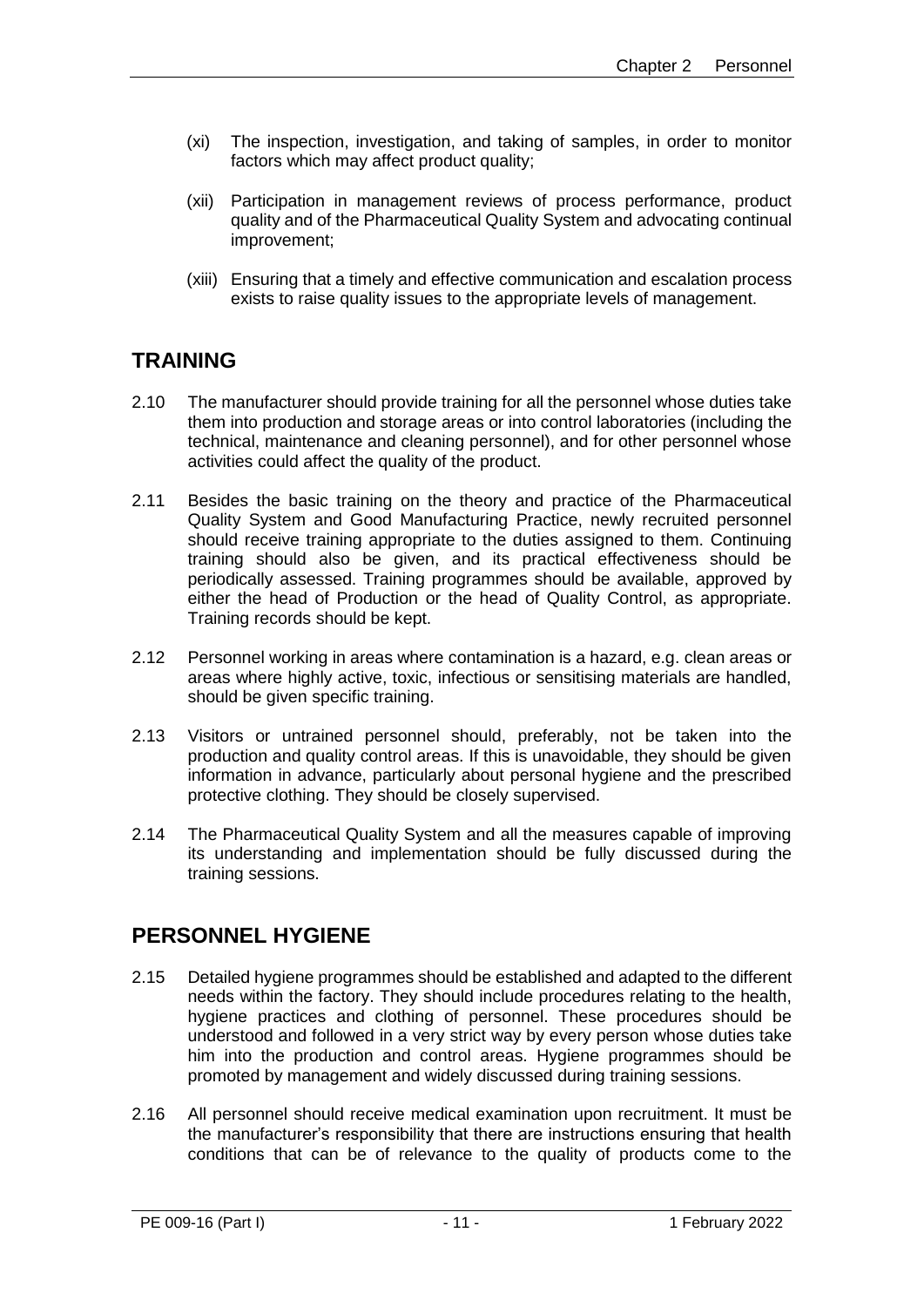manufacturer's knowledge. After the first medical examination, examinations should be carried out when necessary for the work and personal health.

- 2.17 Steps should be taken to ensure as far as is practicable that no person affected by an infectious disease or having open lesions on the exposed surface of the body is engaged in the manufacture of medicinal products.
- 2.18 Every person entering the manufacturing areas should wear protective garments appropriate to the operations to be carried out.
- 2.19 Eating, drinking, chewing or smoking, or the storage of food, drink, smoking materials or personal medication in the production and storage areas should be prohibited. In general, any unhygienic practice within the manufacturing areas or in any other area where the product might be adversely affected should be forbidden.
- 2.20 Direct contact should be avoided between the operator's hands and the exposed product as well as with any part of the equipment that comes into contact with the products.
- 2.21 Personnel should be instructed to use the hand-washing facilities.
- 2.22 Any specific requirements for the manufacture of special groups of products, for example sterile preparations, are covered in the annexes.

#### **CONSULTANTS**

2.23 Consultants should have adequate education, training, and experience, or any combination thereof, to advise on the subject for which they are retained.

Records should be maintained stating the name, address, qualifications, and type of service provided by these consultants.

PE 009-16 (Part I) - 12 - 12 - 12 - 12 - 12 - 1 February 2022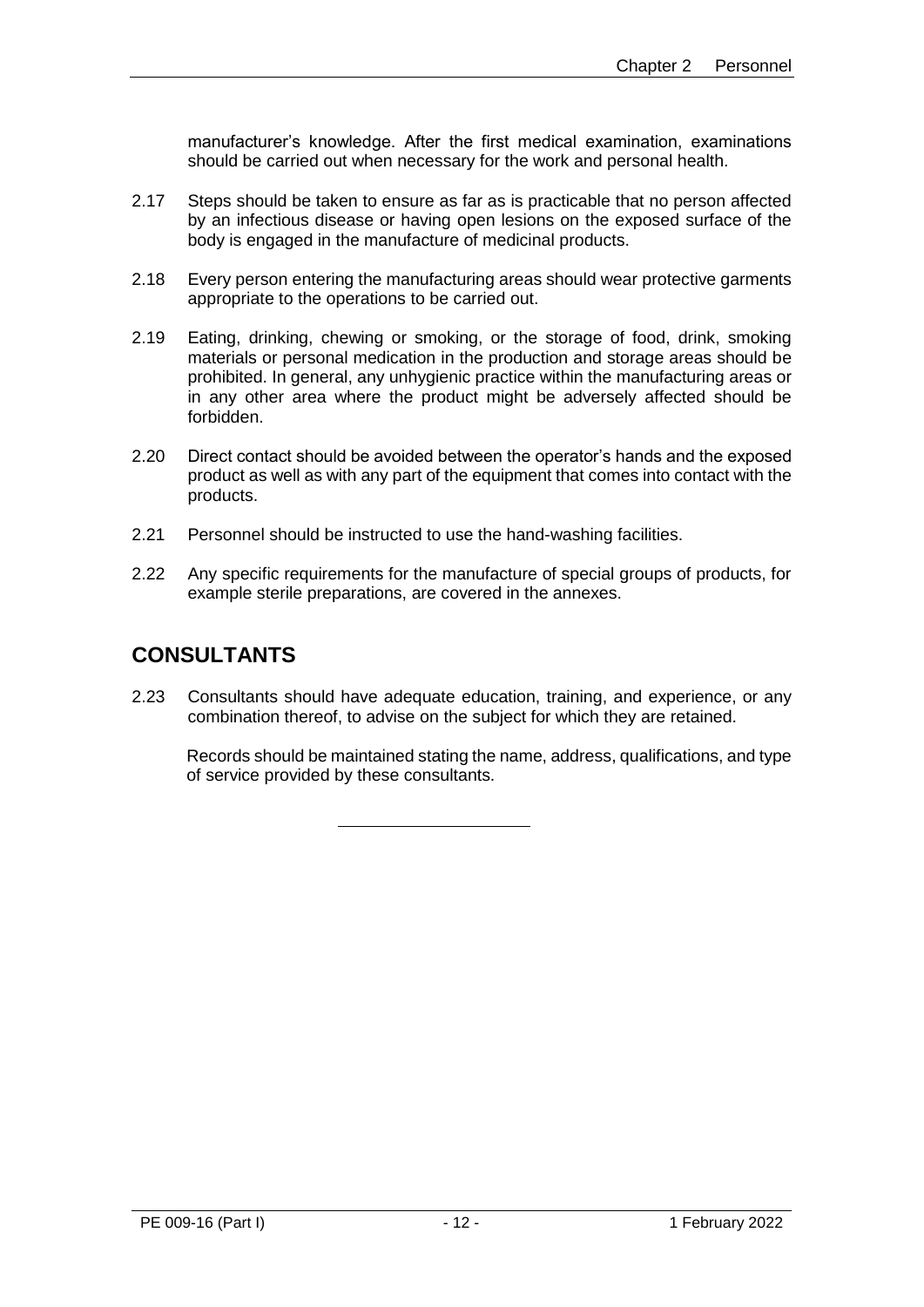## **CHAPTER 3**

## **PREMISES AND EQUIPMENT**

### **PRINCIPLE**

Premises and equipment must be located, designed, constructed, adapted and maintained to suit the operations to be carried out. Their layout and design must aim to minimise the risk of errors and permit effective cleaning and maintenance in order to avoid cross-contamination, build-up of dust or dirt and, in general, any adverse effect on the quality of products.

### **PREMISES**

#### **General**

- 3.1. Premises should be situated in an environment which, when considered together with measures to protect the manufacture, presents minimal risk of causing contamination of materials or products.
- 3.2. Premises should be carefully maintained, ensuring that repair and maintenance operations do not present any hazard to the quality of products. They should be cleaned and, where applicable, disinfected according to detailed written procedures.
- 3.3. Lighting, temperature, humidity and ventilation should be appropriate and such that they do not adversely affect, directly or indirectly, either the medicinal products during their manufacture and storage, or the accurate functioning of equipment.
- 3.4. Premises should be designed and equipped so as to afford maximum protection against the entry of insects or other animals.
- 3.5. Steps should be taken in order to prevent the entry of unauthorised people. Production, storage and quality control areas should not be used as a right of way by personnel who do not work in them.

#### **Production Areas**

3.6 Cross-contamination should be prevented for all products by appropriate design and operation of manufacturing facilities. The measures to prevent crosscontamination should be commensurate with the risks. Quality Risk Management principles should be used to assess and control the risks.

Depending of the level of risk, it may be necessary to dedicate premises and equipment for manufacturing and/or packaging operations to control the risk presented by some medicinal products.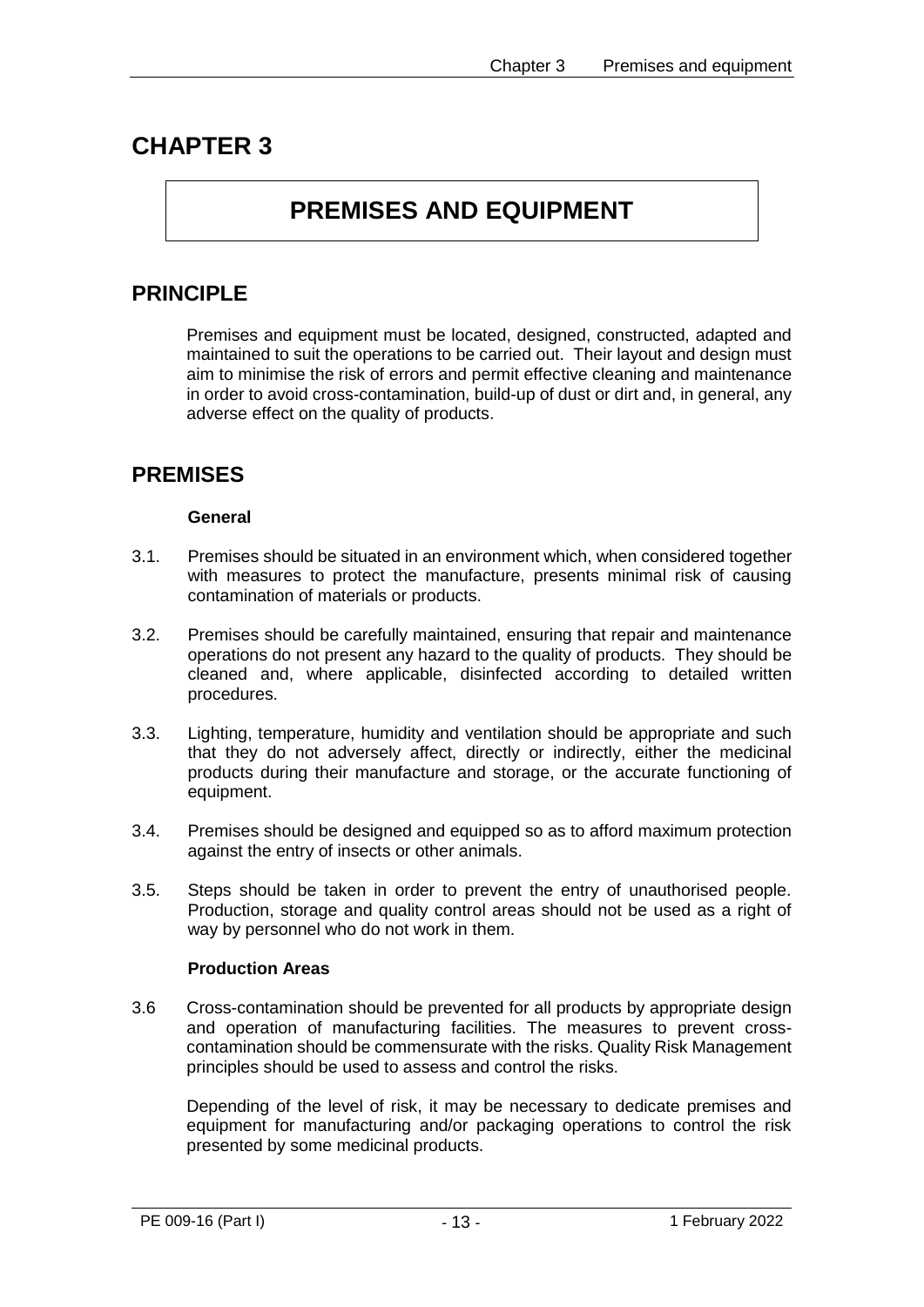Dedicated facilities are required for manufacturing when a medicinal product presents a risk because:

- i. the risk cannot be adequately controlled by operational and/ or technical measures,
- ii. scientific data from the toxicological evaluation does not support a controllable risk (e.g. allergenic potential from highly sensitising materials such as beta-lactams) or
- iii. relevant residue limits, derived from the toxicological evaluation, cannot be satisfactorily determined by a validated analytical method.

Further guidance can be found in Chapter 5 and in Annexes 2, 3, 4, 5 & 6.

- 3.7. Premises should preferably be laid out in such a way as to allow the production to take place in areas connected in a logical order corresponding to the sequence of the operations and to the requisite cleanliness levels.
- 3.8. The adequacy of the working and in-process storage space should permit the orderly and logical positioning of equipment and materials so as to minimise the risk of confusion between different medicinal products or their components, to avoid cross-contamination and to minimise the risk of omission or wrong application of any of the manufacturing or control steps.
- 3.9. Where starting and primary packaging materials, intermediate or bulk products are exposed to the environment, interior surfaces (walls, floors and ceilings) should be smooth, free from cracks and open joints, and should not shed particulate matter and should permit easy and effective cleaning and, if necessary, disinfection.
- 3.10 Pipework, light fittings, ventilation points and other services should be designed and sited to avoid the creation of recesses which are difficult to clean. As far as possible, for maintenance purposes, they should be accessible from outside the manufacturing areas.
- 3.11. Drains should be of adequate size, and have trapped gullies. Open channels should be avoided where possible, but if necessary, they should be shallow to facilitate cleaning and disinfection.
- 3.12. Production areas should be effectively ventilated, with air control facilities (including temperature and, where necessary, humidity and filtration) appropriate both to the products handled, to the operations undertaken within them and to the external environment.
- 3.13 Weighing of starting materials usually should be carried out in a separate weighing room designed for such use.
- 3.14. In cases where dust is generated (e.g. during sampling, weighing, mixing and processing operations, packaging of dry products), specific provisions should be taken to avoid cross-contamination and facilitate cleaning.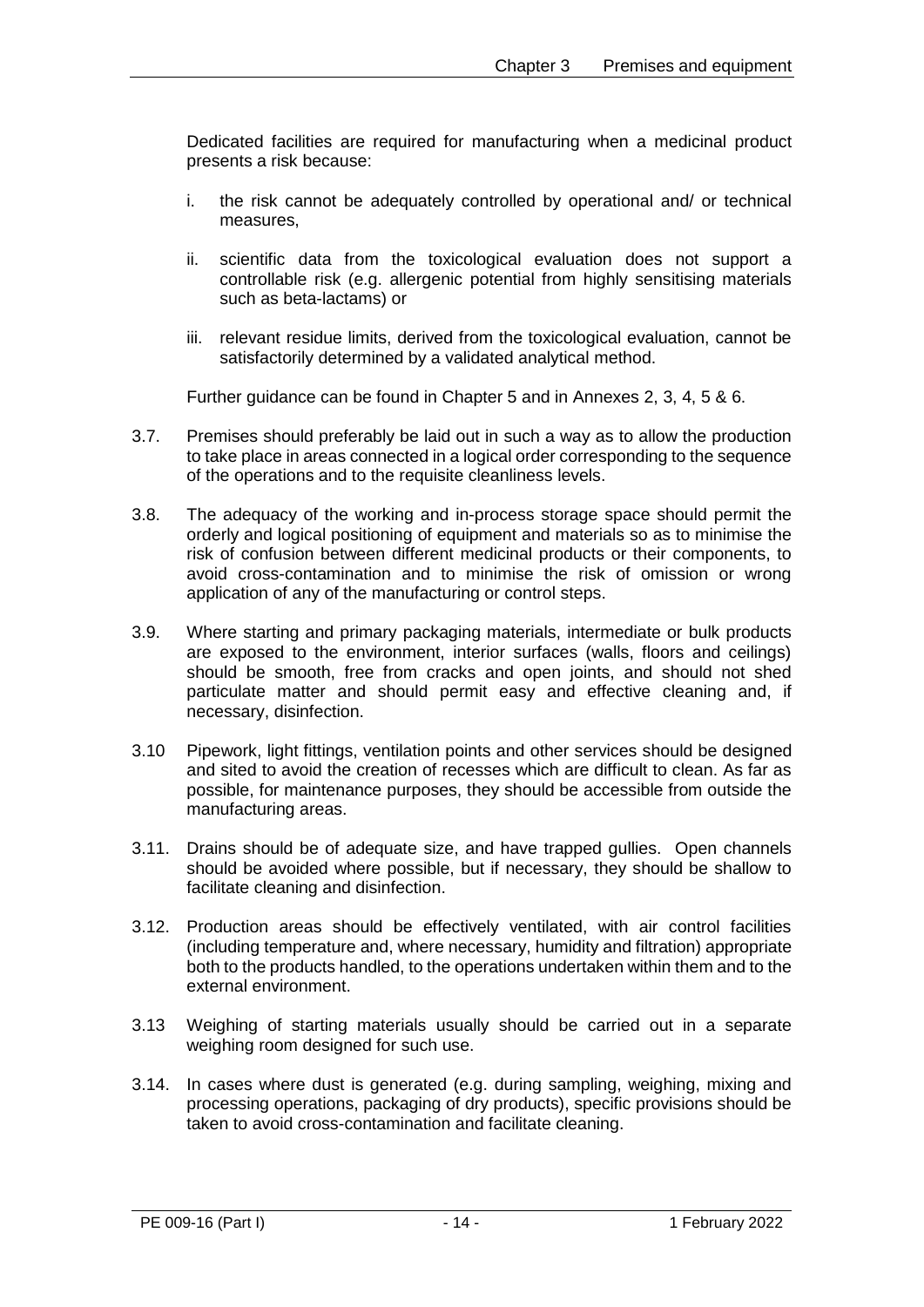- 3.15. Premises for the packaging of medicinal products should be specifically designed and laid out so as to avoid mix-ups or cross-contamination.
- 3.16 Production areas should be well lit, particularly where visual on-line controls are carried out.
- 3.17. In-process controls may be carried out within the production area provided they do not carry any risk to production.

#### **Storage Areas**

- 3.18. Storage areas should be of sufficient capacity to allow orderly storage of the various categories of materials and products: starting and packaging materials, intermediate, bulk and finished products, products in quarantine, released, rejected, returned or recalled.
- 3.19. Storage areas should be designed or adapted to ensure good storage conditions. In particular, they should be clean and dry and maintained within acceptable temperature limits. Where special storage conditions are required (e.g. Where special storage conditions are required (e.g. temperature, humidity) these should be provided, checked and monitored.
- 3.20 Receiving and dispatch bays should protect materials and products from the weather. Reception areas should be designed and equipped to allow containers of incoming materials to be cleaned where necessary before storage.
- 3.21. Where quarantine status is ensured by storage in separate areas, these areas must be clearly marked and their access restricted to authorised personnel. Any system replacing the physical quarantine should give equivalent security.
- 3.22. There should normally be a separate sampling area for starting materials. If sampling is performed in the storage area, it should be conducted in such a way as to prevent contamination or cross-contamination.
- 3.23. Segregated areas should be provided for the storage of rejected, recalled or returned materials or products.
- 3.24. Highly active materials or products should be stored in safe and secure areas.
- 3.25. Printed packaging materials are considered critical to the conformity of the medicinal product and special attention should be paid to the safe and secure storage of these materials.

#### **Quality Control Areas**

- 3.26. Normally, Quality Control laboratories should be separated from production areas. This is particularly important for laboratories for the control of biologicals, microbiologicals and radioisotopes, which should also be separated from each other.
- 3.27. Control laboratories should be designed to suit the operations to be carried out in them. Sufficient space should be given to avoid mix-ups and crosscontamination. There should be adequate suitable storage space for samples and records.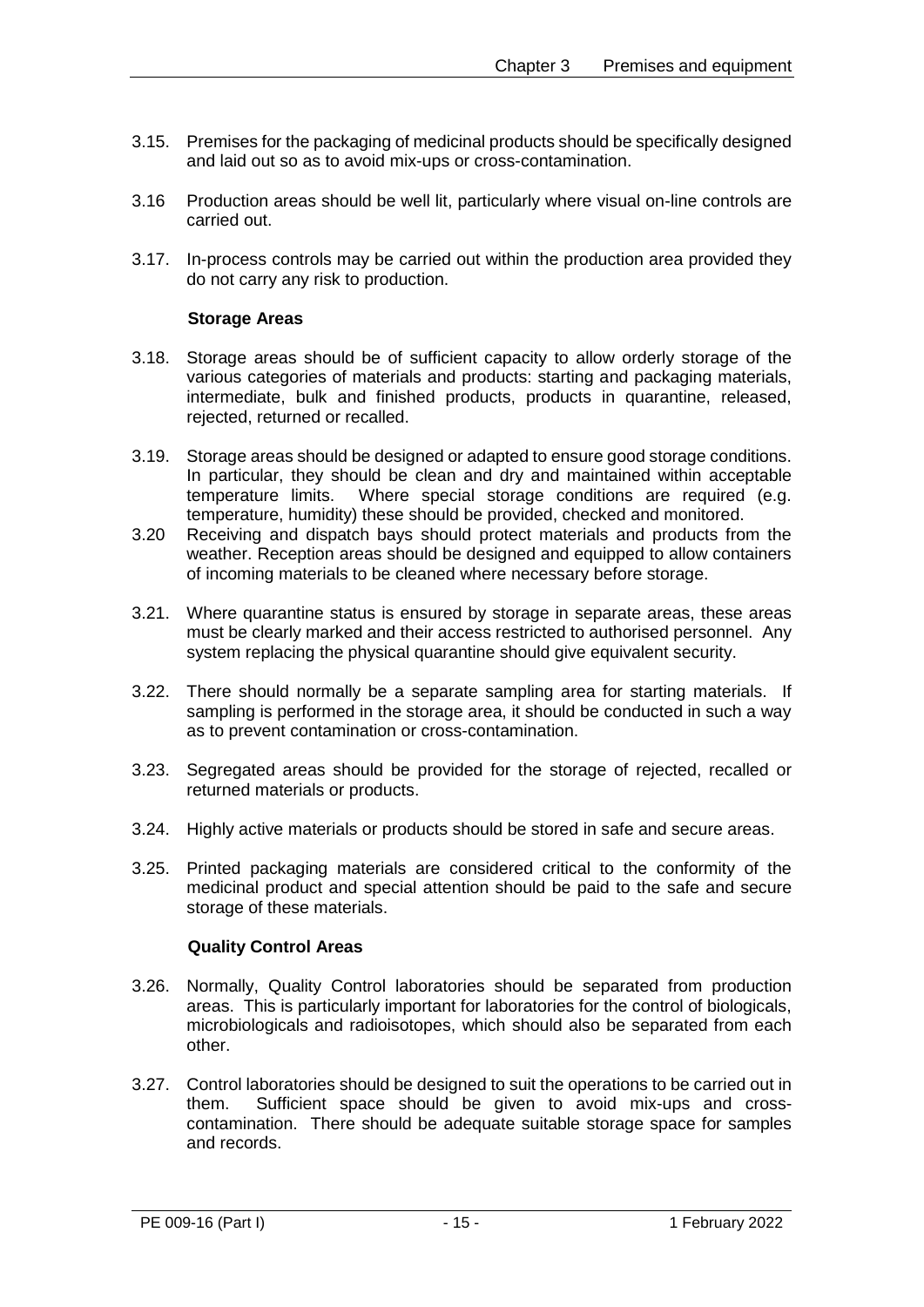- 3.28. Separate rooms may be necessary to protect sensitive instruments from vibration, electrical interference, humidity, etc.
- 3.29. Special requirements are needed in laboratories handling particular substances, such as biological or radioactive samples.

#### **Ancillary Areas**

- 3.30. Rest and refreshment rooms should be separate from other areas.
- 3.31. Facilities for changing clothes and for washing and toilet purposes should be easily accessible and appropriate for the number of users. Toilets should not directly communicate with production or storage areas.
- 3.32. Maintenance workshops should as far as possible be separated from production areas. Whenever parts and tools are stored in the production area, they should be kept in rooms or lockers reserved for that use.
- 3.33. Animal houses should be well isolated from other areas, with separate entrance (animal access) and air handling facilities.

#### **EQUIPMENT**

- 3.34. Manufacturing equipment should be designed, located and maintained to suit its intended purpose.
- 3.35. Repair and maintenance operations should not present any hazard to the quality of the products.
- 3.36. Manufacturing equipment should be designed so that it can be easily and thoroughly cleaned. It should be cleaned according to detailed and written procedures and stored only in a clean and dry condition.
- 3.37. Washing and cleaning equipment should be chosen and used in order not to be a source of contamination.
- 3.38. Equipment should be installed in such a way as to prevent any risk of error or of contamination.
- 3.39. Production equipment should not present any hazard to products. Parts of production equipment that come into contact with the product must not be reactive, additive or absorptive to such an extent that it will affect the quality of the product and thus present any hazard.
- 3.40. Balances and measuring equipment of an appropriate range and precision should be available for production and control operations.
- 3.41. Measuring, weighing, recording and control equipment should be calibrated and checked at defined intervals by appropriate methods. Adequate records of such tests should be maintained.
- 3.42. Fixed pipework should be clearly labelled to indicate the contents and, where applicable, the direction of flow.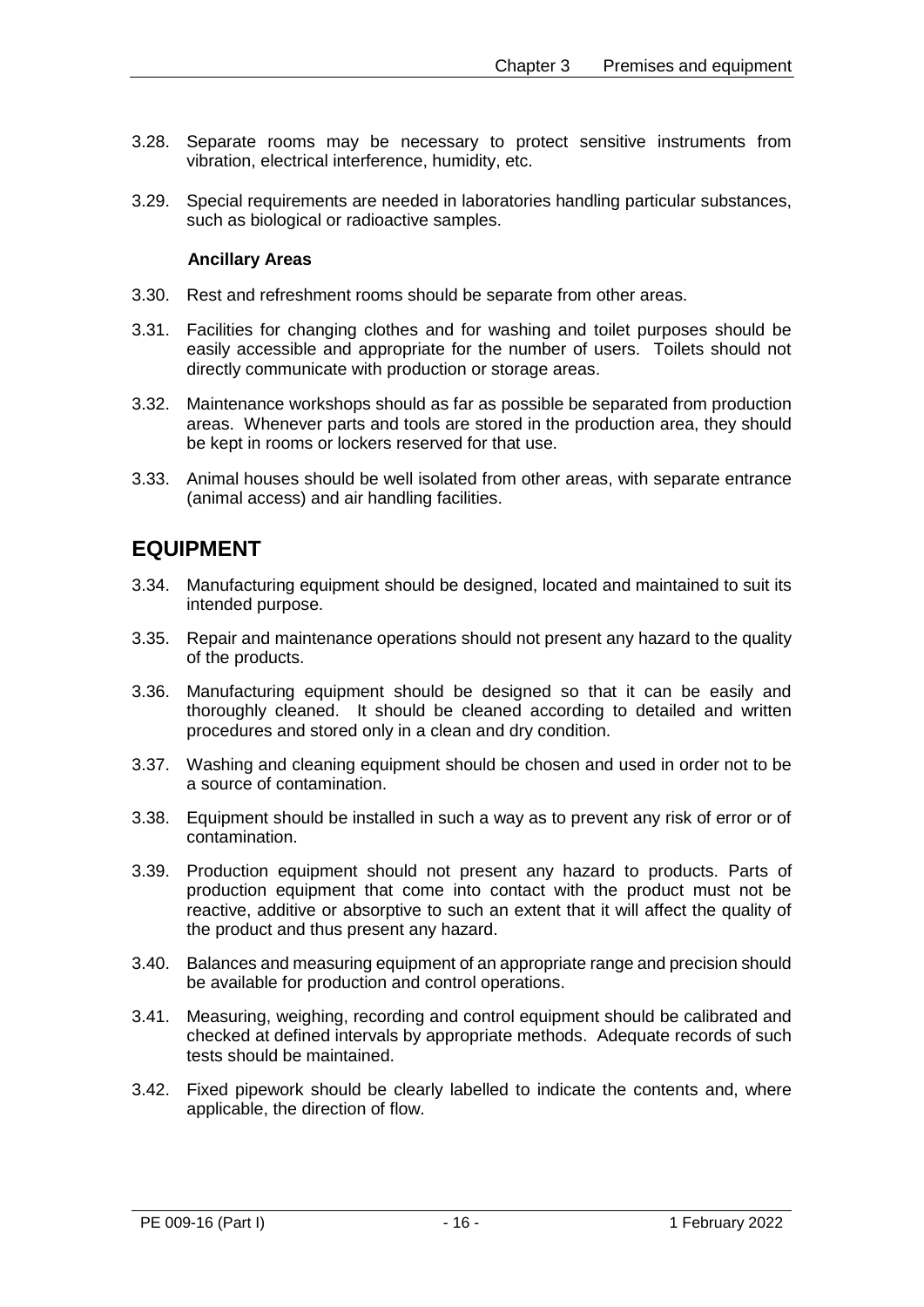- 3.43. Distilled, deionised and, where appropriate, other water pipes should be sanitised according to written procedures that detail the action limits for microbiological contamination and the measures to be taken.
- 3.44. Defective equipment should, if possible, be removed from production and quality control areas, or at least be clearly labelled as defective.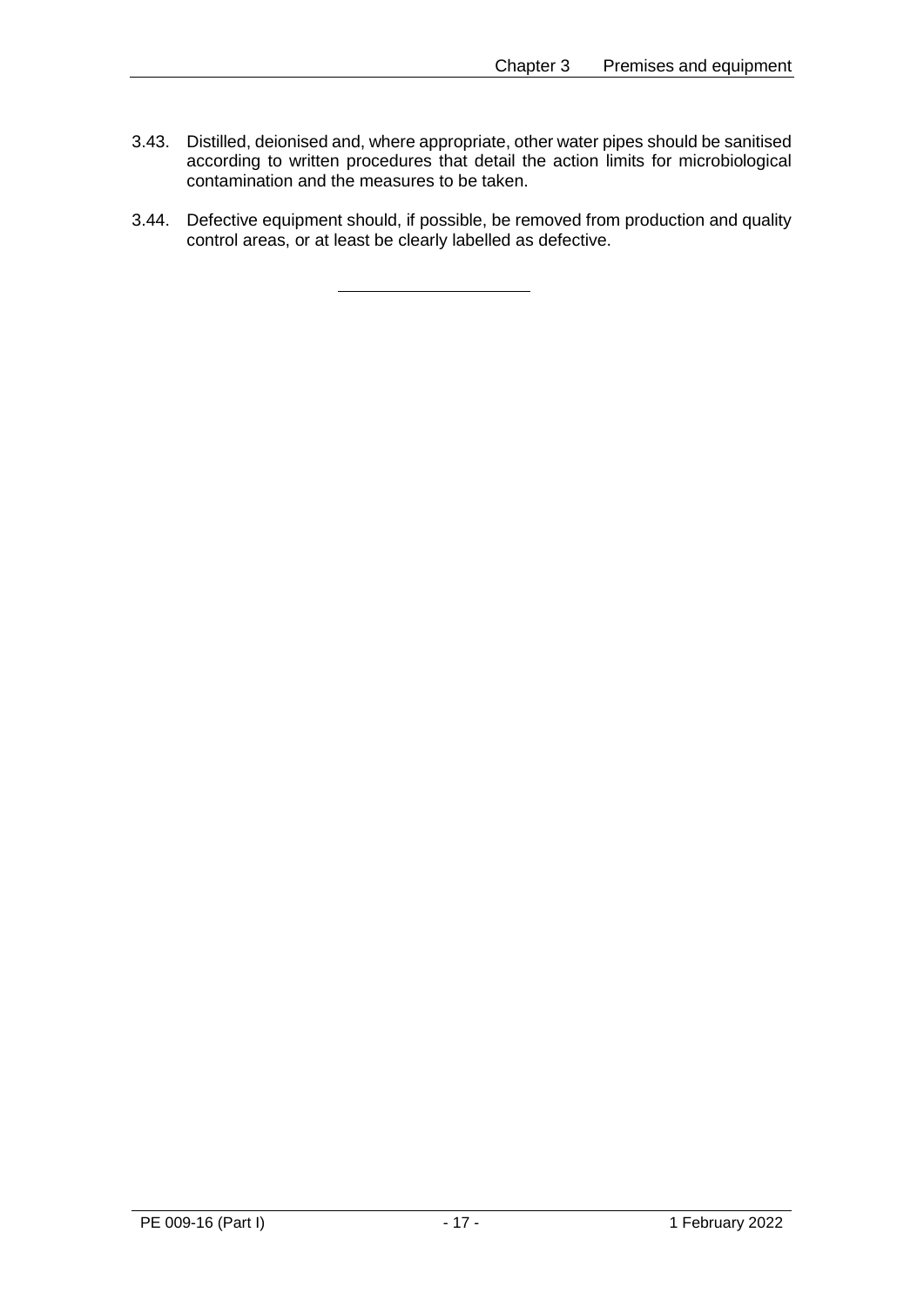## **CHAPTER 4**

## **DOCUMENTATION**

#### **PRINCIPLE**

Good documentation constitutes an essential part of the quality assurance system and is key to operating in compliance with GMP requirements. The various types of documents and media used should be fully defined in the manufacturer's Quality Management System. Documentation may exist in a variety of forms, including paper-based, electronic or photographic media. The main objective of the system of documentation utilised must be to establish, control, monitor and record all activities which directly or indirectly impact on all aspects of the quality of medicinal products. The Quality Management System should include sufficient instructional detail to facilitate a common understanding of the requirements, in addition to providing for sufficient recording of the various processes and evaluation of any observations, so that ongoing application of the requirements may be demonstrated.

There are two primary types of documentation used to manage and record GMP compliance: instructions (directions, requirements) and records/reports. Appropriate good documentation practice should be applied with respect to the type of document.

Suitable controls should be implemented to ensure the accuracy, integrity, availability and legibility of documents. Instruction documents should be free from errors and available in writing. The term 'written' means recorded, or documented on media from which data may be rendered in a human readable form.

### **REQUIRED GMP DOCUMENTATION (BY TYPE)**

**Site Master File:** A document describing the GMP related activities of the manufacturer.

*Instructions (directions, or requirements) type:*

**Specifications:** Describe in detail the requirements with which the products or materials used or obtained during manufacture have to conform. They serve as a basis for quality evaluation.

**Manufacturing Formulae, Processing, Packaging and Testing Instructions:** Provide detail all the starting materials, equipment and computerised systems (if any) to be used and specify all processing, packaging, sampling and testing instructions. In-process controls and process analytical technologies to be employed should be specified where relevant, together with acceptance criteria.

**Procedures:** (Otherwise known as Standard Operating Procedures, or SOPs), give directions for performing certain operations.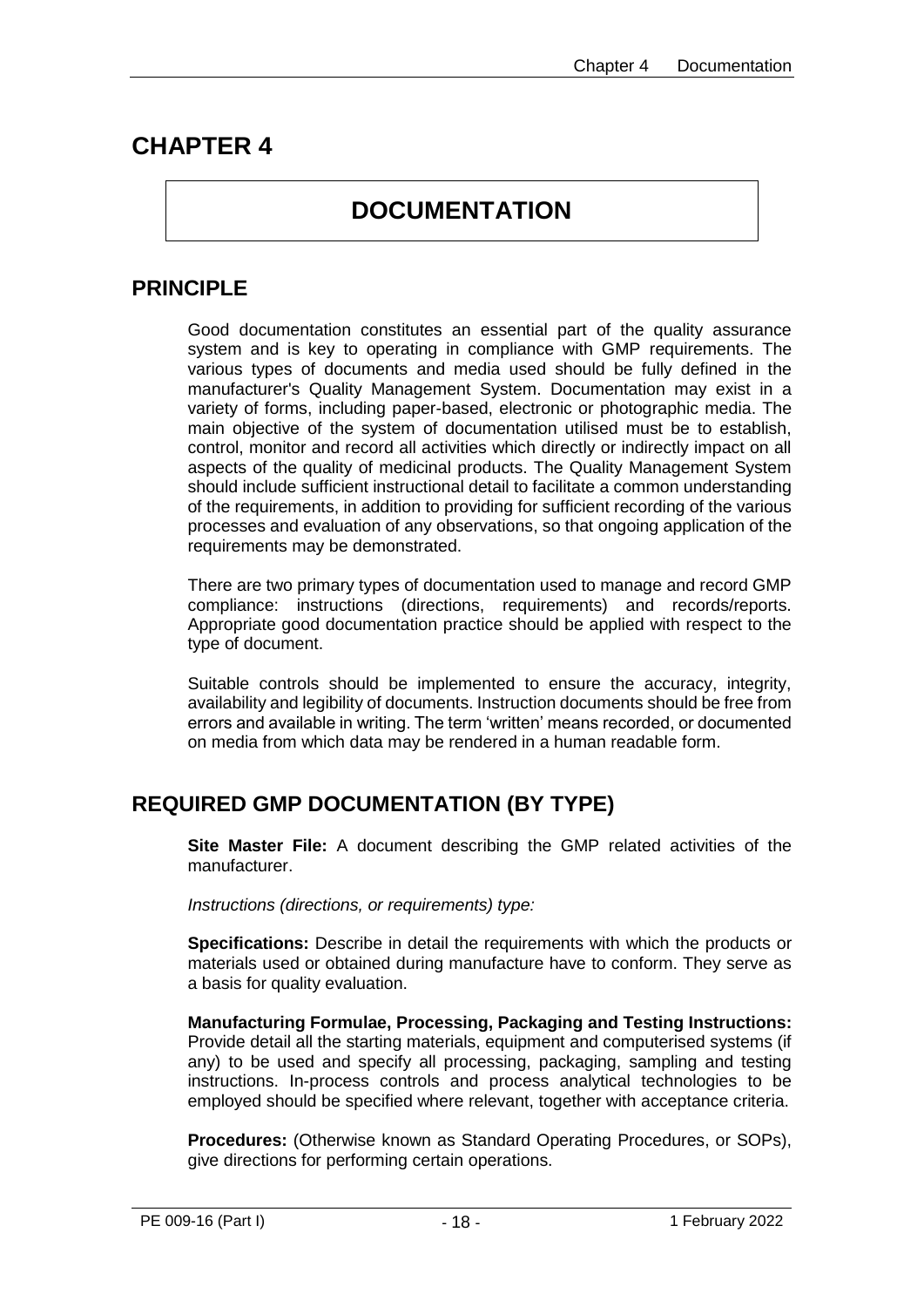**Protocols:** Give instructions for performing and recording certain discreet operations.

**Technical Agreements:** Are agreed between contract givers and acceptors for outsourced activities.

#### *Record/Report type:*

**Records:** Provide evidence of various actions taken to demonstrate compliance with instructions, e.g. activities, events, investigations, and in the case of manufactured batches a history of each batch of product, including its distribution. Records include the raw data which is used to generate other records. For electronic records regulated users should define which data are to be used as raw data. At least, all data on which quality decisions are based should be defined as raw data.

**Certificates of Analysis:** Provide a summary of testing results on samples of products or materials<sup>2</sup> together with the evaluation for compliance to a stated specification.

**Reports:** Document the conduct of particular exercises, projects or investigations, together with results, conclusions and recommendations.

#### **GENERATION AND CONTROL OF DOCUMENTATION**

- 4.1 All types of document should be defined and adhered to. The requirements apply equally to all forms of document media types. Complex systems need to be understood, well documented, validated, and adequate controls should be in place. Many documents (instructions and/or records) may exist in hybrid forms, i.e. some elements as electronic and others as paper based. Relationships and control measures for master documents, official copies, data handling and records need to be stated for both hybrid and homogenous systems. Appropriate controls for electronic documents such as templates, forms, and master documents should be implemented. Appropriate controls should be in place to ensure the integrity of the record throughout the retention period.
- 4.2 Documents should be designed, prepared, reviewed, and distributed with care. They should comply with the relevant parts of Product Specification Files, Manufacturing and Marketing Authorisation dossiers, as appropriate. The reproduction of working documents from master documents should not allow any error to be introduced through the reproduction process.
- 4.3 Documents containing instructions should be approved, signed and dated by appropriate and authorised persons. Documents should have unambiguous contents and be uniquely identifiable. The effective date should be defined.

 $\overline{a}$ 

<sup>&</sup>lt;sup>2</sup> Alternatively the certification may be based, in-whole or in-part, on the assessment of real time data (summaries and exception reports) from batch related process analytical technology (PAT), parameters or metrics as per the approved Marketing Authorisation dossier.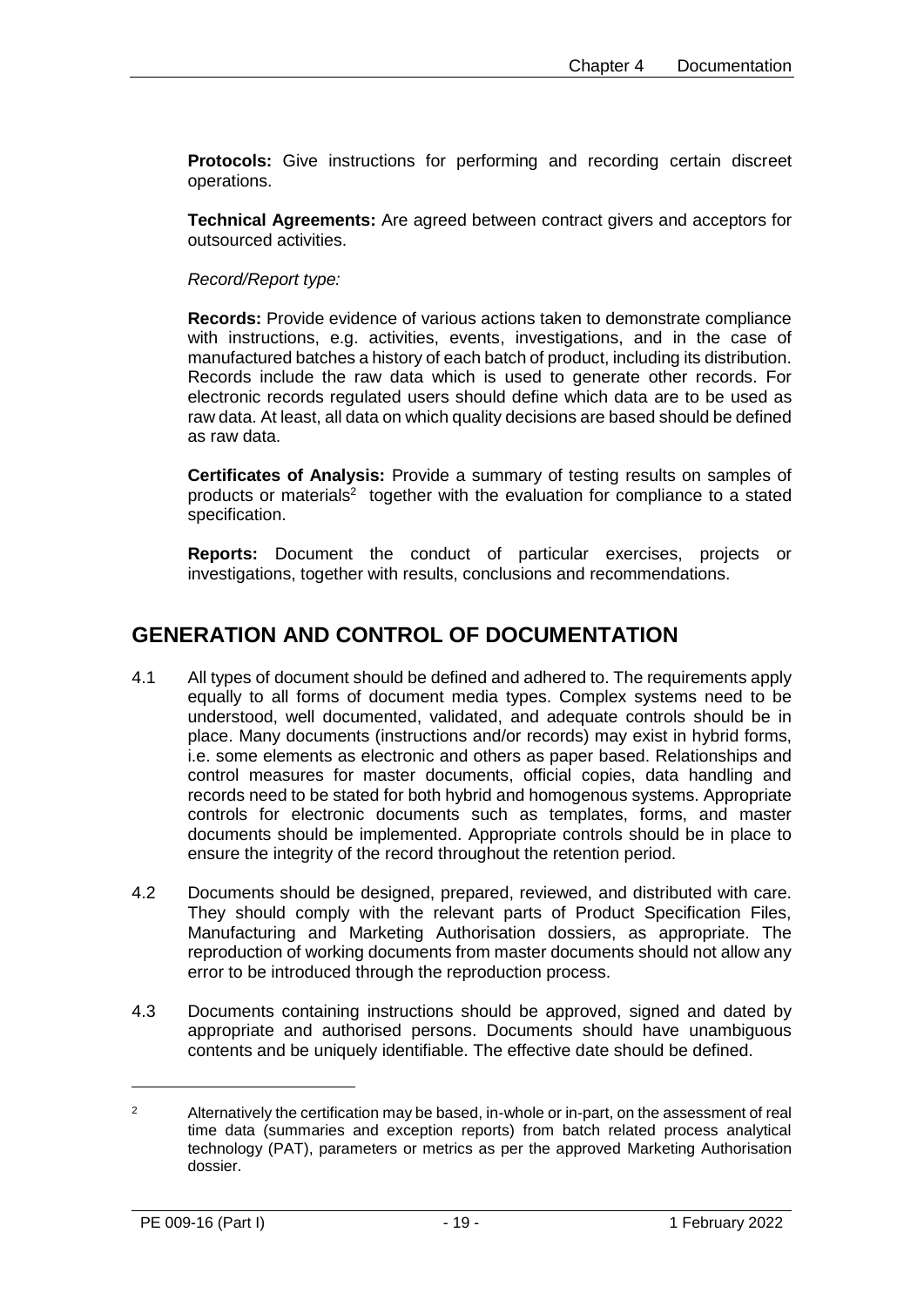- 4.4 Documents containing instructions should be laid out in an orderly fashion and be easy to check. The style and language of documents should fit with their intended use. Standard Operating Procedures, Work Instructions and Methods should be written in an imperative mandatory style.
- 4.5 Documents within the Quality Management System should be regularly reviewed and kept up-to-date. When a document has been revised, systems should be operated to prevent inadvertent use of superseded documents.
- 4.6 Documents should not be hand-written; although, where documents require the entry of data, sufficient space should be provided for such entries.

#### **GOOD DOCUMENTATION PRACTICES**

- 4.7 Handwritten entries should be made in clear, legible, indelible way.
- 4.8 Records should be made or completed at the time each action is taken and in such a way that all significant activities concerning the manufacture of medicinal products are traceable.
- 4.9 Any alteration made to the entry on a document should be signed and dated; the alteration should permit the reading of the original information. Where appropriate, the reason for the alteration should be recorded.

#### **RETENTION OF DOCUMENTS**

- 4.10 It should be clearly defined which record is related to each manufacturing activity and where this record is located. Secure controls must be in place to ensure the integrity of the record throughout the retention period and validated where appropriate.
- 4.11 Specific requirements apply to batch documentation which must be kept for one year after expiry of the batch to which it relates or at least five years after certification of the batch by the Authorised Person, whichever is the longer. For investigational medicinal products, the batch documentation must be kept for at least five years after the completion or formal discontinuation of the last clinical trial in which the batch was used. Other requirements for retention of documentation may be described in legislation in relation to specific types of product (e.g. Advanced Therapy Medicinal Products) and specify that longer retention periods be applied to certain documents.
- 4.12 For other types of documentation, the retention period will depend on the business activity which the documentation supports. Critical documentation, including raw data (for example relating to validation or stability), which supports information in the Marketing Authorisation should be retained whilst the authorisation remains in force. It may be considered acceptable to retire certain documentation (e.g. raw data supporting validation reports or stability reports) where the data has been superseded by a full set of new data. Justification for this should be documented and should take into account the requirements for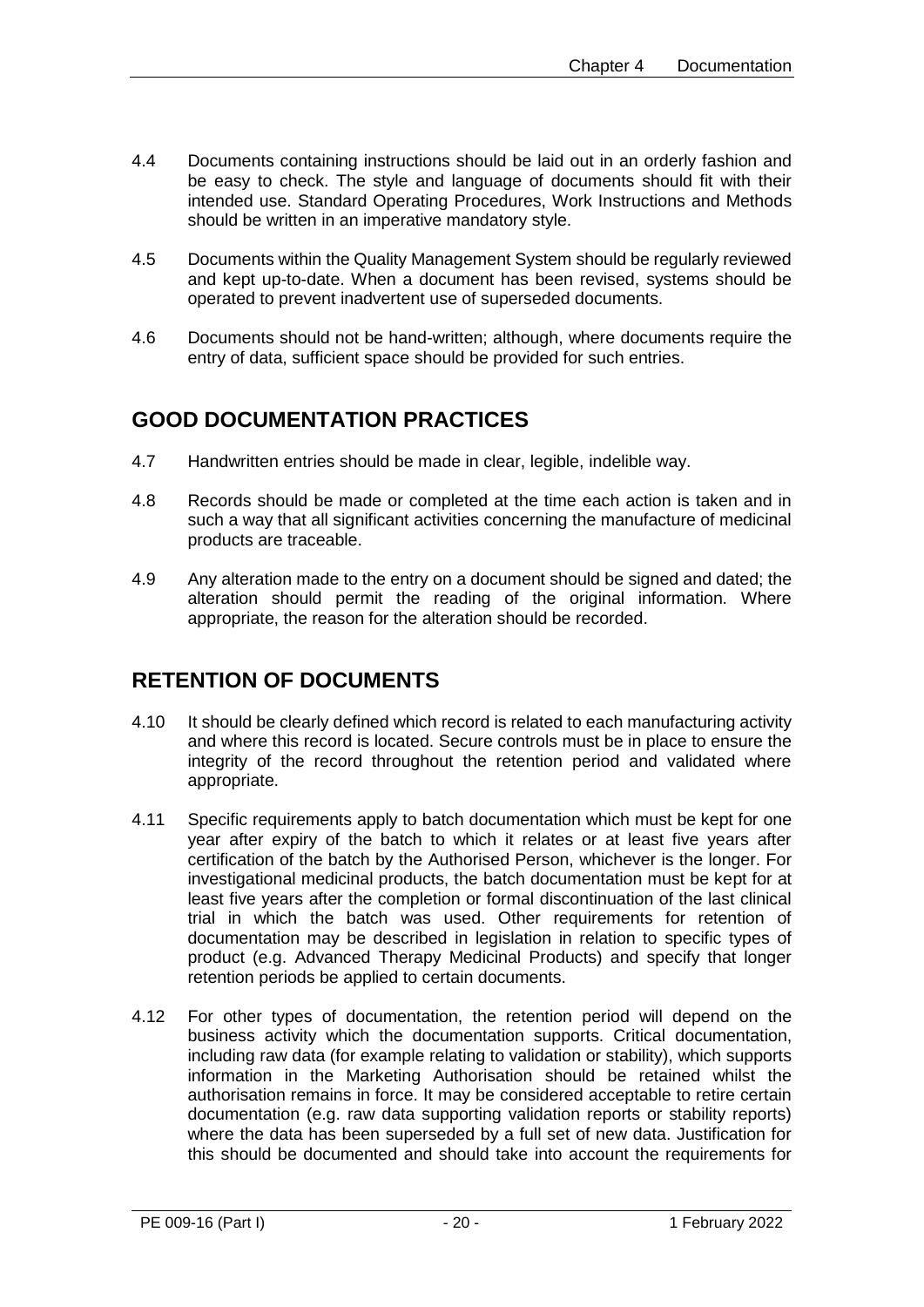retention of batch documentation; for example, in the case of process validation data, the accompanying raw data should be retained for a period at least as long as the records for all batches whose release has been supported on the basis of that validation exercise.

The following section gives some examples of required documents. The quality management system should describe all documents required to ensure product quality and patient safety.

### **SPECIFICATIONS**

4.13 There should be appropriately authorised and dated specifications for starting and packaging materials, and finished products.

#### *Specifications for starting and packaging materials*

- 4.14 Specifications for starting and primary or printed packaging materials should include or provide reference to, if applicable:
	- a) A description of the materials, including:
		- The designated name and the internal code reference;
		- The reference, if any, to a pharmacopoeial monograph;
		- The approved suppliers and, if reasonable, the original producer of the material;
		- A specimen of printed materials;
	- b) Directions for sampling and testing;
	- c) Qualitative and quantitative requirements with acceptance limits;
	- d) Storage conditions and precautions;
	- e) The maximum period of storage before re-examination.

#### *Specifications for intermediate and bulk products*

4.15 Specifications for intermediate and bulk products should be available for critical steps or if these are purchased or dispatched. The specifications should be similar to specifications for starting materials or for finished products, as appropriate.

#### *Specifications for finished products*

- 4.16 Specifications for finished products should include or provide reference to:
	- a) The designated name of the product and the code reference where applicable;
	- b) The formula;
	- c) A description of the pharmaceutical form and package details;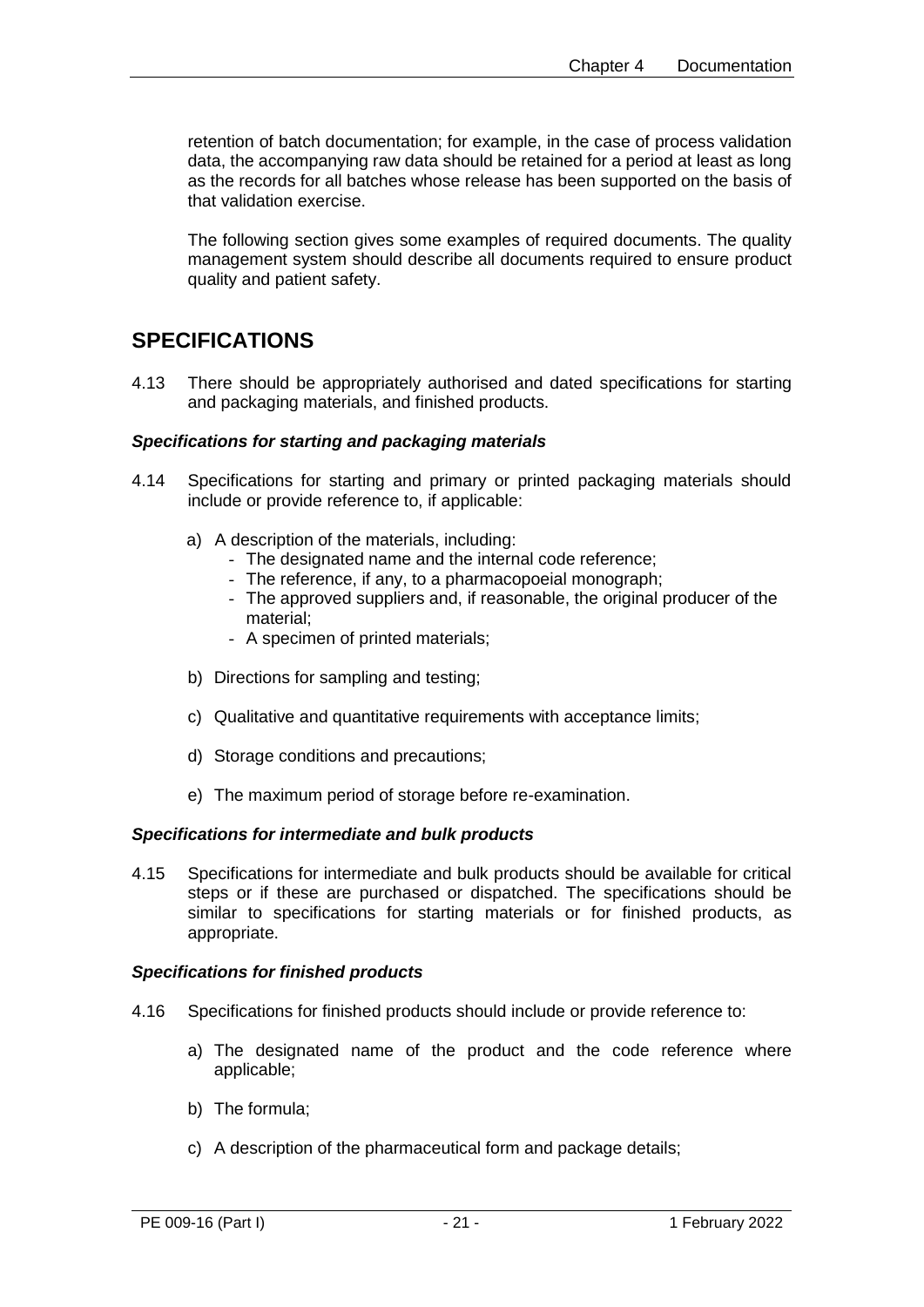- d) Directions for sampling and testing;
- e) The qualitative and quantitative requirements, with the acceptance limits;
- f) The storage conditions and any special handling precautions, where applicable;
- g) The shelf-life.

#### **MANUFACTURING FORMULA AND PROCESSING INSTRUCTIONS**

Approved, written Manufacturing Formula and Processing Instructions should exist for each product and batch size to be manufactured.

- 4.17 The Manufacturing Formula should include:
	- a) The name of the product, with a product reference code relating to its specification;
	- b) A description of the pharmaceutical form, strength of the product and batch size;
	- c) A list of all starting materials to be used, with the amount of each, described; mention should be made of any substance that may disappear in the course of processing;
	- d) A statement of the expected final yield with the acceptable limits, and of relevant intermediate yields, where applicable.
- 4.18 The Processing Instructions should include:
	- a) A statement of the processing location and the principal equipment to be used;
	- b) The methods, or reference to the methods, to be used for preparing the critical equipment (e.g. cleaning, assembling, calibrating, sterilising);
	- c) Checks that the equipment and work station are clear of previous products, documents or materials not required for the planned process, and that equipment is clean and suitable for use;
	- d) Detailed stepwise processing instructions [e.g. checks on materials, pretreatments, sequence for adding materials, critical process parameters (time, temp etc)];
	- e) The instructions for any in-process controls with their limits;
	- f) Where necessary, the requirements for bulk storage of the products; including the container, labeling and special storage conditions where applicable;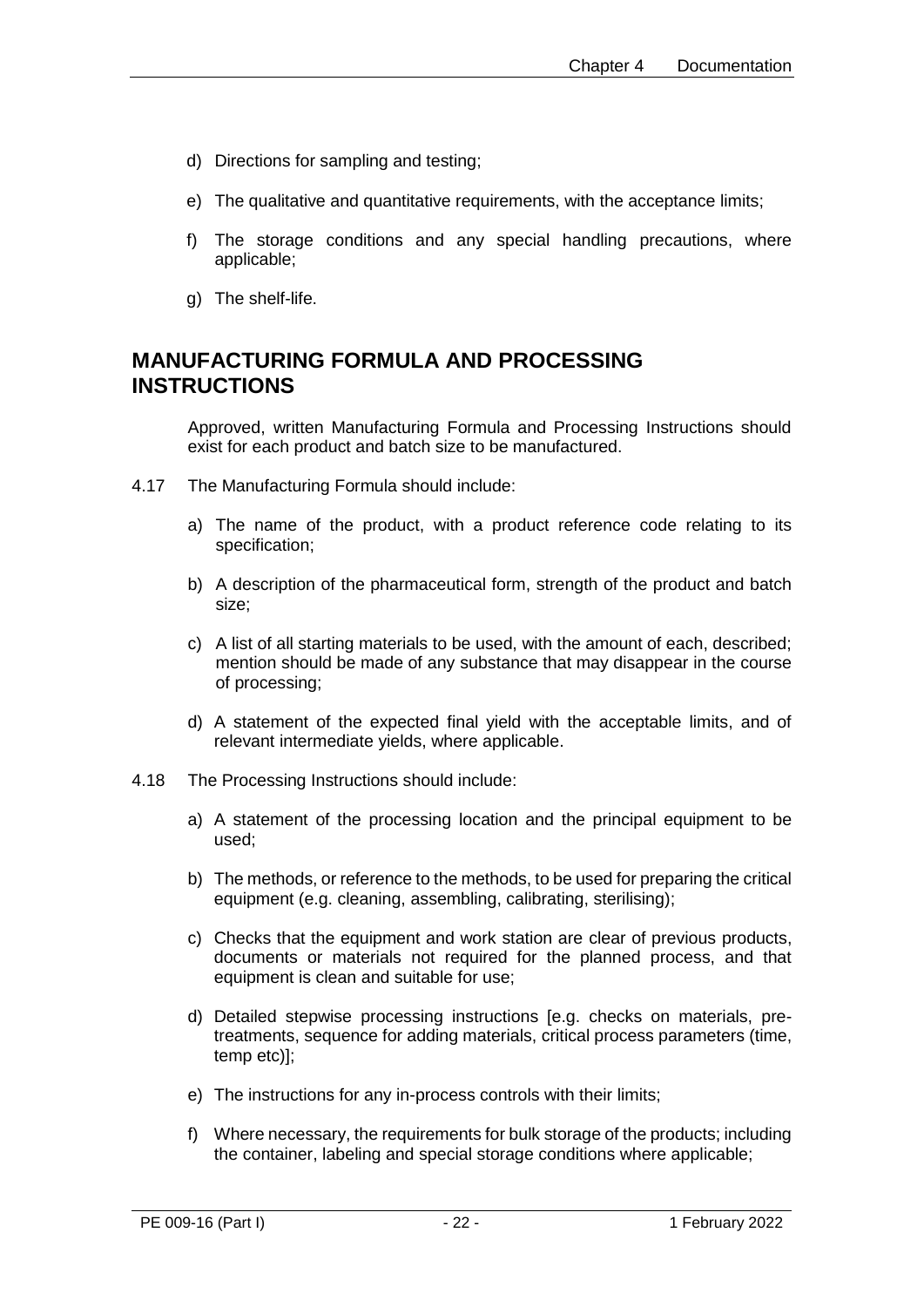g) Any special precautions to be observed.

#### *Packaging Instructions*

- 4.19 Approved Packaging Instructions for each product, pack size and type should exist. These should include, or have a reference to, the following:
	- a) Name of the product; including the batch number of bulk and finished product;
	- b) Description of its pharmaceutical form, and strength where applicable;
	- c) The pack size expressed in terms of the number, weight or volume of the product in the final container;
	- d) A complete list of all the packaging materials required, including quantities, sizes and types, with the code or reference number relating to the specifications of each packaging material;
	- e) Where appropriate, an example or reproduction of the relevant printed packaging materials, and specimens indicating where to apply batch number references, and shelf life of the product;
	- f) Checks that the equipment and work station are clear of previous products, documents or materials not required for the planned packaging operations (line clearance), and that equipment is clean and suitable for use;
	- g) Special precautions to be observed, including a careful examination of the area and equipment in order to ascertain the line clearance before operations begin;
	- h) A description of the packaging operation, including any significant subsidiary operations, and equipment to be used;
	- i) Details of in-process controls with instructions for sampling and acceptance limits.

#### *Batch Processing Record*

- 4.20 A Batch Processing Record should be kept for each batch processed. It should be based on the relevant parts of the currently approved Manufacturing Formula and Processing Instructions, and should contain the following information:
	- a) The name and batch number of the product;
	- b) Dates and times of commencement, of significant intermediate stages and of completion of production;
	- c) Identification (initials) of the operator(s) who performed each significant step of the process and, where appropriate, the name of any person who checked these operations;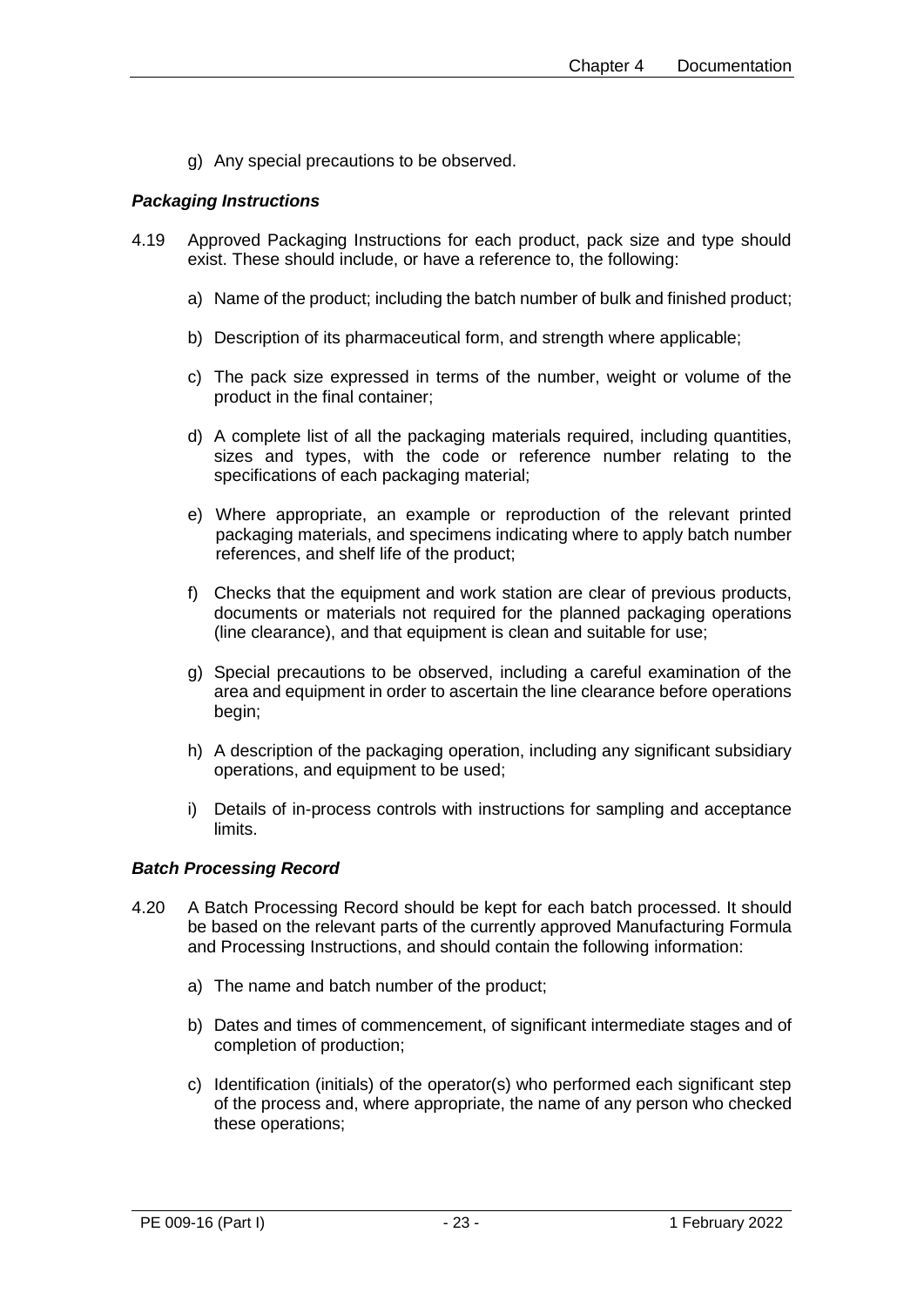- d) The batch number and/or analytical control number as well as the quantities of each starting material actually weighed (including the batch number and amount of any recovered or reprocessed material added);
- e) Any relevant processing operation or event and major equipment used;
- f) A record of the in-process controls and the initials of the person(s) carrying them out, and the results obtained;
- g) The product yield obtained at different and pertinent stages of manufacture;
- h) Notes on special problems including details, with signed authorisation for any deviation from the Manufacturing Formula and Processing Instructions;
- i) Approval by the person responsible for the processing operations.

**Note:** Where a validated process is continuously monitored and controlled, then automatically generated reports may be limited to compliance summaries and exception / out-of-specification (OOS) data reports.

#### *Batch Packaging Record*

4.21 A Batch Packaging Record should be kept for each batch or part batch processed. It should be based on the relevant parts of the Packaging Instructions.

The batch packaging record should contain the following information:

- a) The name and batch number of the product;
- b) The date(s) and times of the packaging operations;
- c) Identification (initials) of the operator(s) who performed each significant step of the process and, where appropriate, the name of any person who checked these operations;
- d) Records of checks for identity and conformity with the packaging instructions, including the results of in-process controls;
- e) Details of the packaging operations carried out, including references to equipment and the packaging lines used;
- f) Whenever possible, samples of printed packaging materials used, including specimens of the batch coding, expiry dating and any additional overprinting;
- g) Notes on any special problems or unusual events including details, with signed authorisation for any deviation from the Packaging Instructions;
- h) The quantities and reference number or identification of all printed packaging materials and bulk product issued, used, destroyed or returned to stock and the quantities of obtained product, in order to provide for an adequate reconciliation. Where there are robust electronic controls in place during packaging there may be justification for not including this information;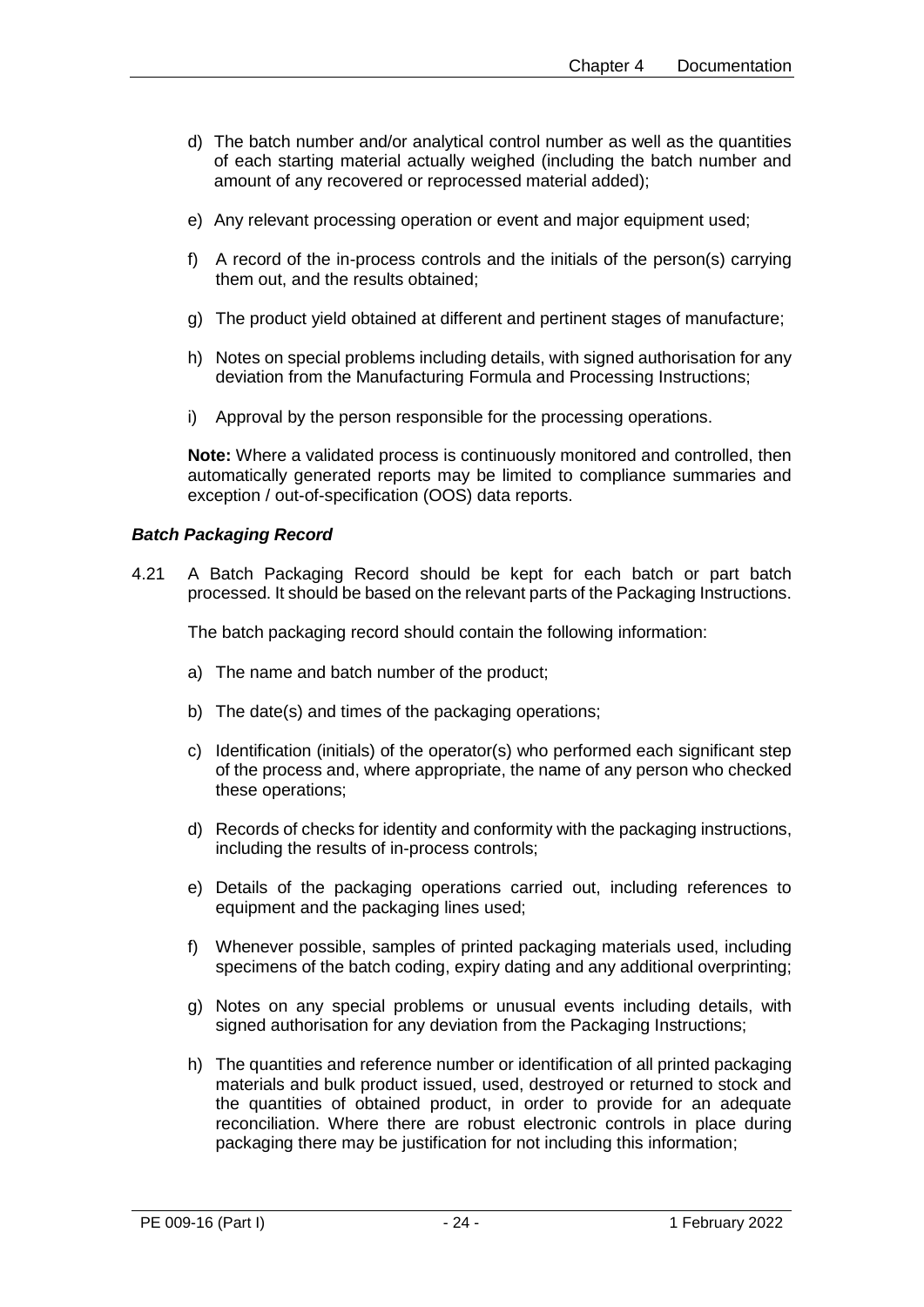i) Approval by the person responsible for the packaging operations.

#### **PROCEDURES AND RECORDS**

#### *Receipt*

- 4.22 There should be written procedures and records for the receipt of each delivery of each starting material, (including bulk, intermediate or finished goods), primary, secondary and printed packaging materials.
- 4.23 The records of the receipts should include:
	- a) The name of the material on the delivery note and the containers;
	- b) The "in-house" name and/or code of material (if different from a);
	- c) Date of receipt;
	- d) Supplier's name and manufacturer's name;
	- e) Manufacturer's batch or reference number;
	- f) Total quantity and number of containers received;
	- g) The batch number assigned after receipt;
	- h) Any relevant comment.
- 4.24 There should be written procedures for the internal labeling, quarantine and storage of starting materials, packaging materials and other materials, as appropriate.

#### *Sampling*

4.25 There should be written procedures for sampling, which include the methods and equipment to be used, the amounts to be taken and any precautions to be observed to avoid contamination of the material or any deterioration in its quality.

#### *Testing*

4.26 There should be written procedures for testing materials and products at different stages of manufacture, describing the methods and equipment to be used. The tests performed should be recorded.

#### *Other*

4.27 Written release and rejection procedures should be available for materials and products, and in particular for the certification for sale of the finished product by the Authorised Person(s). All records should be available to the Authorised Person. A system should be in place to indicate special observations and any changes to critical data.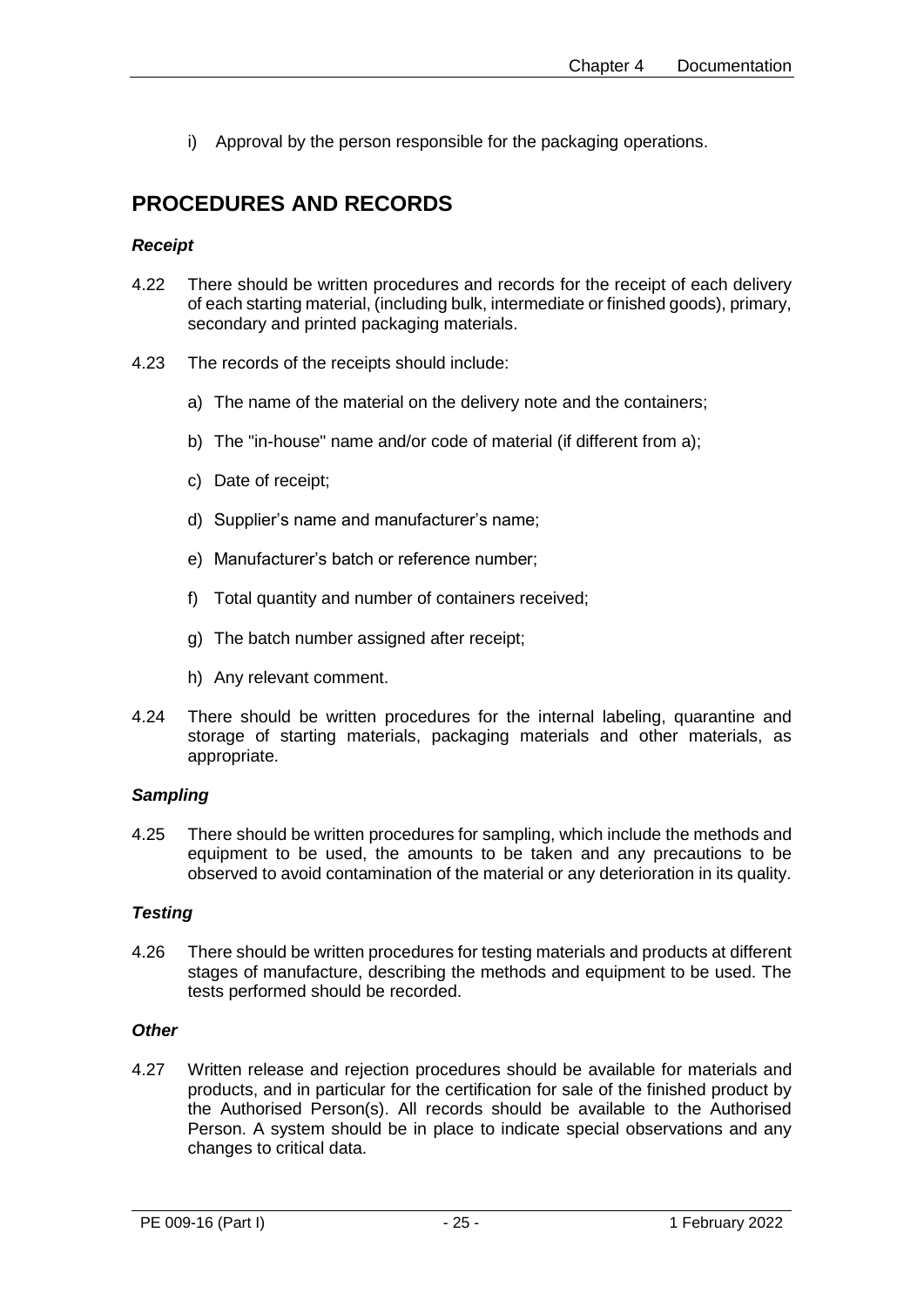- 4.28 Records should be maintained for the distribution of each batch of a product in order to facilitate recall of any batch, if necessary.
- 4.29 There should be written policies, procedures, protocols, reports and the associated records of actions taken or conclusions reached, where appropriate, for the following examples:
	- Validation and qualification of processes, equipment and systems;
	- Equipment assembly and calibration;
	- Technology transfer;
	- Maintenance, cleaning and sanitation;
	- Personnel matters including signature lists, training in GMP and technical matters, clothing and hygiene and verification of the effectiveness of training;
	- Environmental monitoring;
	- Pest control;
	- Complaints;
	- Recalls;
	- Returns;
	- Change control;
	- Investigations into deviations and non-conformances;
	- Internal quality/GMP compliance audits;
	- Summaries of records where appropriate (e.g. product quality review);
	- Supplier audits.
- 4.30 Clear operating procedures should be available for major items of manufacturing and test equipment.
- 4.31 Logbooks should be kept for major or critical analytical testing, production equipment, and areas where product has been processed. They should be used to record in chronological order, as appropriate, any use of the area, equipment/method, calibrations, maintenance, cleaning or repair operations, including the dates and identity of people who carried these operations out.
- 4.32 An inventory of documents within the Quality Management System should be maintained.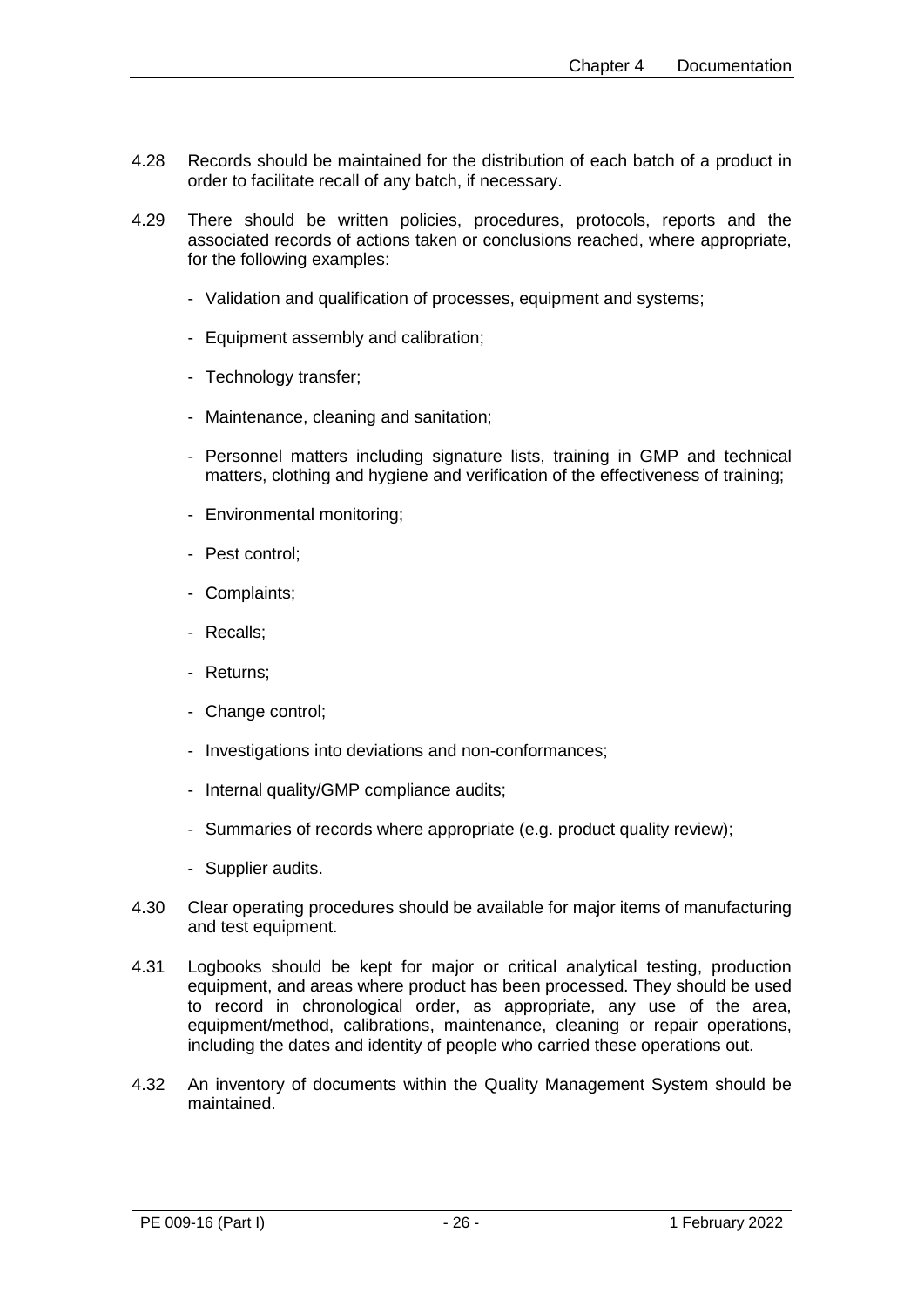## **CHAPTER 5**

## **PRODUCTION**

#### **PRINCIPLE**

Production operations must follow clearly defined procedures; they must comply with the principles of Good Manufacturing Practice in order to obtain products of the requisite quality and be in accordance with the relevant manufacturing and marketing authorisations.

### **GENERAL**

- 5.1. Production should be performed and supervised by competent people.
- 5.2. All handling of materials and products, such as receipt and quarantine, sampling, storage, labelling, dispensing, processing, packaging and distribution should be done in accordance with written procedures or instructions and, where necessary, recorded.
- 5.3. All incoming materials should be checked to ensure that the consignment corresponds to the order. Containers should be cleaned where necessary and labelled with the prescribed information.
- 5.4. Damage to containers and any other problem which might adversely affect the quality of a material should be investigated, recorded and reported to the Quality Control Department.
- 5.5. Incoming materials and finished products should be physically or administratively quarantined immediately after receipt or processing, until they have been released for use or distribution.
- 5.6. Intermediate and bulk products purchased as such should be handled on receipt as though they were starting materials.
- 5.7. All materials and products should be stored under the appropriate conditions established by the manufacturer and in an orderly fashion to permit batch segregation and stock rotation.
- 5.8. Checks on yields, and reconciliation of quantities, should be carried out as necessary to ensure that there are no discrepancies outside acceptable limits.
- 5.9. Operations on different products should not be carried out simultaneously or consecutively in the same room unless there is no risk of mix-up or crosscontamination.
- 5.10. At every stage of processing, materials and products should be protected from microbial and other contamination.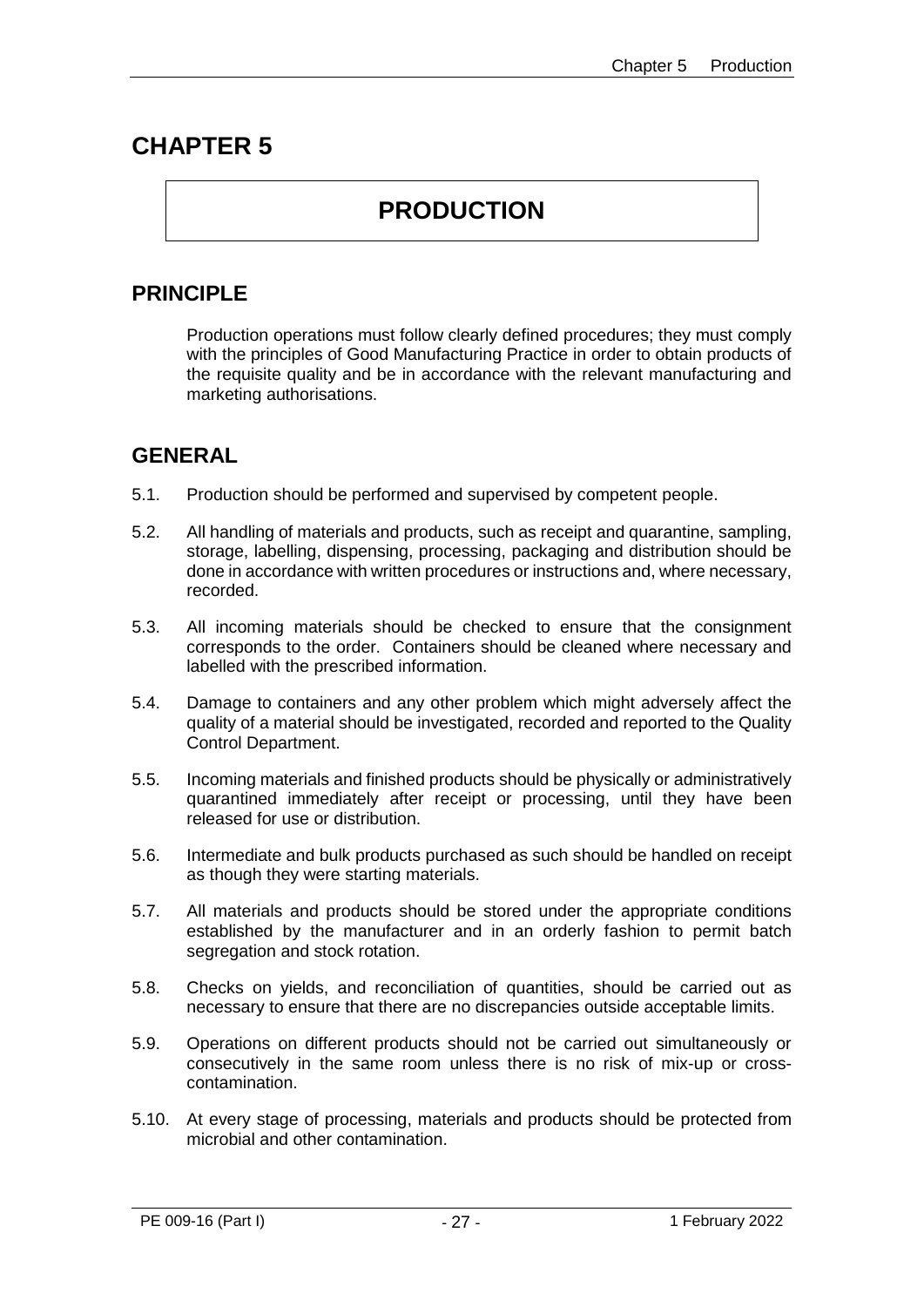- 5.11. When working with dry materials and products, special precautions should be taken to prevent the generation and dissemination of dust. This applies particularly to the handling of highly hazardous, including highly sensitising materials.
- 5.12. At all times during processing, all materials, bulk containers, major items of equipment and where appropriate rooms used should be labelled or otherwise identified with an indication of the product or material being processed, its strength (where applicable) and batch number. Where applicable, this indication should also mention the stage of production.
- 5.13. Labels applied to containers, equipment or premises should be clear, unambiguous and in the company's agreed format. It is often helpful in addition to the wording on the labels to use colours to indicate status (for example, quarantined, accepted, rejected, clean).
- 5.14. Checks should be carried out to ensure that pipelines and other pieces of equipment used for the transportation of materials and products from one area to another are connected in a correct manner.
- 5.15. Any deviation from instructions or procedures should be avoided as far as possible. If a deviation occurs, it should be approved in writing by a competent person, with the involvement of the Quality Control department when appropriate.
- 5.16. Access to production premises should be restricted to authorised personnel.

#### **PREVENTION OF CROSS-CONTAMINATION IN PRODUCTION**

- 5.17. Normally, the production of non-medicinal products should be avoided in areas and with equipment destined for the production of medicinal products but, where justified, could be allowed where the measures to prevent cross-contamination with medicinal products described below and in Chapter 3 can be applied. The production and/or storage of technical poisons, such as pesticides (except where these are used for manufacture of medicinal products) and herbicides, should not be allowed in areas used for the manufacture and / or storage of medicinal products.
- 5.18. Contamination of a starting material or of a product by another material or product should be prevented. This risk of accidental cross-contamination resulting from the uncontrolled release of dust, gases, vapours, aerosols, genetic material or organisms from active substances, other materials (starting or in-process), and products in process, from residues on equipment, and from operators' clothing should be assessed. The significance of this risk varies with the nature of the contaminant and that of the product being contaminated. Products in which crosscontamination is likely to be most significant are those administered by injection and those given over a long time. However, contamination of all products poses a risk to patient safety dependent on the nature and extent of contamination.
- 5.19. Cross-contamination should be prevented by attention to design of the premises and equipment as described in Chapter 3. This should be supported by attention to process design and implementation of any relevant technical or organizational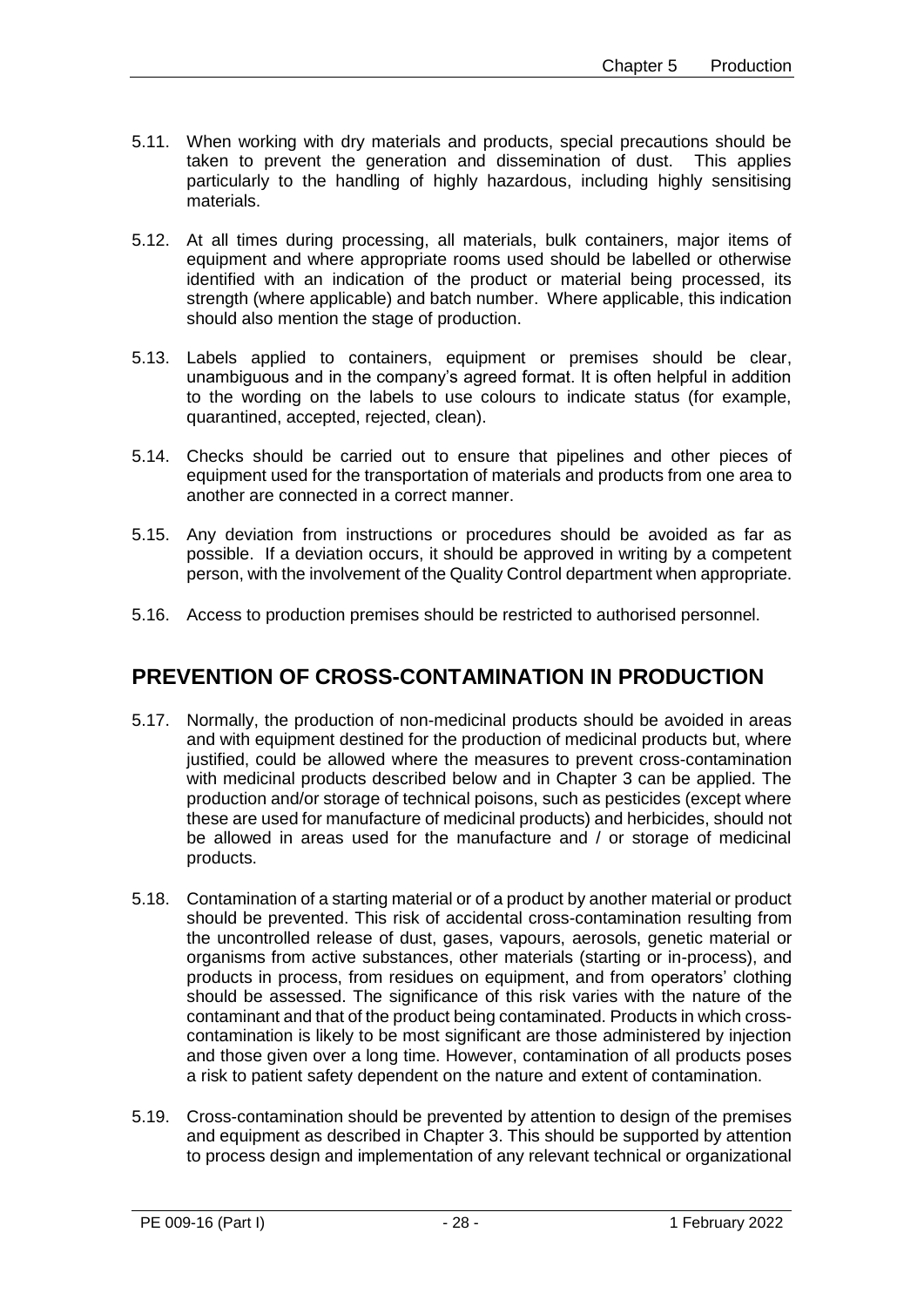measures, including effective and reproducible cleaning processes to control risk of cross-contamination.

- 5.20 A Quality Risk Management process, which includes a potency and toxicological evaluation, should be used to assess and control the cross-contamination risks presented by the products manufactured. Factors including; facility/equipment design and use, personnel and material flow, microbiological controls, physicochemical characteristics of the active substance, process characteristics, cleaning processes and analytical capabilities relative to the relevant limits established from the evaluation of the products should also be taken into account. The outcome of the Quality Risk Management process should be the basis for determining the necessity for and extent to which premises and equipment should be dedicated to a particular product or product family. This may include dedicating specific product contact parts or dedication of the entire manufacturing facility. It may be acceptable to confine manufacturing activities to a segregated, selfcontained production area within a multiproduct facility, where justified.
- 5.21 The outcome of the Quality Risk Management process should be the basis for determining the extent of technical and organisational measures required to control risks for cross-contamination. These could include, but are not limited to, the following:

#### Technical Measures

- i. Dedicated manufacturing facility (premises and equipment);
- ii. Self-contained production areas having separate processing equipment and separate heating, ventilation and air-conditioning (HVAC) systems. It may also be desirable to isolate certain utilities from those used in other areas;
- iii. Design of manufacturing process, premises and equipment to minimize risk for cross-contamination during processing, maintenance and cleaning;
- iv. Use of "closed systems" for processing and material/product transfer between equipment;
- v. Use of physical barrier systems, including isolators, as containment measures;
- vi. Controlled removal of dust close to source of the contaminant e.g. through localised extraction;
- vii. Dedication of equipment, dedication of product contact parts or dedication of selected parts which are harder to clean (e.g. filters), dedication of maintenance tools;
- viii. Use of single use disposable technologies;
- ix. Use of equipment designed for ease of cleaning;
- x. Appropriate use of air-locks and pressure cascade to confine potential airborne contaminant within a specified area;
- xi. Minimising the risk of contamination caused by recirculation or re-entry of untreated or insufficiently treated air;
- xii. Use of automatic clean in place systems of validated effectiveness;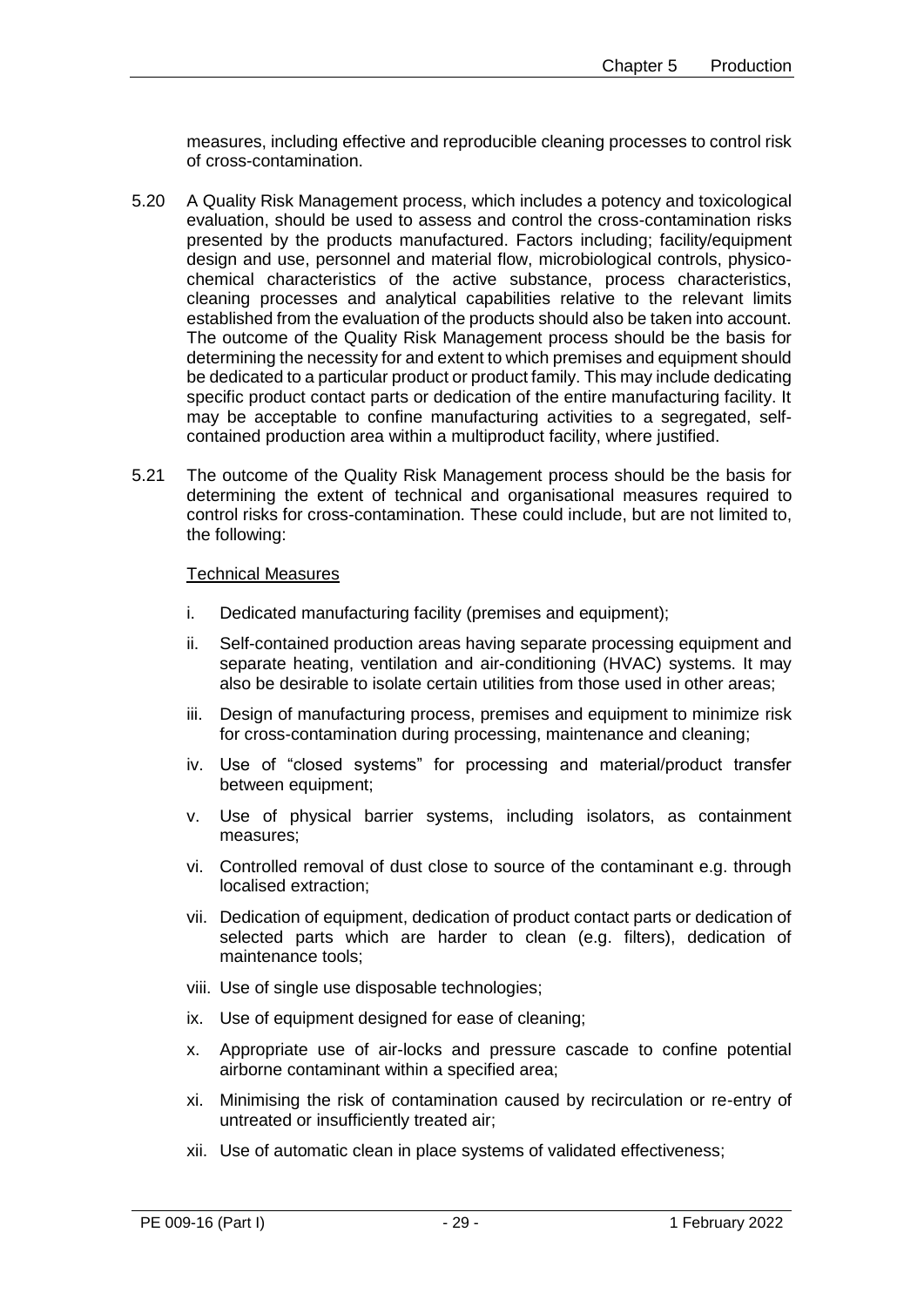xiii. For common general wash areas, separation of equipment washing, drying and storage areas.

#### Organisational Measures

- i. Dedicating the whole manufacturing facility or a self-contained production area on a campaign basis (dedicated by separation in time) followed by a cleaning process of validated effectiveness;
- ii. Keeping specific protective clothing inside areas where products with high risk of cross-contamination are processed;
- iii. Cleaning verification after each product campaign should be considered as a detectability tool to support effectiveness of the Quality Risk Management approach for products deemed to present higher risk;
- iv. Depending on the contamination risk, verification of cleaning of non product contact surfaces and monitoring of air within the manufacturing area and/or adjoining areas in order to demonstrate effectiveness of control measures against airborne contamination or contamination by mechanical transfer;
- v. Specific measures for waste handling, contaminated rinsing water and soiled gowning;
- vi. Recording of spills, accidental events or deviations from procedures;
- vii. Design of cleaning processes for premises and equipment such that the cleaning processes in themselves do not present a cross-contamination risk;
- viii. Design of detailed records for cleaning processes to assure completion of cleaning in accordance with approved procedures and use of cleaning status labels on equipment and manufacturing areas;
- ix. Use of common general wash areas on a campaign basis;
- x. Supervision of working behaviour to ensure training effectiveness and compliance with the relevant procedural controls.
- 5.22 Measures to prevent cross-contamination and their effectiveness should be reviewed periodically according to set procedures.

### **VALIDATION**

- 5.23 Validation studies should reinforce Good Manufacturing Practice and be conducted in accordance with defined procedures. Results and conclusions should be recorded.
- 5.24 When any new manufacturing formula or method of preparation is adopted, steps should be taken to demonstrate its suitability for routine processing. The defined process, using the materials and equipment specified, should be shown to yield a product consistently of the required quality.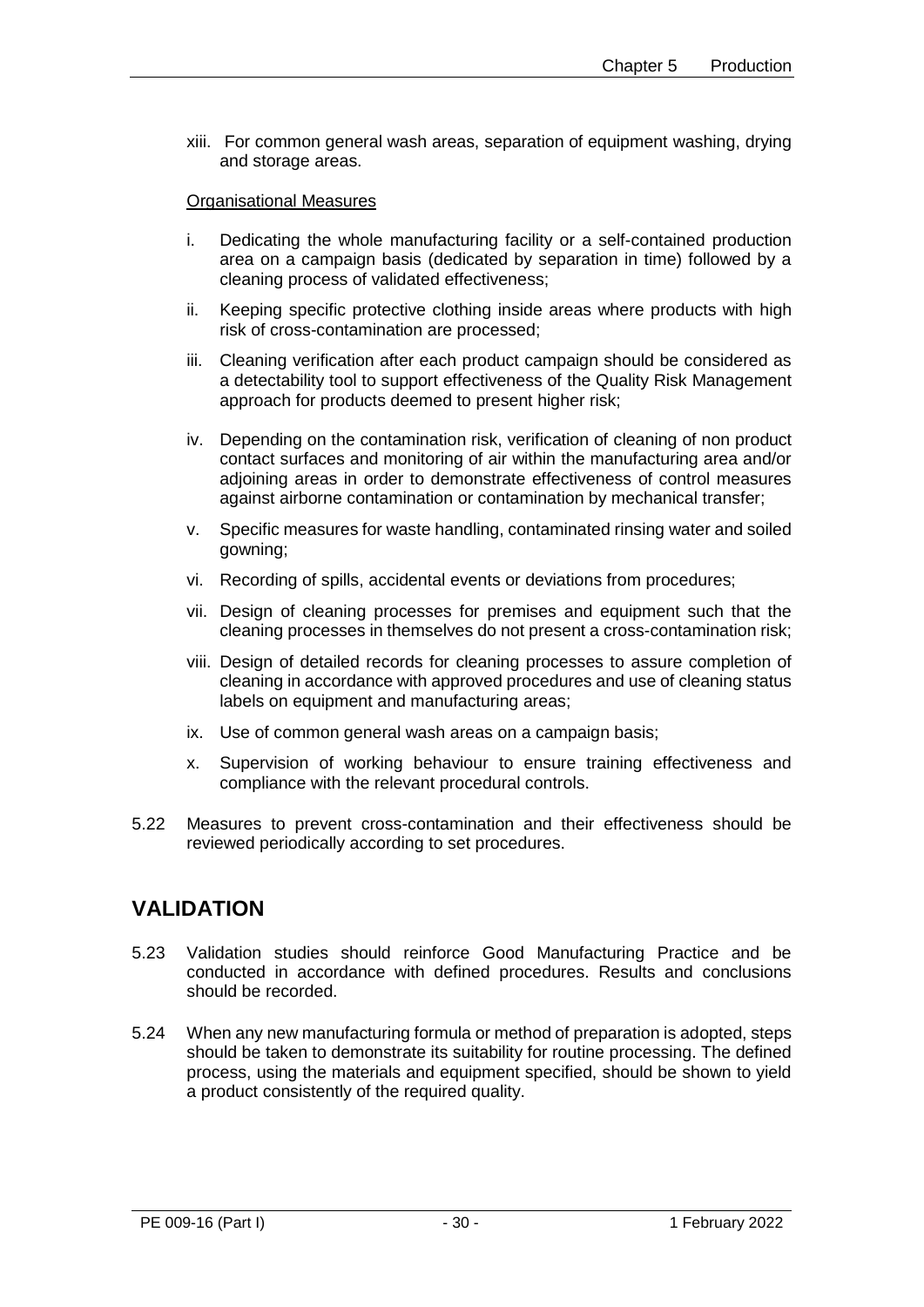- 5.25 Significant amendments to the manufacturing process, including any change in equipment or materials, which may affect product quality and/or the reproducibility of the process, should be validated.
- 5.26 Processes and procedures should undergo periodic critical re-validation to ensure that they remain capable of achieving the intended results.

### **STARTING MATERIALS**

- 5.27 The selection, qualification, approval and maintenance of suppliers of starting materials, together with their purchase and acceptance, should be documented as part of the pharmaceutical quality system. The level of supervision should be proportionate to the risks posed by the individual materials, taking account of their source, manufacturing process, supply chain complexity and the final use to which the material is put in the medicinal product. The supporting evidence for each supplier / material approval should be maintained. Staff involved in these activities should have a current knowledge of the suppliers, the supply chain and the associated risks involved. Where possible, starting materials should be purchased directly from the manufacturer of the starting material.
- 5.28 The quality requirements established by the manufacturer for the starting materials should be discussed and agreed with the suppliers. Appropriate aspects of the production, testing and control, including handling, labelling, packaging and distribution requirements, complaints, recalls and rejection procedures should be documented in a formal quality agreement or specification.
- 5.29 For the approval and maintenance of suppliers of active substances and excipients, the following is required:

#### Active substances

Supply chain traceability should be established and the associated risks, from active substance starting materials to the finished medicinal product, should be formally assessed and periodically verified. Appropriate measures should be put in place to reduce risks to the quality of the active substance.

The supply chain and traceability records for each active substance (including active substance starting materials) should be available and be retained by the manufacturer of the medicinal product.

Audits should be carried out at the manufacturers and distributors of active substances to confirm that they comply with the relevant good manufacturing practice and good distribution practice requirements. The holder of the manufacturing authorisation shall verify such compliance either by himself/herself or through an entity acting on his/her behalf under a contract. For veterinary medicinal products, audits should be conducted based on risk.

Audits should be of an appropriate duration and scope to ensure that a full and clear assessment of GMP is made; consideration should be given to potential cross- contamination from other materials on site. The report should fully reflect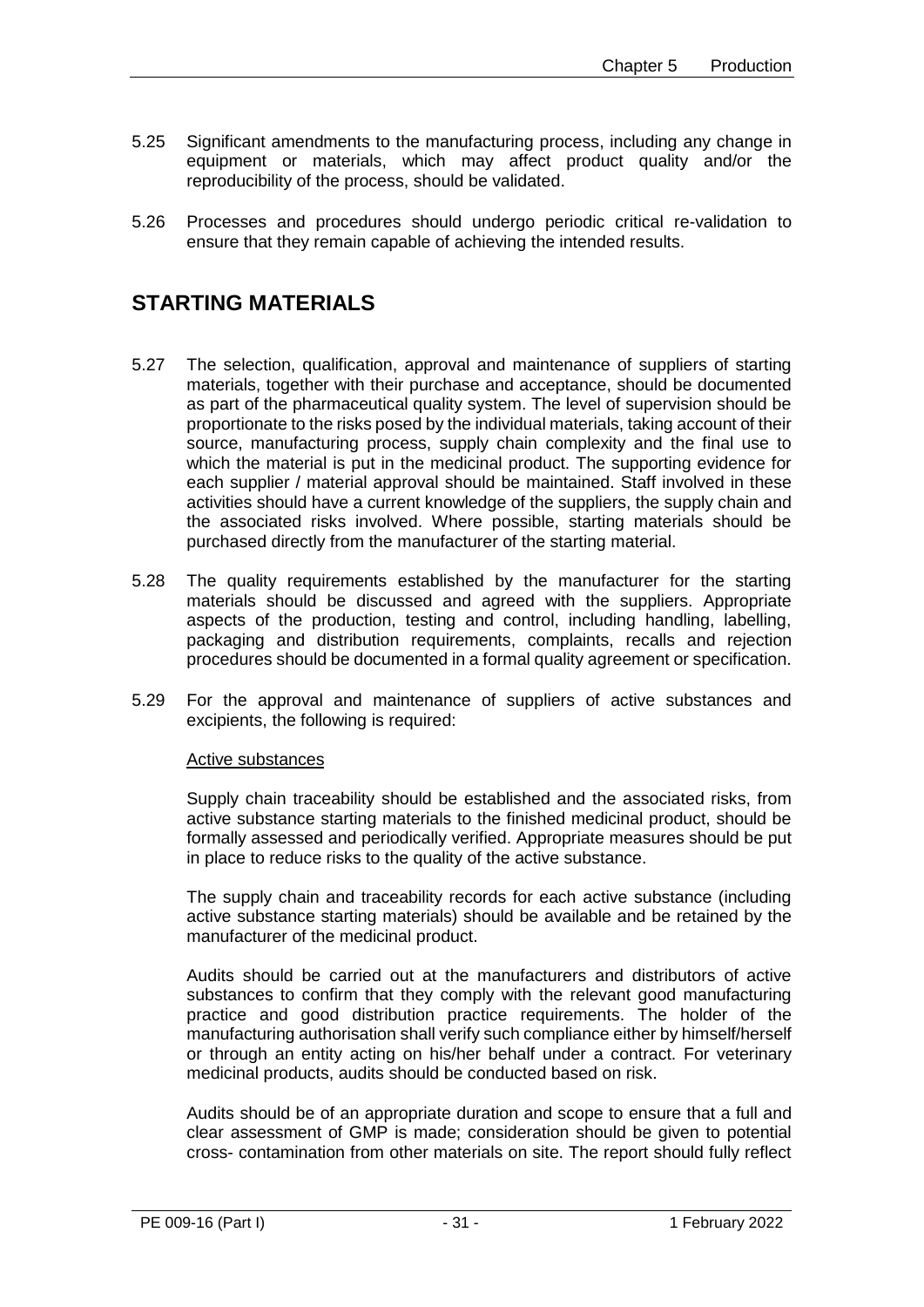what was done and seen on the audit with any deficiencies clearly identified. Any required corrective and preventive actions should be implemented.

Further audits should be undertaken at intervals defined by the quality risk management process to ensure the maintenance of standards and continued use of the approved supply chain.

#### **Excipients**

Excipients and excipient suppliers should be controlled appropriately based on the results of a formalised quality risk assessment in accordance with the PIC/S Guideline PI 045-1 'Guidelines on the formalised risk assessment for ascertaining the appropriate Good Manufacturing Practice for excipients of medicinal products for human use'.

- 5.30 For each delivery of starting material the containers should be checked for integrity of package, including tamper evident seal where relevant, and for correspondence between the delivery note, the purchase order, the supplier's labels and approved manufacturer and supplier information maintained by the medicinal product manufacturer. The receiving checks on each delivery should be documented.
- 5.31 If one material delivery is made up of different batches, each batch must be considered as separate for sampling, testing and release.
- 5.32 Starting materials in the storage area should be appropriately labelled (see section 13). Labels should bear at least the following information:
	- i. The designated name of the product and the internal code reference where applicable;
	- ii. A batch number given at receipt;
	- iii. Where appropriate, the status of the contents (e.g. in quarantine, on test, released, rejected);
	- iv. Where appropriate, an expiry date or a date beyond which retesting is necessary.

When fully computerised storage systems are used, all the above information need not necessarily be in a legible form on the label.

- 5.33 There should be appropriate procedures or measures to assure the identity of the contents of each container of starting material. Bulk containers from which samples have been drawn should be identified (see Chapter 6).
- 5.34 Only starting materials which have been released by the Quality Control department and which are within their retest date should be used.
- 5.35 Manufacturers of finished products are responsible for any testing of starting materials<sup>3</sup> as described in the marketing authorisation dossier. They can utilise

 $\overline{a}$ 

 $3 \text{ A similar approach should apply to packaging materials as stated in section 5.45.}$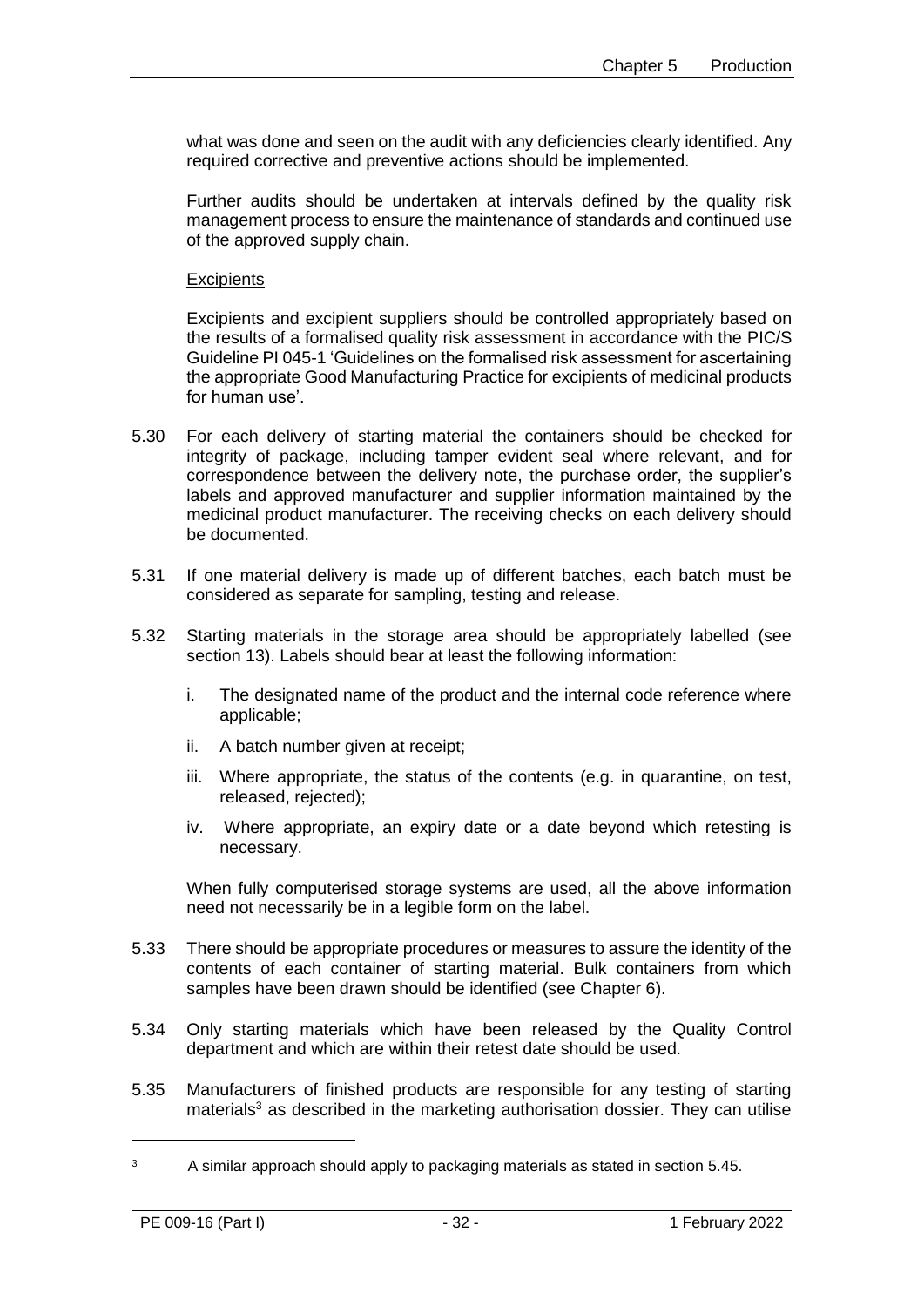partial or full test results from the approved starting material manufacturer but must, as a minimum, perform identification testing<sup>4</sup> of each batch according to Annex 8.

- 5.36 The rationale for the outsourcing of this testing should be justified and documented and the following requirements should be fulfilled:
	- i. Special attention should be paid to the distribution controls (transport, wholesaling, storage and delivery) in order to maintain the quality characteristics of the starting materials and to ensure that test results remain applicable to the delivered material;
	- ii. The medicinal product manufacturer should perform audits, either itself or via third parties, at appropriate intervals based on risk at the site(s) carrying out the testing (including sampling) of the starting materials in order to assure compliance with Good Manufacturing Practice and with the specifications and testing methods described in the marketing authorisation dossier;
	- iii. The certificate of analysis provided by the starting material manufacturer/supplier should be signed by a designated person with appropriate qualifications and experience. The signature assures that each batch has been checked for compliance with the agreed product specification unless this assurance is provided separately;
	- iv. The medicinal product manufacturer should have appropriate experience in dealing with the starting material manufacturer (including experience via a supplier) including assessment of batches previously received and the history of compliance before reducing in-house testing. Any significant change in the manufacturing or testing processes should be considered;
	- v. The medicinal product manufacturer should also perform (or via a separately approved contract laboratory) a full analysis at appropriate intervals based on risk and compare the results with the material manufacturer's or supplier's certificate of analysis in order to check the reliability of the latter. Should this testing identify any discrepancy then an investigation should be performed and appropriate measures taken. The acceptance of certificates of analysis from the material manufacturer or supplier should be discontinued until these measures are completed.
- 5.37 Starting materials should only be dispensed by designated persons, following a written procedure, to ensure that the correct materials are accurately weighed or measured into clean and properly labelled containers.
- 5.38 Each dispensed material and its weight or volume should be independently checked and the check recorded.
- 5.39 Materials dispensed for each batch should be kept together and conspicuously labelled as such.

<sup>4</sup> Identity testing of starting materials should be performed according to the methods and the specifications of the relevant marketing authorisation dossier.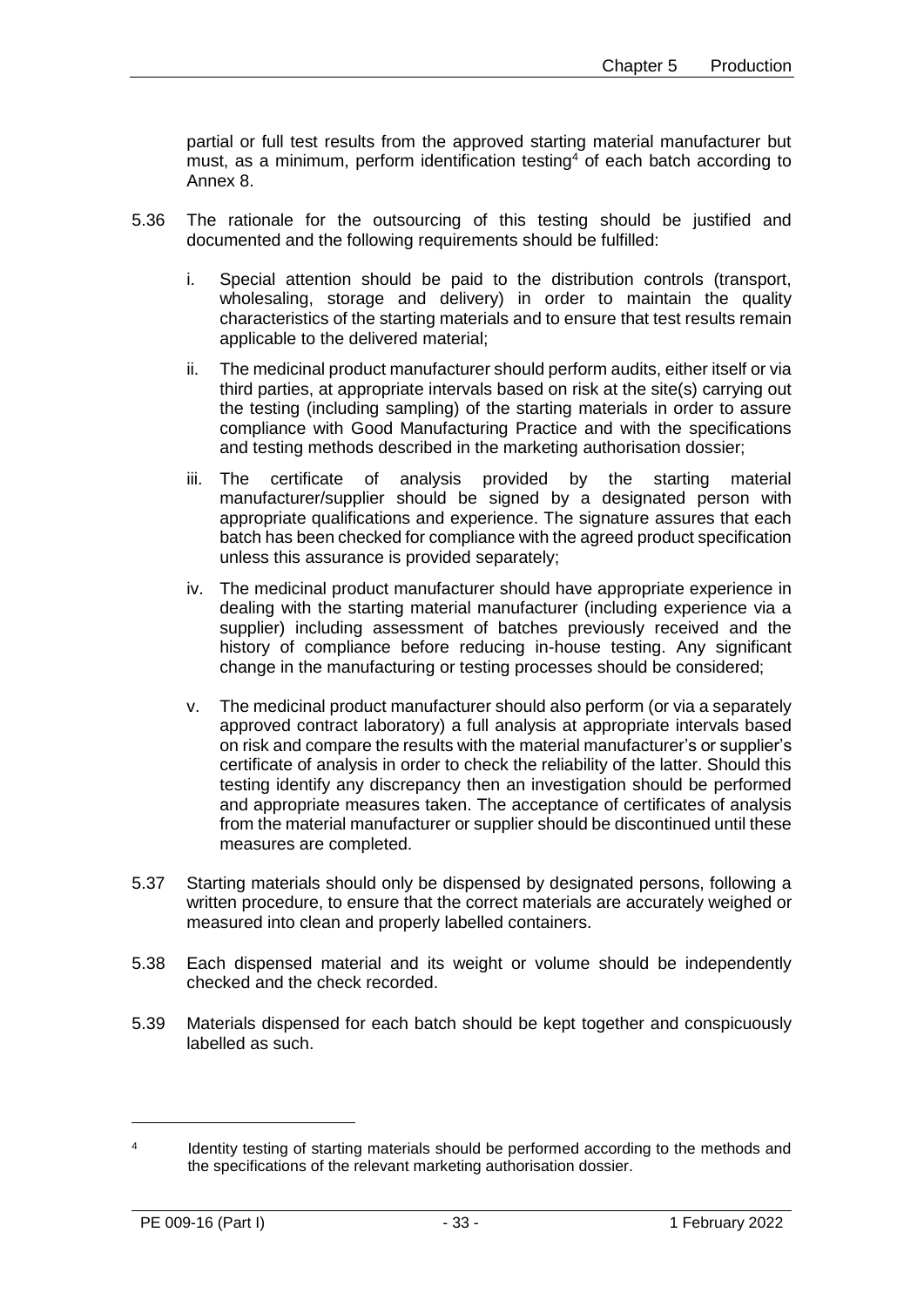#### **PROCESSING OPERATIONS: INTERMEDIATE AND BULK PRODUCTS**

- 5.40 Before any processing operation is started, steps should be taken to ensure that the work area and equipment are clean and free from any starting materials, products, product residues or documents not required for the current operation.
- 5.41 Intermediate and bulk products should be kept under appropriate conditions.
- 5.42 Critical processes should be validated (see "Validation" in this Chapter).
- 5.43 Any necessary in-process controls and environmental controls should be carried out and recorded.
- 5.44 Any significant deviation from the expected yield should be recorded and investigated.

#### **PACKAGING MATERIALS**

- 5.45 The selection, qualification, approval and maintenance of suppliers of primary and printed packaging materials shall be accorded attention similar to that given to starting materials.
- 5.46 Particular attention should be paid to printed materials. They should be stored in adequately secure conditions such as to exclude unauthorised access. Cut labels and other loose printed materials should be stored and transported in separate closed containers so as to avoid mix-ups. Packaging materials should be issued for use only by authorised personnel following an approved and documented procedure.
- 5.47 Each delivery or batch of printed or primary packaging material should be given a specific reference number or identification mark.
- 5.48 Outdated or obsolete primary packaging material or printed packaging material should be destroyed and this disposal recorded.

### **PACKAGING OPERATIONS**

- 5.49 When setting up a programme for the packaging operations, particular attention should be given to minimising the risk of cross-contamination, mix-ups or substitutions. Different products should not be packaged in close proximity unless there is physical segregation.
- 5.50 Before packaging operations are begun, steps should be taken to ensure that the work area, packaging lines, printing machines and other equipment are clean and free from any products, materials or documents previously used, if these are not required for the current operation. The line-clearance should be performed according to an appropriate check-list.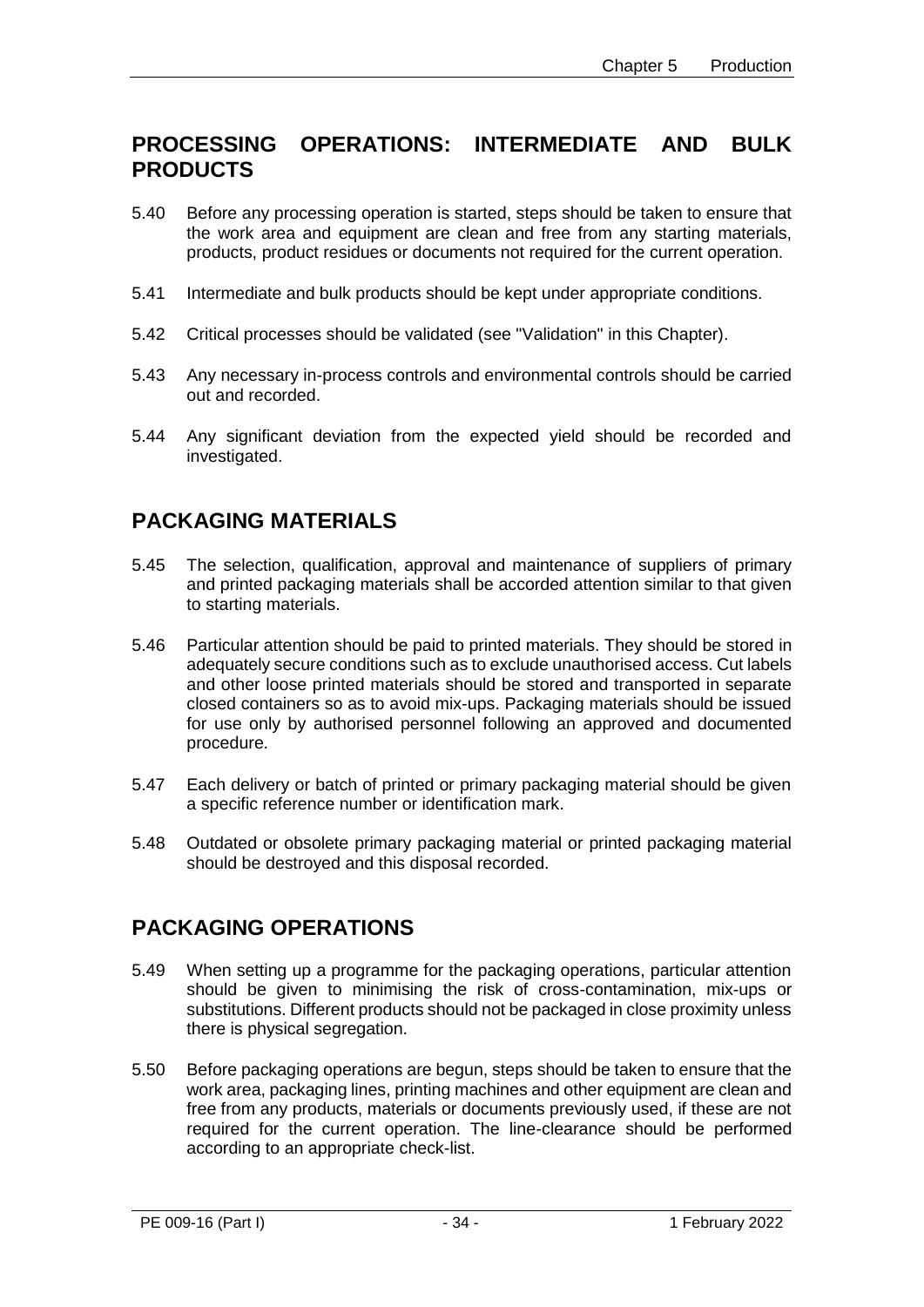- 5.51 The name and batch number of the product being handled should be displayed at each packaging station or line.
- 5.52 All products and packaging materials to be used should be checked on delivery to the packaging department for quantity, identity and conformity with the Packaging Instructions.
- 5.53 Containers for filling should be clean before filling. Attention should be given to avoid and remove any contaminants such as glass fragments and metal particles.
- 5.54 Normally, filling and sealing should be followed as quickly as possible by labelling. If it is not the case, appropriate procedures should be applied to ensure that no mix-ups or mislabelling can occur.
- 5.55 The correct performance of any printing operation (for example code numbers, expiry dates) to be done separately or in the course of the packaging should be checked and recorded. Attention should be paid to printing by hand which should be re-checked at regular intervals.
- 5.56 Special care should be taken when using cut-labels and when over-printing is carried out off-line. Roll-feed labels are normally preferable to cut-labels, in helping to avoid mix-ups.
- 5.57 Checks should be made to ensure that any electronic code readers, label counters or similar devices are operating correctly.
- 5.58 Printed and embossed information on packaging materials should be distinct and resistant to fading or erasing.
- 5.59 On-line control of the product during packaging should include at least checking the following:
	- i. General appearance of the packages;
	- ii. Whether the packages are complete;
	- iii. Whether the correct products and packaging materials are used;
	- iv. Whether any over-printing is correct;
	- v. Correct functioning of line monitors.

Samples taken away from the packaging line should not be returned.

- 5.60 Products which have been involved in an unusual event should only be reintroduced into the process after special inspection, investigation and approval by authorised personnel. Detailed record should be kept of this operation.
- 5.61 Any significant or unusual discrepancy observed during reconciliation of the amount of bulk product and printed packaging materials and the number of units produced should be investigated and satisfactorily accounted for before release.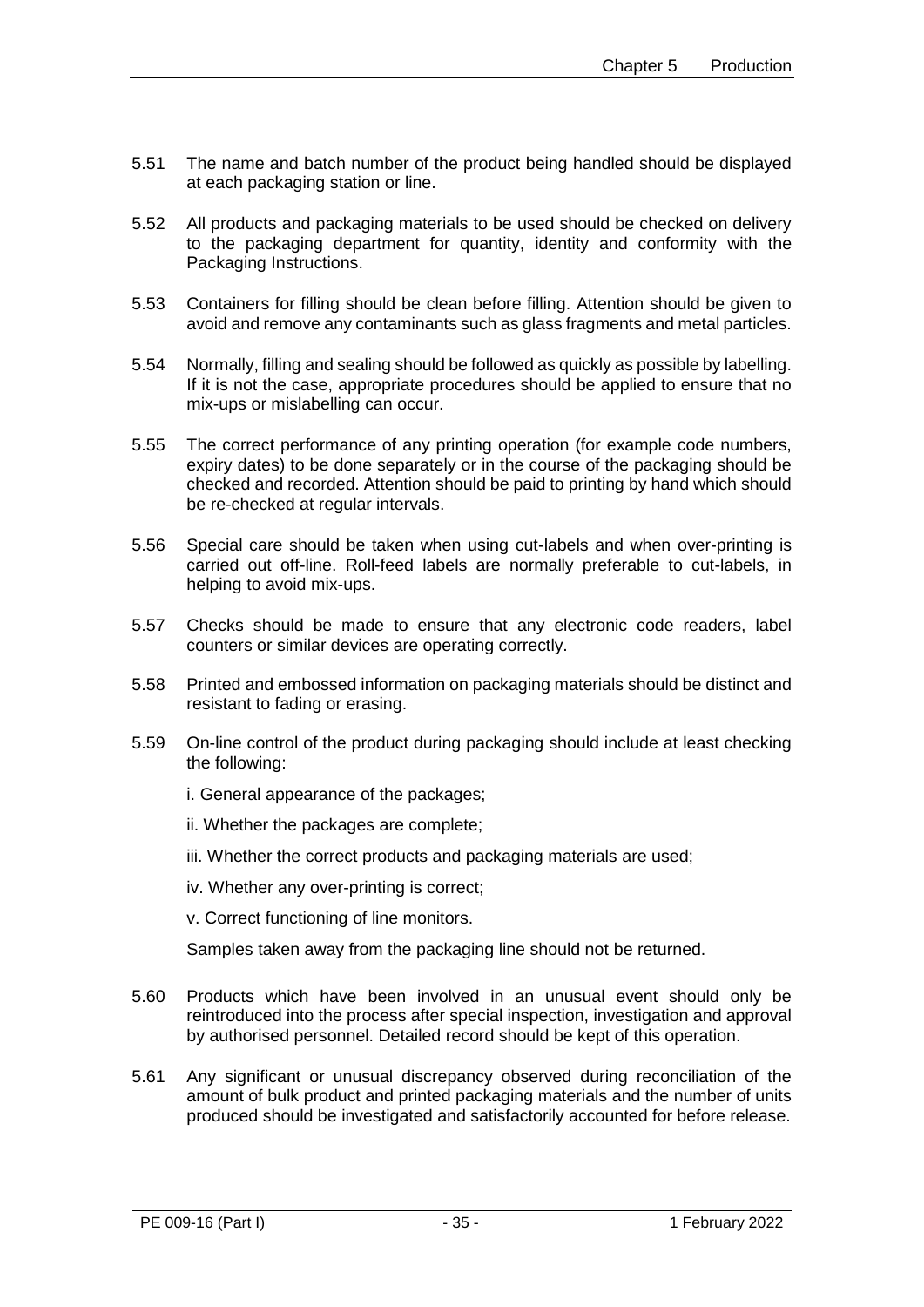5.62 Upon completion of a packaging operation, any unused batch-coded packaging materials should be destroyed and the destruction recorded. A documented procedure should be followed if un-coded printed materials are returned to stock.

#### **FINISHED PRODUCTS**

- 5.63 Finished products should be held in quarantine until their final release under conditions established by the manufacturer.
- 5.64 The evaluation of finished products and documentation which is necessary before release of product for sale is described in Chapter 6 (Quality Control).
- 5.65 After release, finished products should be stored as usable stock under conditions established by the manufacturer.

### **REJECTED, RECOVERED AND RETURNED MATERIALS**

- 5.66 Rejected materials and products should be clearly marked as such and stored separately in restricted areas. They should either be returned to the suppliers or, where appropriate, reprocessed or destroyed. Whatever action is taken should be approved and recorded by authorised personnel.
- 5.67 The reprocessing of rejected products should be exceptional. It is only permitted if the quality of the final product is not affected, if the specifications are met and if it is done in accordance with a defined and authorised procedure after evaluation of the risks involved. Record should be kept of the reprocessing.
- 5.68 The recovery of all or part of earlier batches which conform to the required quality by incorporation into a batch of the same product at a defined stage of manufacture should be authorised beforehand. This recovery should be carried out in accordance with a defined procedure after evaluation of the risks involved, including any possible effect on shelf life. The recovery should be recorded.
- 5.69 The need for additional testing of any finished product which has been reprocessed, or into which a recovered product has been incorporated, should be considered by the Quality Control Department.
- 5.70 Products returned from the market and which have left the control of the manufacturer should be destroyed unless without doubt their quality is satisfactory; they may be considered for re-sale, re-labelling or recovery in a subsequent batch only after they have been critically assessed by the Quality Control Department in accordance with a written procedure. The nature of the product, any special storage conditions it requires, its condition and history, and the time elapsed since it was issued should all be taken into account in this assessment. Where any doubt arises over the quality of the product, it should not be considered suitable for re-issue or re-use, although basic chemical reprocessing to recover active ingredient may be possible. Any action taken should be appropriately recorded.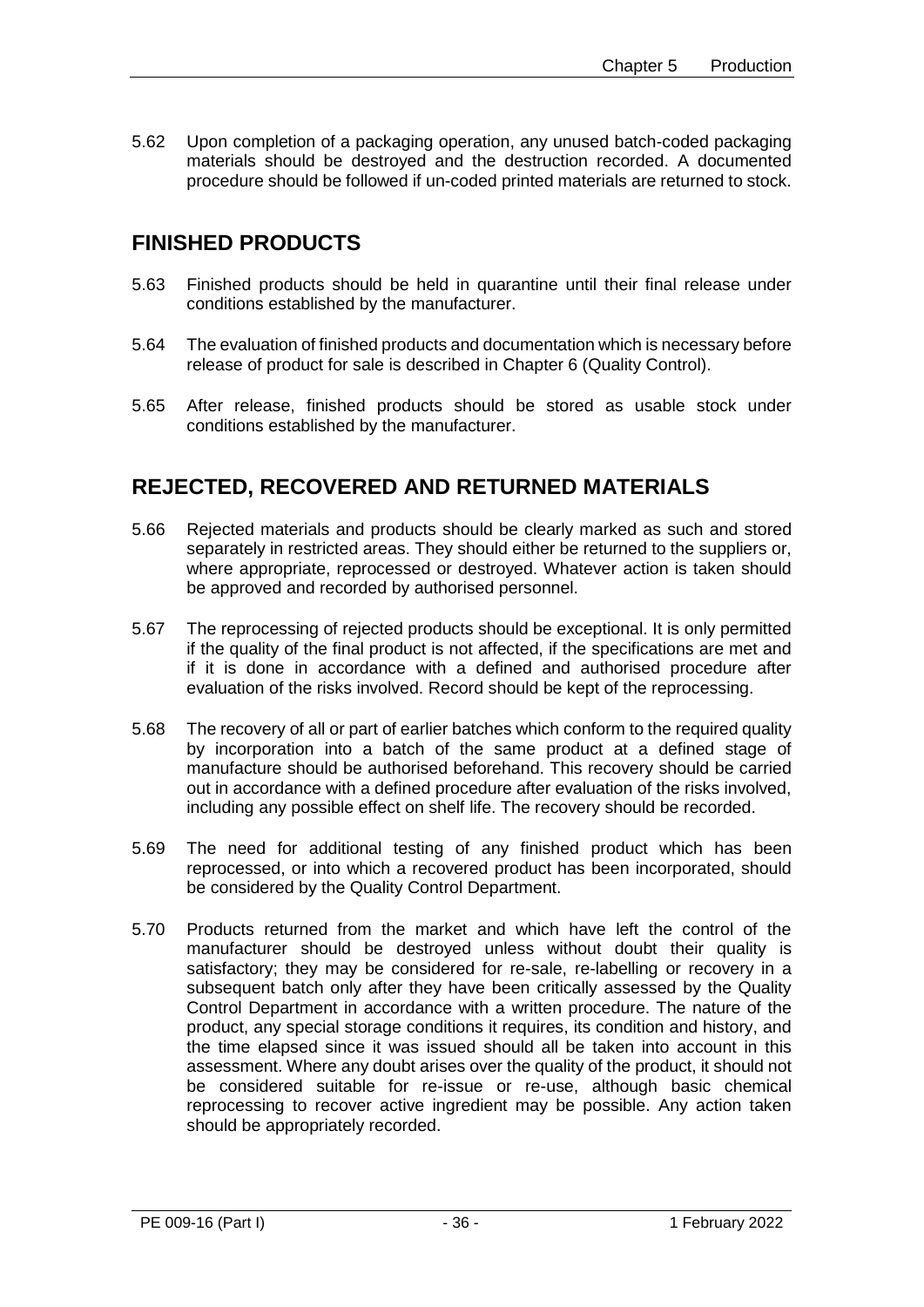#### **PRODUCT SHORTAGE DUE TO MANUFACTURING CONSTRAINTS**

5.71 The manufacturer should report to the marketing authorisation holder (MAH) any constraints in manufacturing operations which may result in abnormal restriction in the supply. This should be done in a timely manner to facilitate reporting of the restriction in supply by the MAH, to the relevant competent authorities, in accordance with its legal obligations.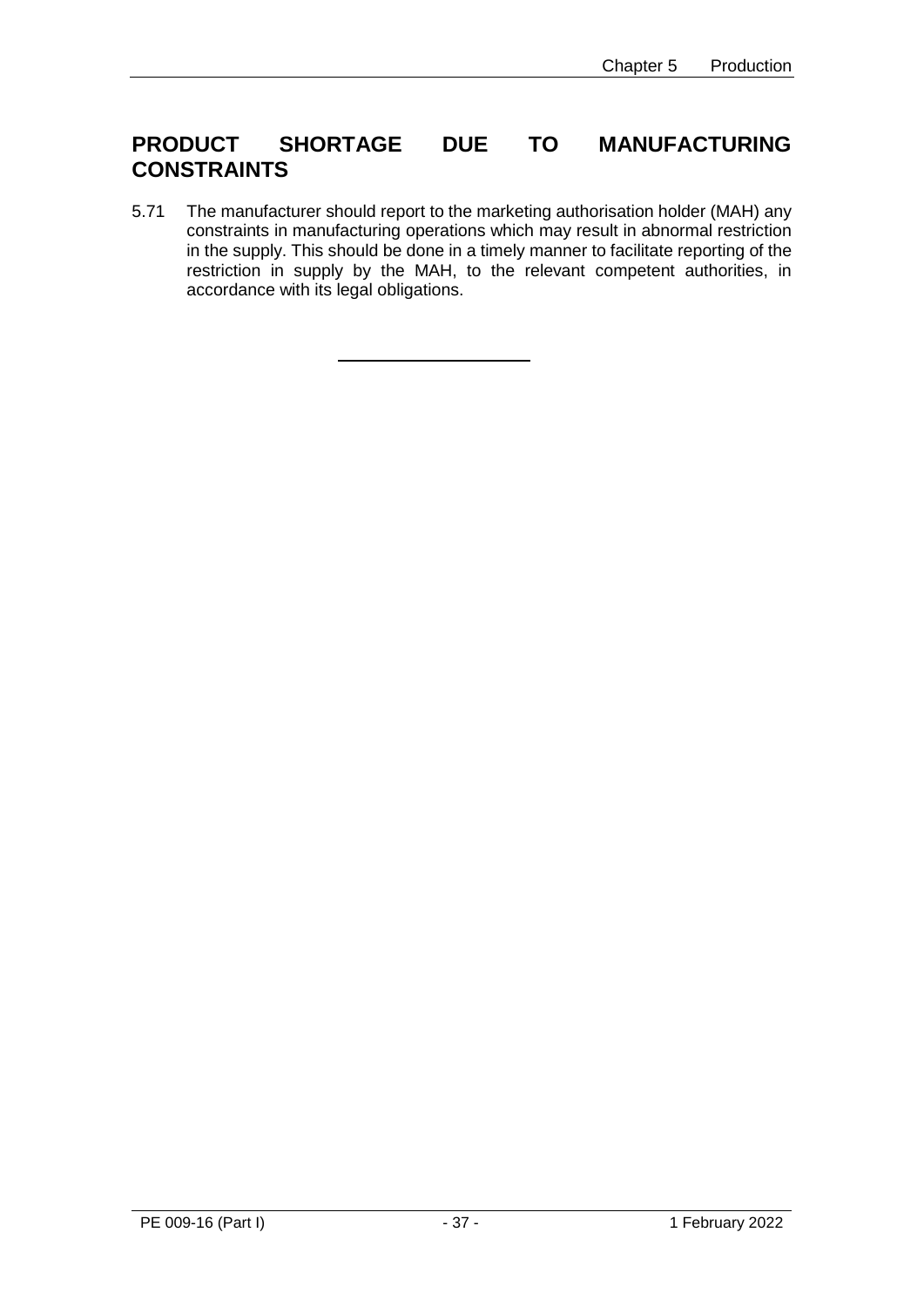## **CHAPTER 6**

## **QUALITY CONTROL**

### **PRINCIPLE**

This chapter should be read in conjunction with all relevant sections of the GMP guide.

Quality Control is concerned with sampling, specifications and testing as well as the organisation, documentation and release procedures which ensure that the necessary and relevant tests are carried out, and that materials are not released for use, nor products released for sale or supply, until their quality has been judged satisfactory. Quality Control is not confined to laboratory operations, but must be involved in all decisions which may concern the quality of the product. The independence of Quality Control from Production is considered fundamental to the satisfactory operation of Quality Control.

### **GENERAL**

- 6.1 Each holder of a manufacturing authorisation should have a Quality Control Department. This department should be independent from other departments, and under the authority of a person with appropriate qualifications and experience, who has one or several control laboratories at his disposal. Adequate resources must be available to ensure that all the Quality Control arrangements are effectively and reliably carried out.
- 6.2 The principal duties of the head of Quality Control are summarised in Chapter 2. The Quality Control Department as a whole will also have other duties, such as to establish, validate and implement all quality control procedures, oversee the control of the reference and/or retention samples of materials and products when applicable, ensure the correct labelling of containers of materials and products, ensure the monitoring of the stability of the products, participate in the investigation of complaints related to the quality of the product, etc. All these operations should be carried out in accordance with written procedures and, where necessary, recorded.
- 6.3 Finished product assessment should embrace all relevant factors, including production conditions, results of in-process testing, a review of manufacturing (including packaging) documentation, compliance with Finished Product Specification and examination of the final finished pack.
- 6.4 Quality Control personnel should have access to production areas for sampling and investigation as appropriate.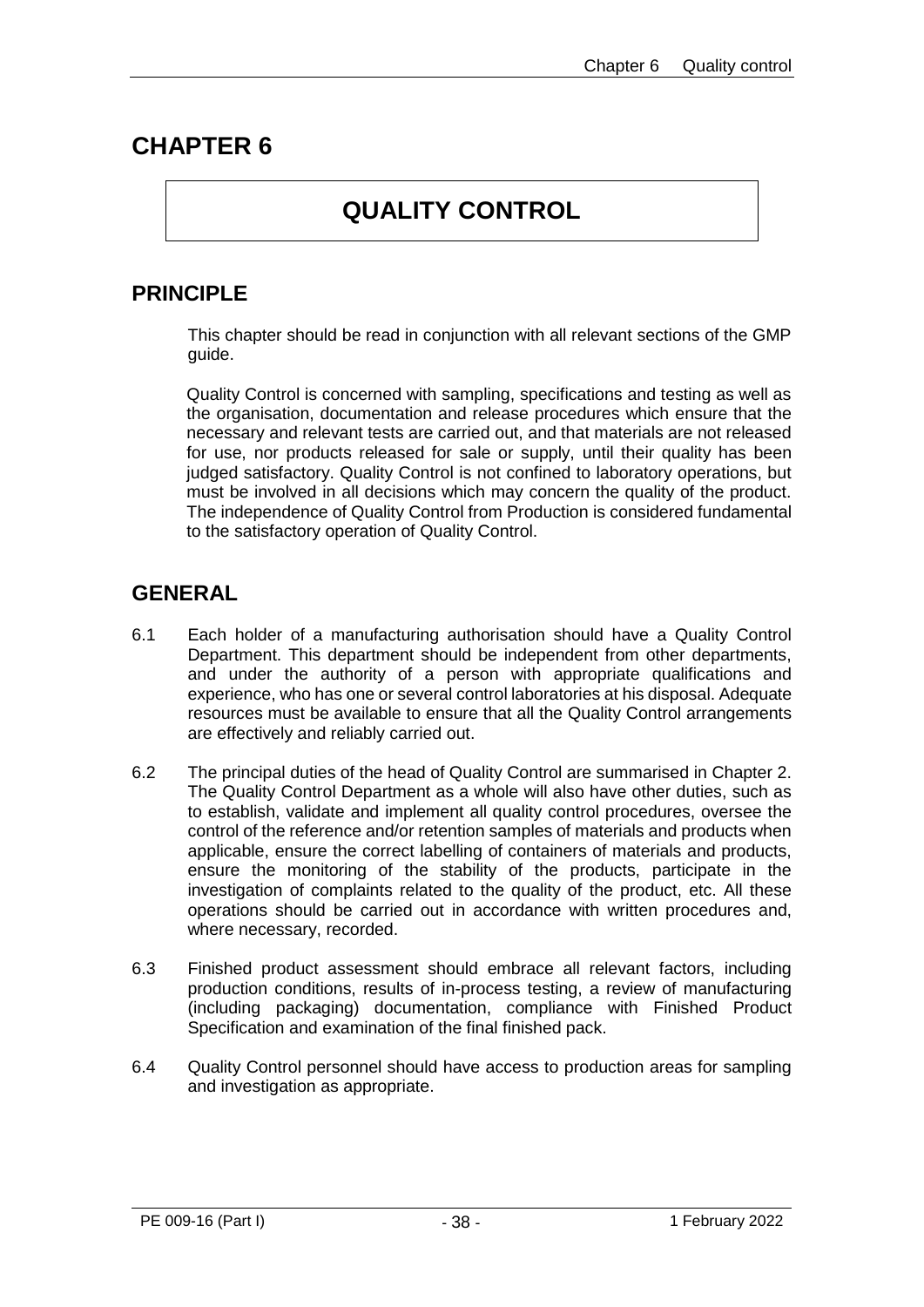### **GOOD QUALITY CONTROL LABORATORY PRATCTICE**

- 6.5 Control laboratory premises and equipment should meet the general and specific requirements for Quality Control areas given in Chapter 3. Laboratory equipment should not be routinely moved between high risk areas to avoid accidental crosscontamination. In particular, the microbiological laboratory should be arranged so as to minimize risk of cross-contamination.
- 6.6 The personnel, premises, and equipment in the laboratories should be appropriate to the tasks imposed by the nature and the scale of the manufacturing operations. The use of outside laboratories, in conformity with the principles detailed in Chapter 7, Outsourced Activities, can be accepted for particular reasons, but this should be stated in the Quality Control records.

#### *Documentation*

- 6.7 Laboratory documentation should follow the principles given in Chapter 4. An important part of this documentation deals with Quality Control and the following details should be readily available to the Quality Control Department:
	- (i) Specifications;
	- (ii) Procedures describing sampling, testing, records (including test worksheets and/or laboratory notebooks), recording and verifying;
	- (iii) Procedures for and records of the calibration/qualification of instruments and maintenance of equipment;
	- (iv) A procedure for the investigation of Out of Specification and Out of Trend results;
	- (v) Testing reports and/or certificates of analysis;
	- (vi) Data from environmental (air, water and other utilities) monitoring, where required;
	- (vii) Validation records of test methods, where applicable.
- 6.8 Any Quality Control documentation relating to a batch record should be retained following the principles given in Chapter 4 on retention of batch documentation.
- 6.9 Some kinds of data (e.g. tests results, yields, environmental controls) should be recorded in a manner permitting trend evaluation. Any Out of Trend or Out of Specification data should be addressed and subject to investigation.
- 6.10 In addition to the information which is part of the batch documentation, other raw data such as laboratory notebooks and/or records should be retained and readily available.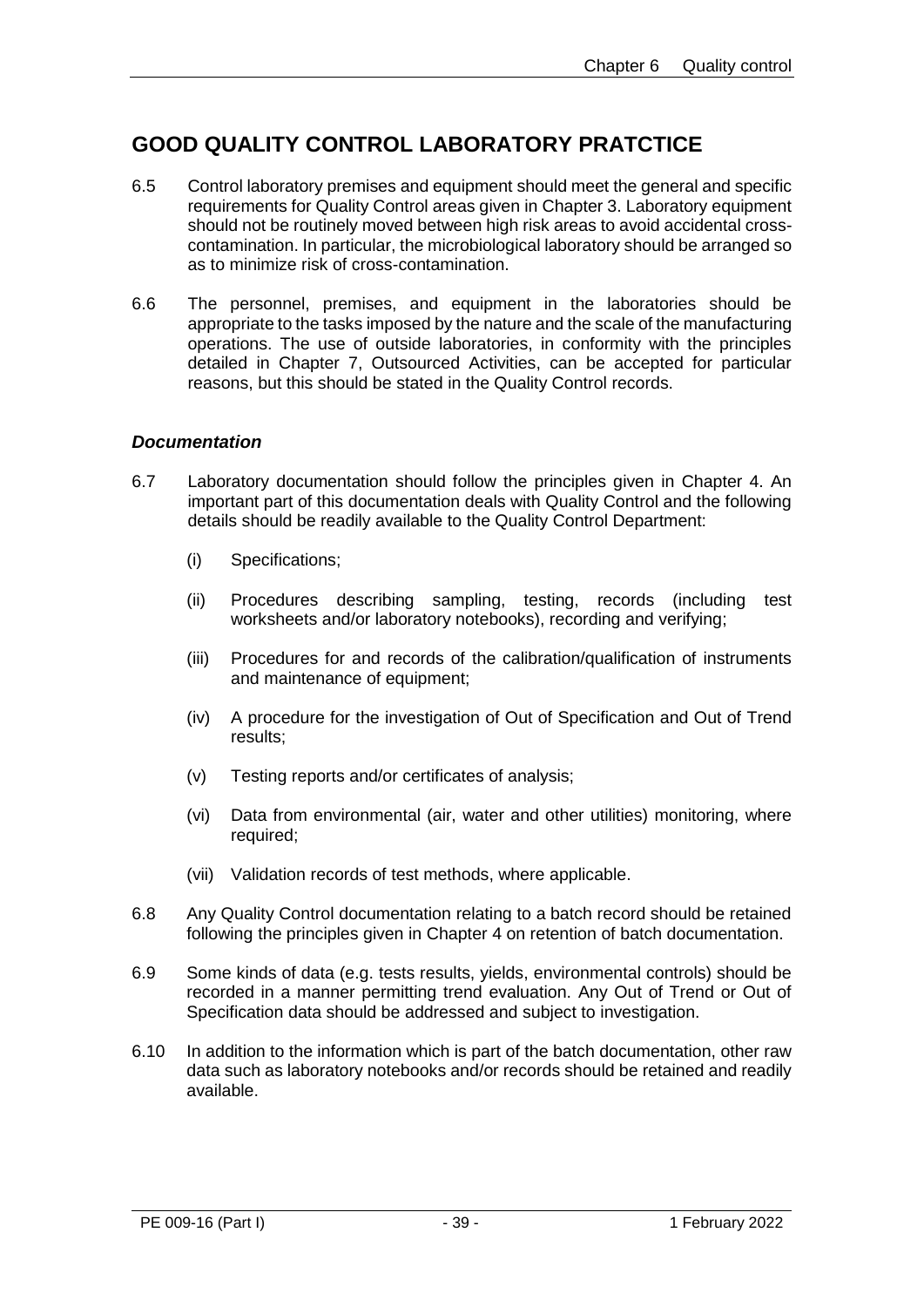#### *Sampling*

- 6.11 The sample taking should be done and recorded in accordance with approved written procedures that describe:
	- (i) The method of sampling;
	- (ii) The equipment to be used;
	- (iii) The amount of the sample to be taken;
	- (iv) Instructions for any required sub-division of the sample;
	- (v) The type and condition of the sample container to be used;
	- (vi) The identification of containers sampled;
	- (vii) Any special precautions to be observed, especially with regard to the sampling of sterile or noxious materials;
	- (viii) The storage conditions;
	- (ix) Instructions for the cleaning and storage of sampling equipment.
- 6.12 Samples should be representative of the batch of materials or products from which they are taken. Other samples may also be taken to monitor the most stressed part of a process (e.g. beginning or end of a process). The sampling plan used should be appropriately justified and based on a risk management approach.
- 6.13 Sample containers should bear a label indicating the contents, with the batch number, the date of sampling and the containers from which samples have been drawn. They should be managed in a manner to minimize the risk of mix-up and to protect the samples from adverse storage conditions.
- 6.14 Further guidance on reference and retention samples is given in Annex 19.

#### *Testing*

- 6.15 Testing methods should be validated. A laboratory that is using a testing method and which did not perform the original validation, should verify the appropriateness of the testing method. All testing operations described in the Marketing Authorisation or technical dossier should be carried out according to the approved methods.
- 6.16 The results obtained should be recorded. Results of parameters identified as critical quality attributes should be trended and checked to make sure that they are consistent with each other. Any calculations should be critically examined.
- 6.17 The tests performed should be recorded and the records should include at least the following data: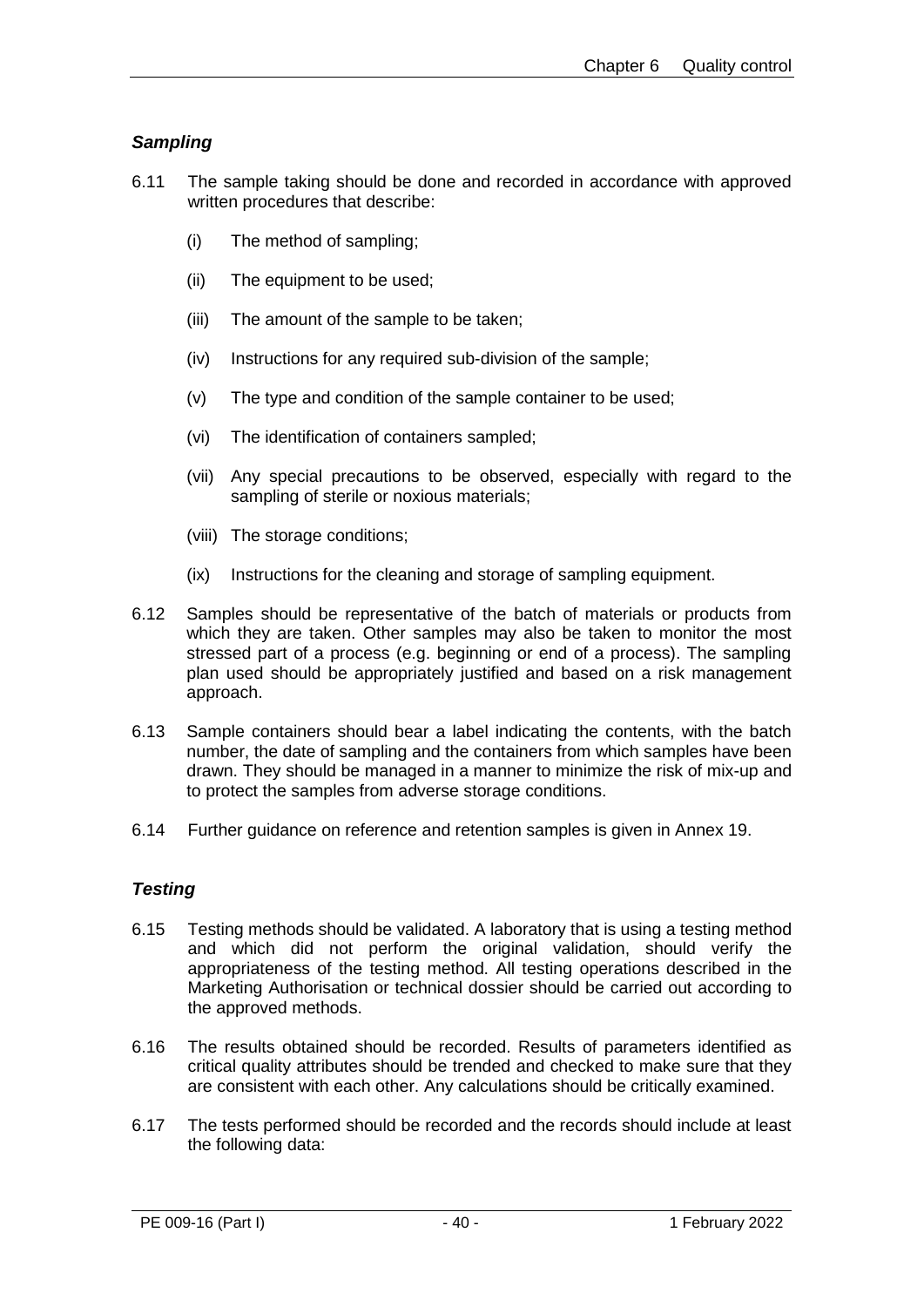- (i) Name of the material or product and, where applicable, dosage form;
- (ii) Batch number and, where appropriate, the manufacturer and/or supplier;
- (iii) References to the relevant specifications and testing procedures;
- (iv) Test results, including observations and calculations, and reference to any certificates of analysis;
- (v) Dates of testing;
- (vi) Initials of the persons who performed the testing;
- (vii) Initials of the persons who verified the testing and the calculations, where appropriate;
- (viii) A clear statement of approval or rejection (or other status decision) and the dated signature of the designated responsible person;
- (ix) Reference to the equipment used.
- 6.18 All the in-process controls, including those made in the production area by production personnel, should be performed according to methods approved by Quality Control and the results recorded.
- 6.19 Special attention should be given to the quality of laboratory reagents, solutions, glassware, reference standards and culture media. They should be prepared and controlled in accordance with written procedures. The level of controls should be commensurate to their use and to the available stability data.
- 6.20 Reference standards should be established as suitable for their intended use. Their qualification and certification, as such, should be clearly stated and documented. Whenever compendial reference standards from an officially recognised source exist, these should preferably be used as primary reference standards unless fully justified (the use of secondary standards is permitted once their traceability to primary standards has been demonstrated and is documented). These compendial materials should be used for the purpose described in the appropriate monograph unless otherwise authorised by the National Competent Authority.
- 6.21 Laboratory reagents, solutions, reference standards and culture media should be marked with the preparation and opening date and the signature of the person who prepared them. The expiry date of reagents and culture media should be indicated on the label, together with specific storage conditions. In addition, for volumetric solutions, the last date of standardisation and the last current factor should be indicated.
- 6.22 Where necessary, the date of receipt of any substance used for testing operations (e.g. reagents, solutions and reference standards) should be indicated on the container. Instructions for use and storage should be followed. In certain cases it may be necessary to carry out an identification test and/or other testing of reagent materials upon receipt or before use.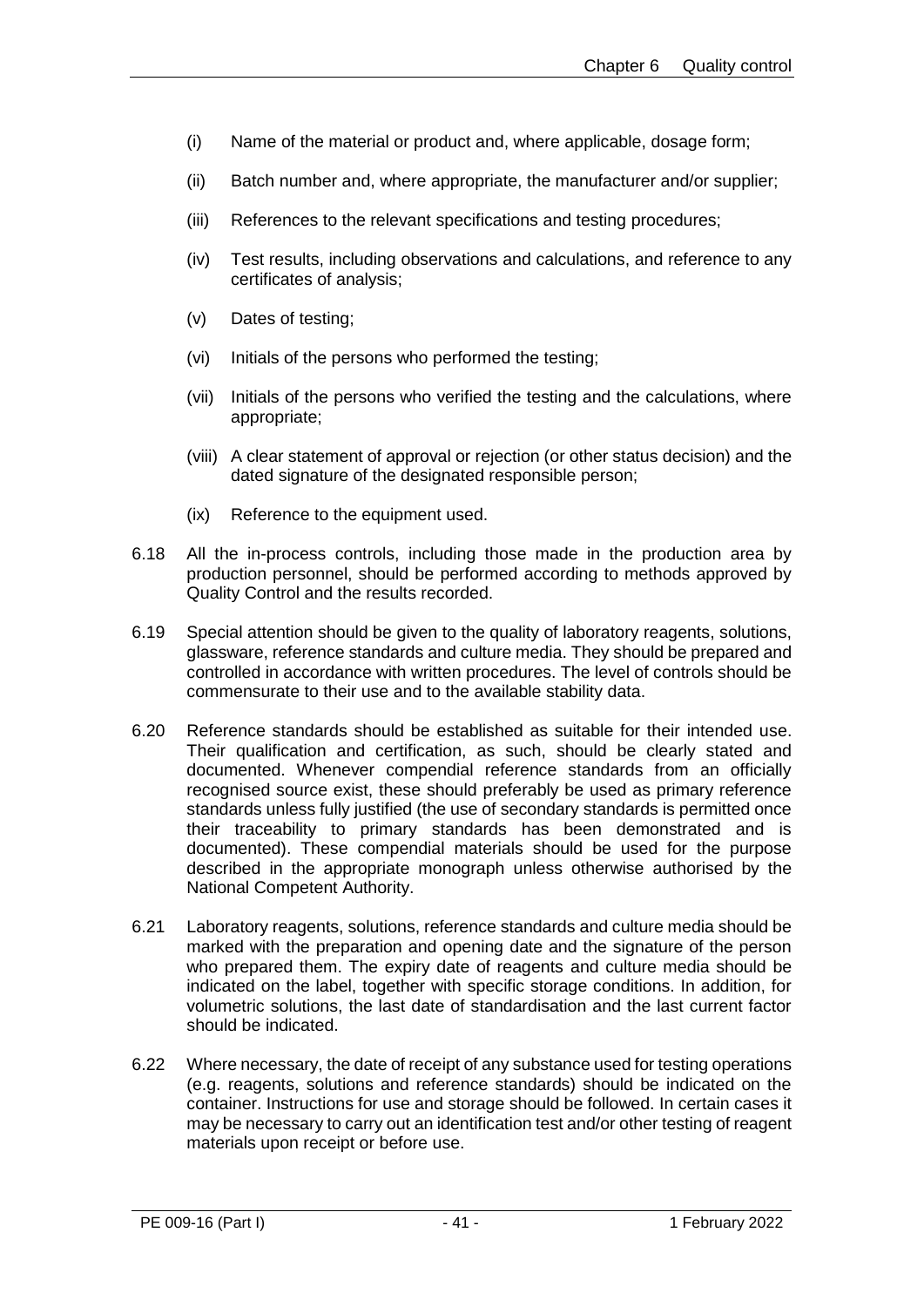- 6.23 Culture media should be prepared in accordance with the media manufacturer's requirements unless scientifically justified. The performance of all culture media should be verified prior to use.
- 6.24 Used microbiological media and strains should be decontaminated according to a standard procedure and disposed of in a manner to prevent the crosscontamination and retention of residues. The in-use shelf life of microbiological media should be established, documented and scientifically justified.
- 6.25 Animals used for testing components, materials or products, should, where appropriate, be quarantined before use. They should be maintained and controlled in a manner that assures their suitability for the intended use. They should be identified, and adequate records should be maintained, showing the history of their use.

#### *On-going stability programme*

- 6.26 After marketing, the stability of the medicinal product should be monitored according to a continuous appropriate programme that will permit the detection of any stability issue (e.g. changes in levels of impurities or dissolution profile) associated with the formulation in the marketed package.
- 6.27 The purpose of the on-going stability programme is to monitor the product over its shelf life and to determine that the product remains, and can be expected to remain, within specifications under the labelled storage conditions.
- 6.28 This mainly applies to the medicinal product in the package in which it is sold, but consideration should also be given to the inclusion in the programme of bulk product. For example, when the bulk product is stored for a long period before being packaged and/or shipped from a manufacturing site to a packaging site, the impact on the stability of the packaged product should be evaluated and studied under ambient conditions. In addition, consideration should be given to intermediates that are stored and used over prolonged periods. Stability studies on reconstituted product are performed during product development and need not be monitored on an on-going basis. However, when relevant, the stability of reconstituted product can also be monitored.
- 6.29 The ongoing stability programme should be described in a written protocol following the general rules of Chapter 4 and results formalised as a report. The equipment used for the ongoing stability programme (stability chambers among others) should be qualified and maintained following the general rules of Chapter 3 and Annex 15.
- 6.30 The protocol for an on-going stability programme should extend to the end of the shelf life period and should include, but not be limited to, the following parameters:
	- (i) Number of batch(es) per strength and different batch sizes, if applicable;
	- (ii) Relevant physical, chemical, microbiological and biological test methods;
	- (iii) Acceptance criteria;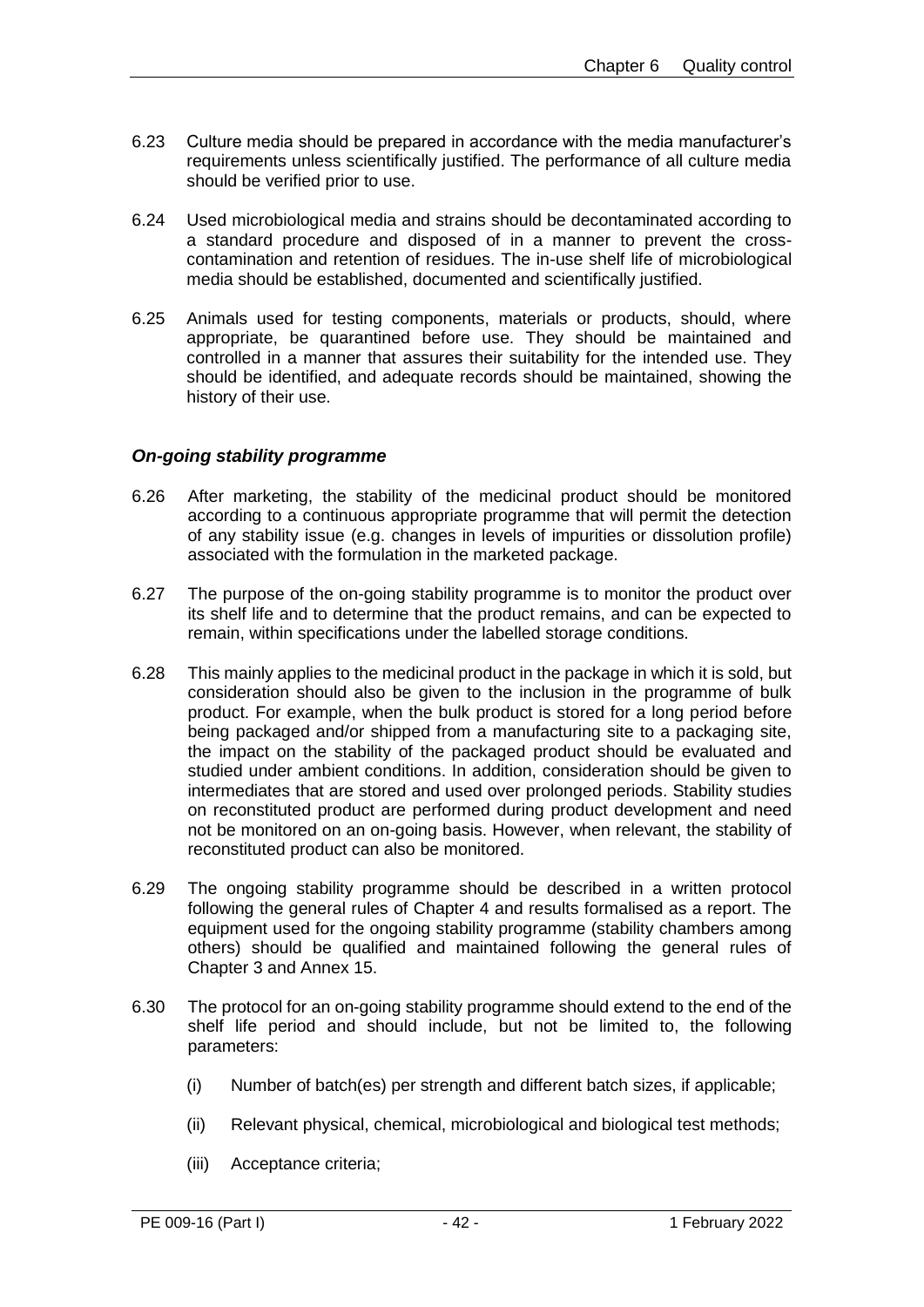- (iv) Reference to test methods;
- (v) Description of the container closure system(s);
- (vi) Testing intervals (time points);
- (vii) Description of the conditions of storage (standardised ICH/VICH conditions for long term testing, consistent with the product labelling, should be used);
- (viii) Other applicable parameters specific to the medicinal product.
- 6.31 The protocol for the on-going stability programme can be different from that of the initial long term stability study as submitted in the Marketing Authorisation dossier provided that this is justified and documented in the protocol (for example the frequency of testing, or when updating to ICH/VICH recommendations).
- 6.32 The number of batches and frequency of testing should provide a sufficient amount of data to allow for trend analysis. Unless otherwise justified, at least one batch per year of product manufactured in every strength and every primary packaging type, if relevant, should be included in the stability programme (unless none are produced during that year). For products where on-going stability monitoring would normally require testing using animals and no appropriate alternative, validated techniques are available, the frequency of testing may take account of a risk-benefit approach. The principle of bracketing and matrixing designs may be applied if scientifically justified in the protocol.
- 6.33 In certain situations, additional batches should be included in the on-going stability programme. For example, an on-going stability study should be conducted after any significant change or significant deviation to the process or package. Any reworking, reprocessing or recovery operation should also be considered for inclusion.
- 6.34 Results of on-going stability studies should be made available to key personnel and, in particular, to the Authorised Person(s). Where on-going stability studies are carried out at a site other than the site of manufacture of the bulk or finished product, there should be a written agreement between the parties concerned. Results of on-going stability studies should be available at the site of manufacture for review by the competent authority.
- 6.35 Out of specification or significant atypical trends should be investigated. Any confirmed out of specification result, or significant negative trend, affecting product batches released on the market should be reported to the relevant competent authorities. The possible impact on batches on the market should be considered in accordance with Chapter 8 of the GMP Guide and in consultation with the relevant competent authorities.
- 6.36 A summary of all the data generated, including any interim conclusions on the programme, should be written and maintained. This summary should be subjected to periodic review.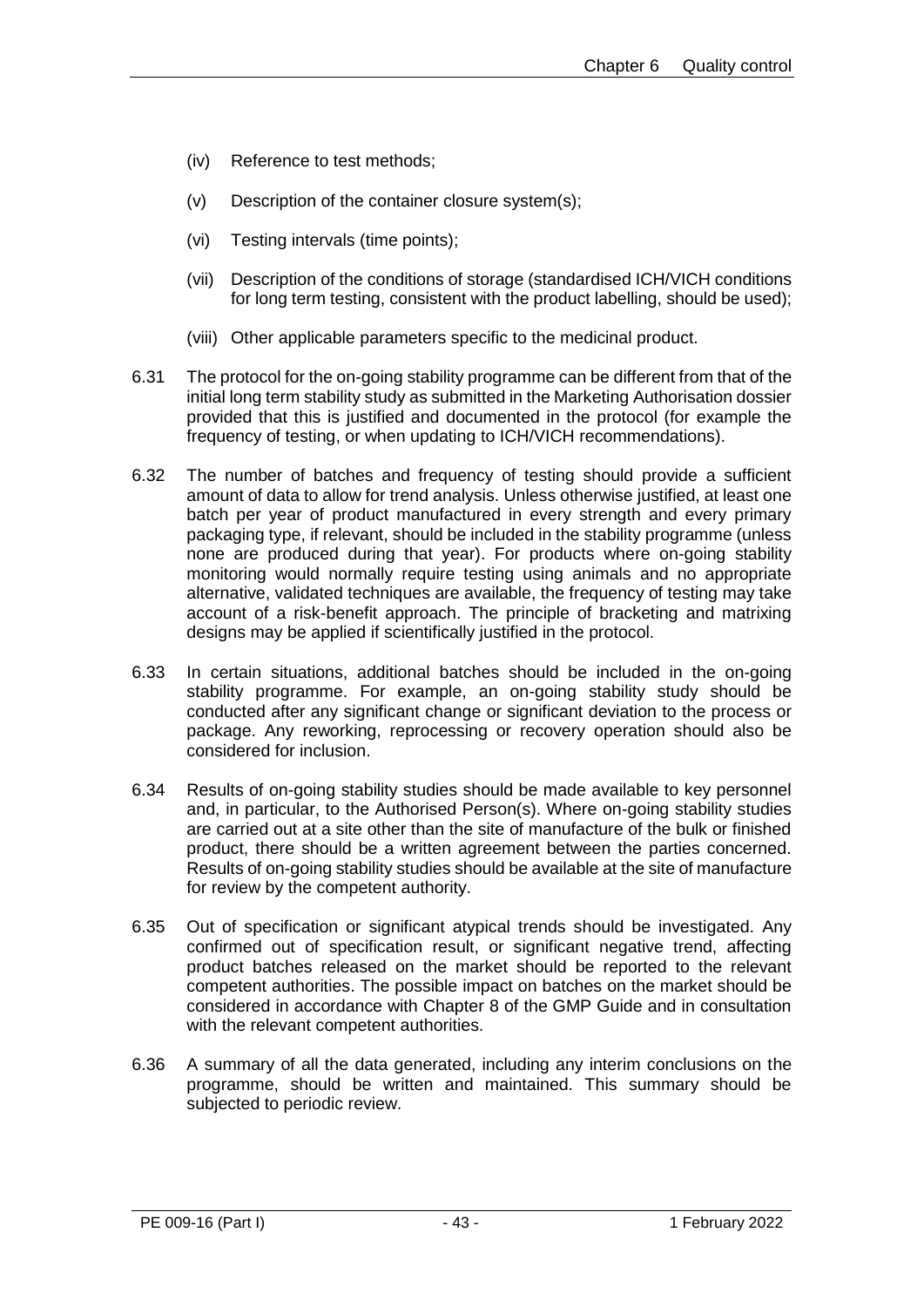#### *Technical transfer of testing methods*

- 6.37 Prior to transferring a test method, the transferring site should verify that the test method(s) comply with those as described in the Marketing Authorisation or the relevant technical dossier. The original validation of the test method(s) should be reviewed to ensure compliance with current ICH/VICH requirements. A gap analysis should be performed and documented to identify any supplementary validation that should be performed, prior to commencing the technical transfer process.
- 6.38 The transfer of testing methods from one laboratory (transferring laboratory) to another laboratory (receiving laboratory) should be described in a detailed protocol.
- 6.39 The transfer protocol should include, but not be limited to, the following parameters:
	- (i) Identification of the testing to be performed and the relevant test method(s) undergoing transfer;
	- (ii) Identification of the additional training requirements;
	- (iii) Identification of standards and samples to be tested;
	- (iv) Identification of any special transport and storage conditions of test items;
	- (v) The acceptance criteria which should be based upon the current validation study of the methodology and with respect to ICH/VICH requirements.
- 6.40 Deviations from the protocol should be investigated prior to closure of the technical transfer process. The technical transfer report should document the comparative outcome of the process and should identify areas requiring further test method revalidation, if applicable.
- 6.41 Where appropriate, specific requirements described in other guidelines should be addressed for the transfer of particular testing methods (e.g. Near Infrared Spectroscopy).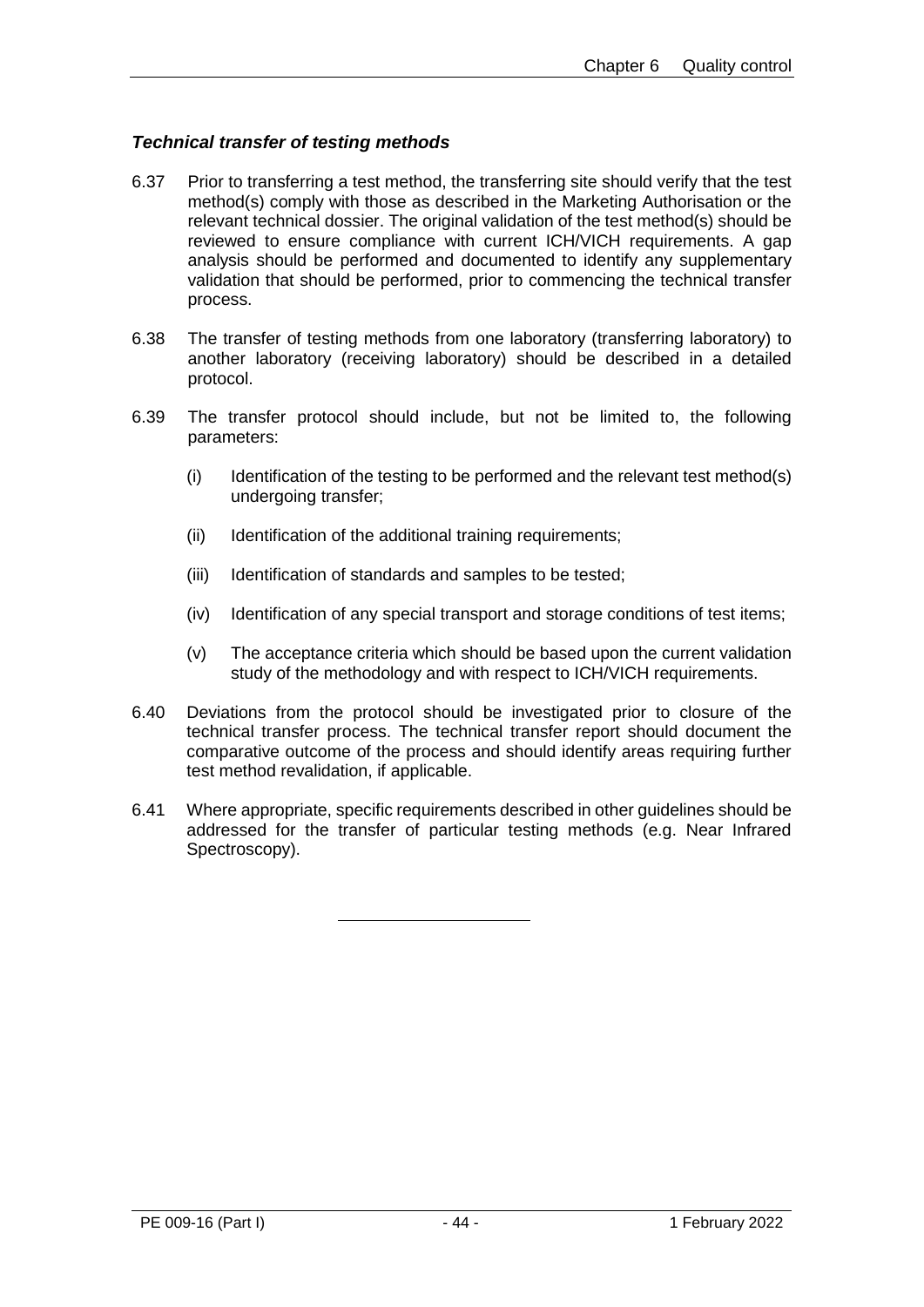## **CHAPTER 7**

## **OUTSOURCED ACTIVITIES**

#### **PRINCIPLE**

Any activity covered by the GMP Guide that is outsourced should be appropriately defined, agreed and controlled in order to avoid misunderstandings which could result in a product or operation of unsatisfactory quality. There must be a written contract between the Contract Giver and the Contract Acceptor which clearly establishes the roles and responsibilities of each party. The Pharmaceutical Quality System of the Contract Giver must clearly state the way that the Authorised Person certifying each batch of product for release exercises his/her full responsibility.

*Note: This Chapter deals with the responsibilities of manufacturers towards the Competent Regulatory Authorities with respect to the granting of marketing and manufacturing authorisations. It is not intended in any way to affect the respective liability of Contract Acceptors and Contract Givers to consumers; this is governed by other provisions of national law.* 

### **GENERAL**

- 7.1 There should be a written contract covering the outsourced activities, the products or operations to which they are related, and any technical arrangements made in connection with it.
- 7.2 All arrangements for the outsourced activities including any proposed changes in technical or other arrangements should be in accordance with regulations in force, and the Marketing Authorisation for the product concerned, where applicable.
- 7.3 Where the Marketing Authorisation holder and the manufacturer are not the same, appropriate arrangements should be in place, taking into account the principles described in this chapter.

## **THE CONTRACT GIVER**

- 7.4 The Pharmaceutical Quality System of the Contract Giver should include the control and review of any outsourced activities. The Contract Giver is ultimately responsible to ensure processes are in place to assure the control of outsourced activities. These processes should incorporate quality risk management principles and notably include:
	- 7.4.1 Prior to outsourcing activities, the Contract Giver is responsible for assessing the legality, suitability and the competence of the Contract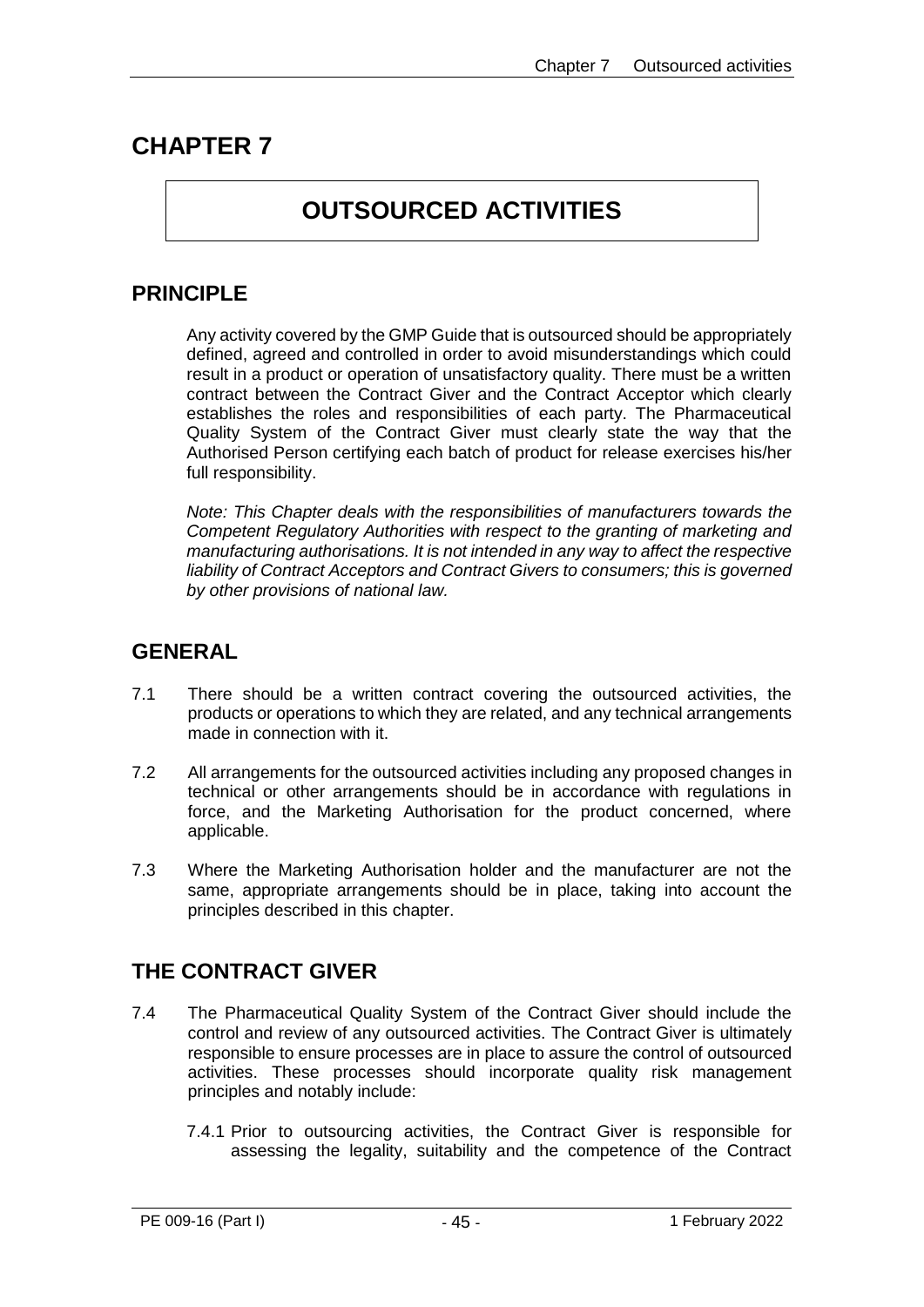Acceptor to carry out successfully the outsourced activities. The Contract Giver is also responsible for ensuring by means of the contract that the principles and guidelines of GMP as interpreted in this Guide are followed;

- 7.4.2 The Contract Giver should provide the Contract Acceptor with all the information and knowledge necessary to carry out the contracted operations correctly in accordance with regulations in force, and the Marketing Authorisation for the product concerned. The Contract Giver should ensure that the Contract Acceptor is fully aware of any problems associated with the product or the work which might pose a hazard to his/her premises, equipment, personnel, other materials or other products;
- 7.4.3 The Contract Giver should monitor and review the performance of the Contract Acceptor and the identification and implementation of any needed improvement.
- 7.5 The Contract Giver should be responsible for reviewing and assessing the records and the results related to the outsourced activities. He/she should also ensure, either by himself/herself, or based on the confirmation of the Contract Acceptor's Authorised Person, that all products and materials delivered to him/her by the Contract Acceptor have been processed in accordance with GMP and the Marketing Authorisation.

## **THE CONTRACT ACCEPTOR**

- 7.6 The Contract Acceptor must be able to carry out satisfactorily the work ordered by the Contract Giver such as having adequate premises, equipment, knowledge, experience, and competent personnel.
- 7.7 The Contract Acceptor should ensure that all products, materials and knowledge delivered to him/her are suitable for their intended purpose.
- 7.8 The Contract Acceptor should not subcontract to a third party any of the work entrusted to him/her under the contract without the Contract Giver's prior evaluation and approval of the arrangements. Arrangements made between the Contract Acceptor and any third party should ensure that information and knowledge, including those from assessments of the suitability of the third party, are made available in the same way as between the original Contract Giver and Contract Acceptor.
- 7.9 The Contract Acceptor should not make unauthorised changes, outside the terms of the Contract, which may adversely affect the quality of the outsourced activities for the Contract Giver.
- 7.10 The Contract Acceptor should understand that outsourced activities, including contract analysis, may be subject to inspection by the competent authorities.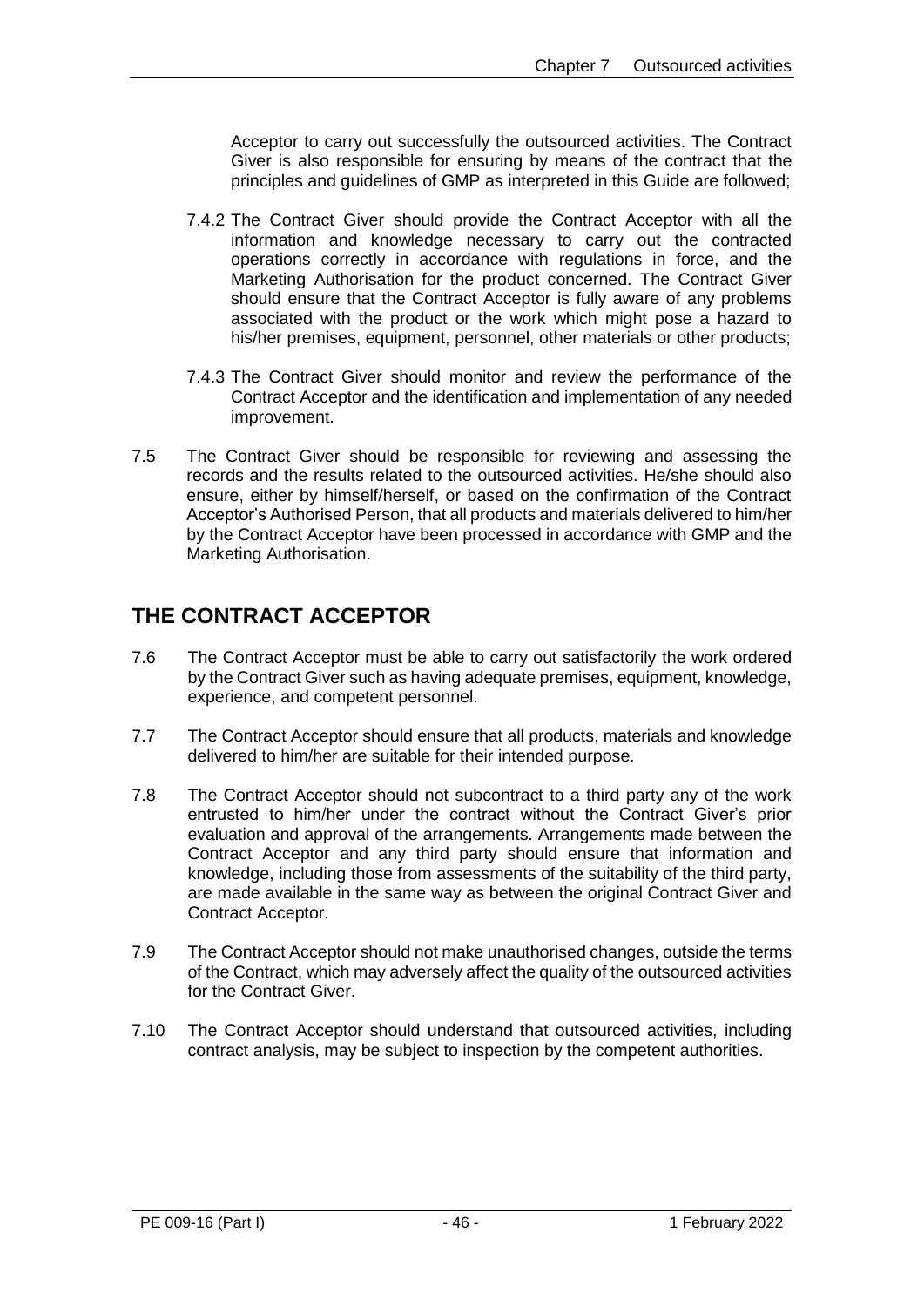## **THE CONTRACT**

- 7.11 A contract should be drawn up between the Contract Giver and the Contract Acceptor which specifies their respective responsibilities and communication processes relating to the outsourced activities. Technical aspects of the contract should be drawn up by competent persons suitably knowledgeable in related outsourced activities and Good Manufacturing Practice. All arrangements for outsourced activities must be in accordance with regulations in force and the Marketing Authorisation for the product concerned and agreed by both parties.
- 7.12 The contract should describe clearly which party to the contract has responsibility for conducting each step of the outsourced activity, e.g. knowledge management, technology transfer, supply chain, subcontracting, quality and purchasing of materials, testing and releasing materials, undertaking production and quality controls (including in-process controls, sampling and analysis).
- 7.13 All records related to the outsourced activities, e.g. manufacturing, analytical and distribution records, and reference samples, should be kept by, or be available to, the Contract Giver. Any records relevant to assessing the quality of a product in the event of complaints or a suspected defect or to investigating in the case of a suspected falsified product must be accessible and specified in the relevant procedures of the Contract Giver.
- 7.14 The contract should permit the Contract Giver to audit outsourced activities, performed by the Contract Acceptor or their mutually agreed subcontractors.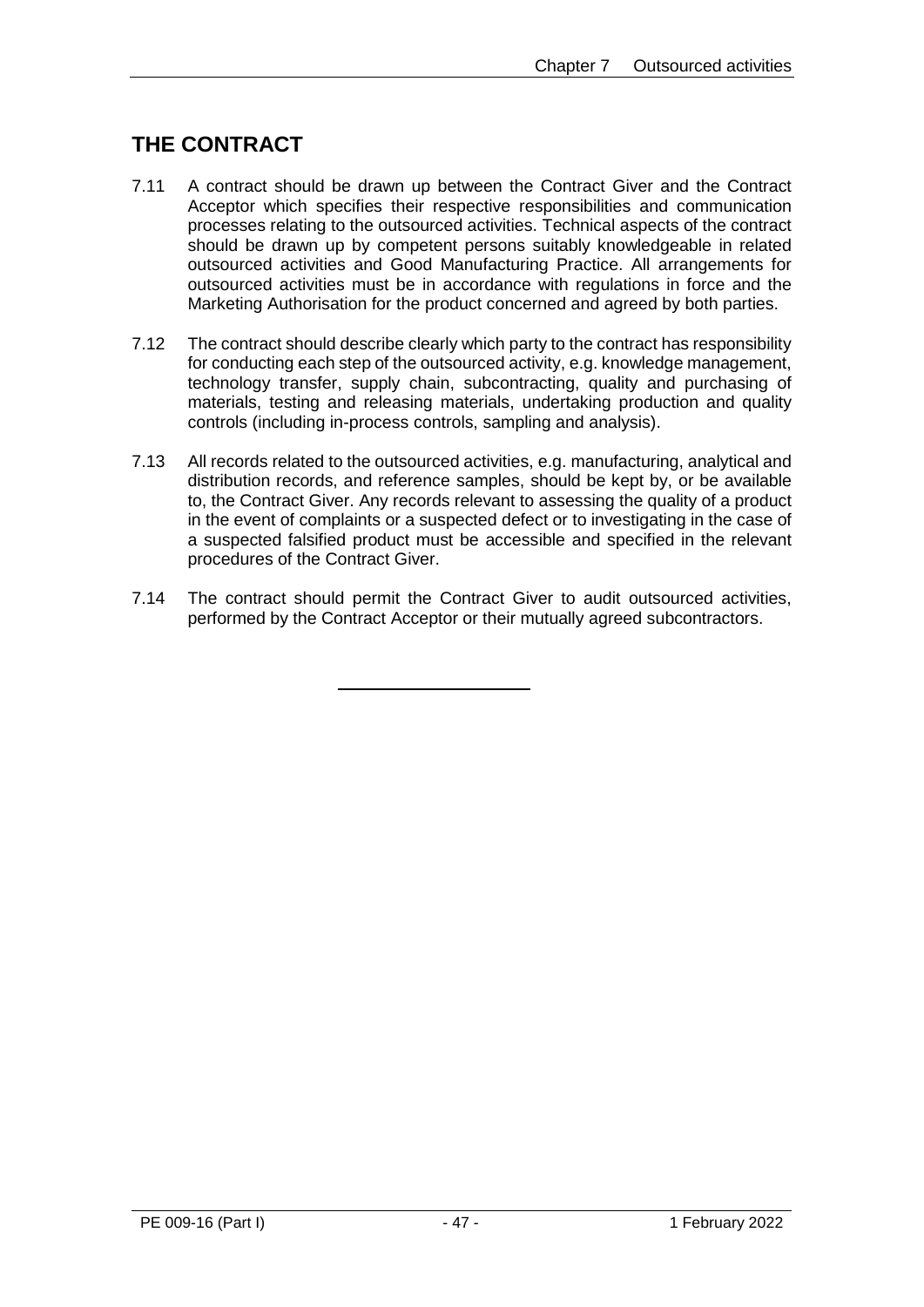## **CHAPTER 8**

## **COMPLAINTS AND PRODUCT RECALL**

### **PRINCIPLE**

In order to protect public and animal health, a system and appropriate procedures should be in place to record, assess, investigate and review complaints including potential quality defects, and if necessary, to effectively and promptly recall medicinal products for human or veterinary use and investigational medicinal products from the distribution network. Quality Risk Management principles should be applied to the investigation and assessment of quality defects and to the decision-making process in relation to product recalls corrective and preventative actions and other risk-reducing actions. Guidance in relation to these principles is provided in Chapter 1.

All concerned Competent Authorities should be informed in a timely manner in case of a confirmed quality defect (faulty manufacture, product deterioration, detection of falsification, non-compliance with the marketing authorisation or product specification file, or any other serious quality problems) with a medicinal or investigational medicinal product which may result in the recall of the product or an abnormal restriction in the supply. In situations where product on the market is found to be non-compliant with the marketing authorisation, there may be a requirement to notify concerned Competent Authorities. Reference should be made to relevant legislative requirements.

In case of outsourced activities, a contract should describe the role and responsibilities of the manufacturer, the marketing authorisation holder and/or sponsor and any other relevant third parties in relation to assessment, decisionmaking, and dissemination of information and implementation of risk-reducing actions relating to a defective product. Guidance in relation to contracts is provided in Chapter 7. Such contracts should also address how to contact those responsible at each party for the management of quality defect and recall issues.

### **PERSONNEL AND ORGANISATION**

- 8.1 Appropriately trained and experienced personnel should be responsible for managing complaint and quality defect investigations and for deciding the measures to be taken to manage any potential risk(s) presented by those issues, including recalls. These persons should be independent of the sales and marketing organisation, unless otherwise justified. If these persons do not include the Authorised Person involved in the certification for release of the concerned batch or batches, the latter should be made formally aware of any investigations, any risk-reducing actions and any recall operations, in a timely manner.
- 8.2 Sufficient trained personnel and resources should be made available for the handling, assessment, investigation and review of complaints and quality defects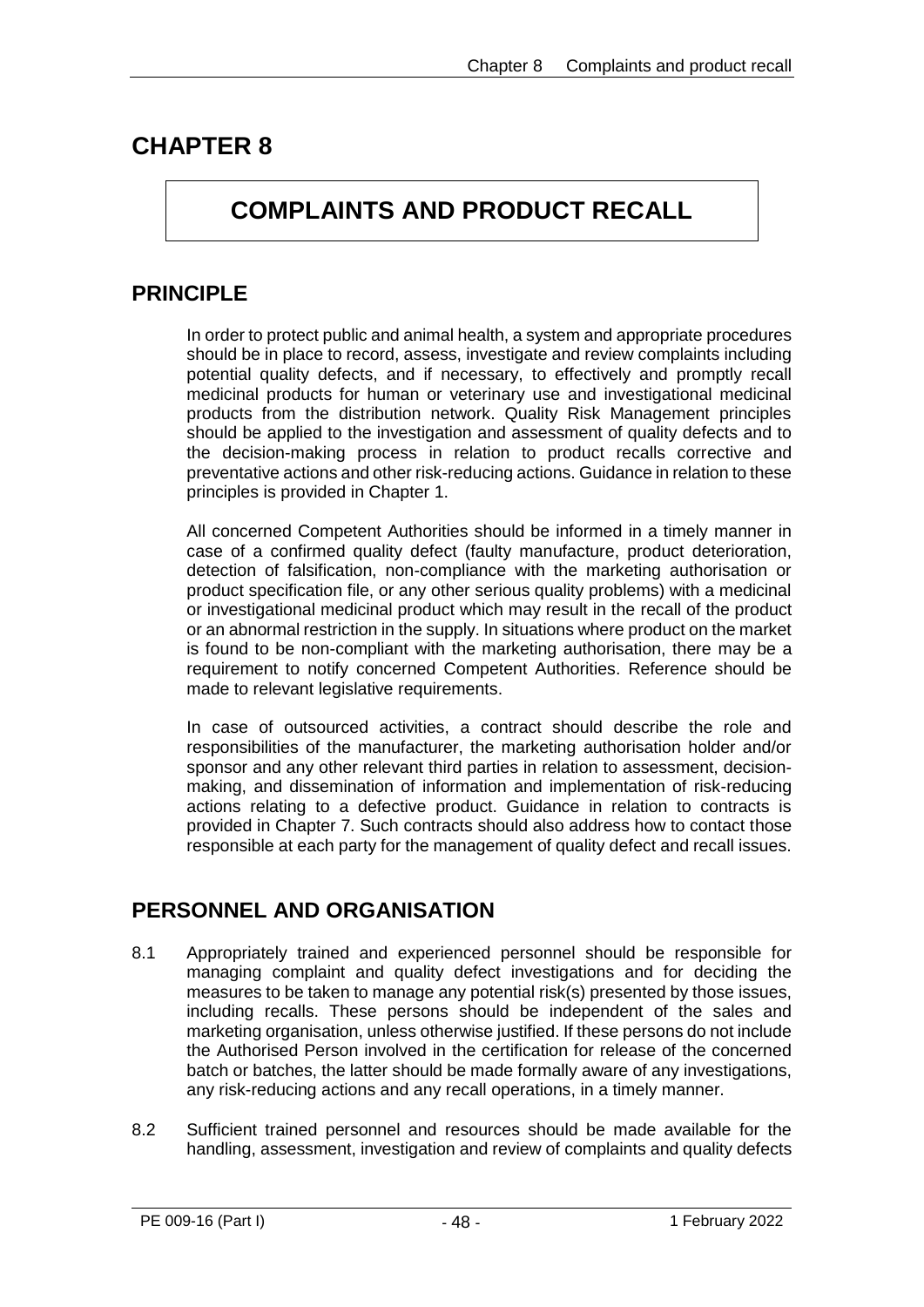and for implementing any risk-reducing actions. Sufficient trained personnel and resources should also be available for the management of interactions with Competent Authorities.

- 8.3 The use of inter-disciplinary teams should be considered, including appropriately trained Quality Management personnel.
- 8.4 In situations in which complaint and quality defect handling is managed centrally within an organisation, the relative roles and responsibilities of the concerned parties should be documented. Central management should not, however, result in delays in the investigation and management of the issue.

#### **PROCEDURES FOR HANDLING AND INVESTIGATING COMPLAINTS INCLUDING POSSIBLE QUALITY DEFECTS**

- 8.5 There should be written procedures describing the actions to be taken upon receipt of a complaint. All complaints should be documented and assessed to establish if they represent a potential quality defect or other issue.
- 8.6 Special attention should be given to establishing whether a complaint or suspected quality defect relates to falsification.
- 8.7 As not all complaints received by a company may represent actual quality defects, complaints which do not indicate a potential quality defect should be documented appropriately and communicated to the relevant group or person responsible for the investigation and management of complaints of that nature, such as suspected adverse events.
- 8.8 There should be procedures in place to facilitate a request to investigate the quality of a batch of a medicinal product in order to support an investigation into a reported suspected adverse event.
- 8.9 When a quality defect investigation is initiated, procedures should be in place to address at least the following:
	- i. The description of the reported quality defect.
	- ii. The determination of the extent of the quality defect. The checking or testing of reference and/or retention samples should be considered as part of this, and in certain cases, a review of the batch production record, the batch certification record and the batch distribution records (especially for temperature-sensitive products) should be performed.
	- iii. The need to request a sample, or the return, of the defective product from the complainant and, where a sample is provided, the need for an appropriate evaluation to be carried out.
	- iv. The assessment of the risk(s) posed by the quality defect, based on the severity and extent of the quality defect.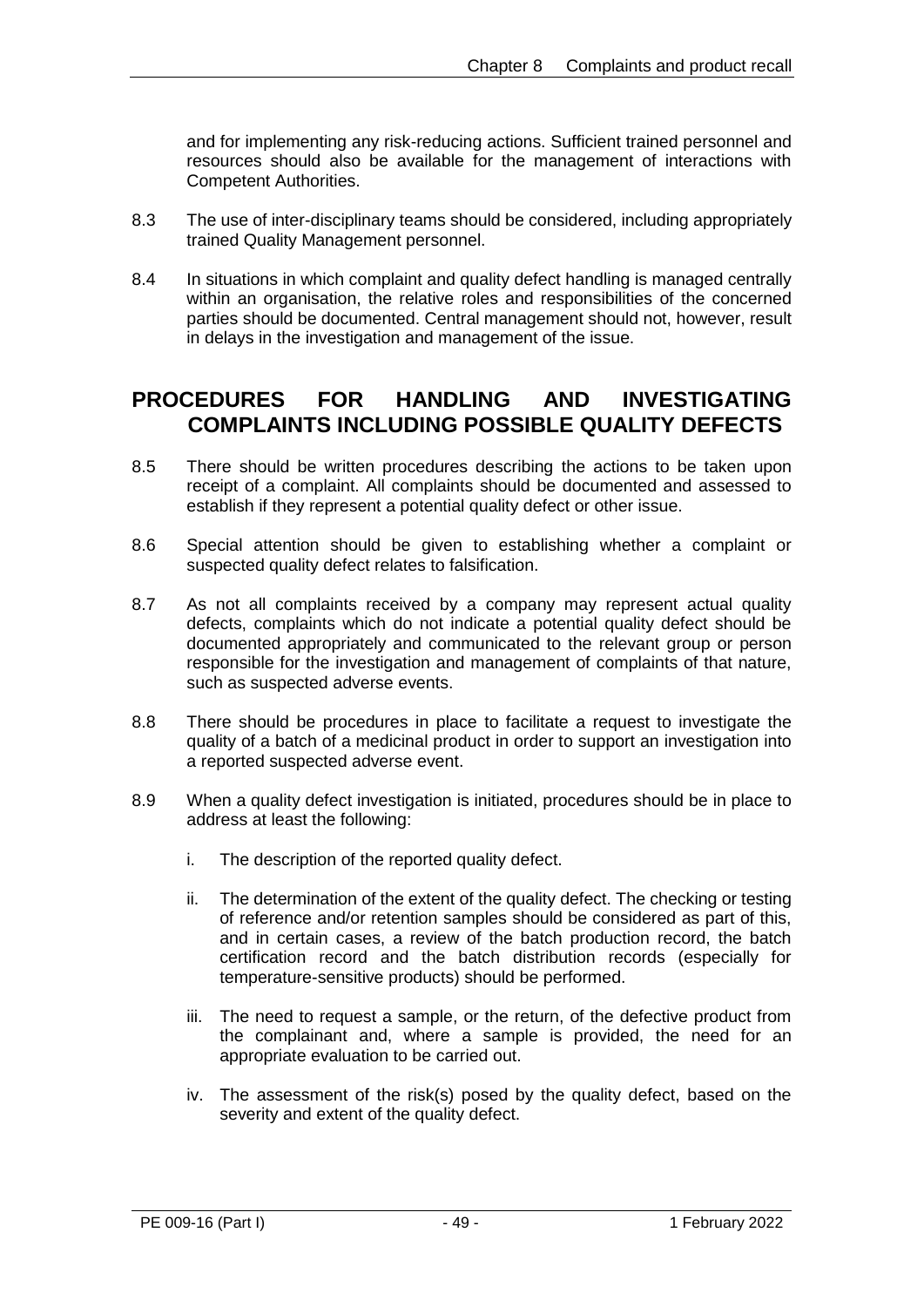- v. The decision-making process that is to be used concerning the potential need for risk-reducing actions to be taken in the distribution network, such as batch or product recalls, or other actions.
- vi. The assessment of the impact that any recall action may have on the availability of the medicinal product to patients/animals in any affected market, and the need to notify the relevant authorities of such impact.
- vii. The internal and external communications that should be made in relation to a quality defect and its investigation.
- viii. The identification of the potential root cause(s) of the quality defect.
- ix. The need for appropriate Corrective and Preventive Actions (CAPAs) to be identified and implemented for the issue, and for the assessment of the effectiveness of those CAPAs.

### **INVESTIGATION AND DECISION-MAKING**

- 8.10 The information reported in relation to possible quality defects should be recorded, including all the original details. The validity and extent of all reported quality defects should be documented and assessed in accordance with Quality Risk Management principles in order to support decisions regarding the degree of investigation and action taken.
- 8.11 If a quality defect is discovered or suspected in a batch, consideration should be given to checking other batches and in some cases other products, in order to determine whether they are also affected. In particular, other batches which may contain portions of the defective batch or defective components should be investigated.
- 8.12 Quality defect investigations should include a review of previous quality defect reports or any other relevant information for any indication of specific or recurring problems requiring attention and possibly further regulatory action.
- 8.13 The decisions that are made during and following quality defect investigations should reflect the level of risk that is presented by the quality defect as well as the seriousness of any non-compliance with respect to the requirements of the marketing authorisation/product specification file or GMP. Such decisions should be timely to ensure that patient and animal safety is maintained, in a way that is commensurate with the level of risk that is presented by those issues.
- 8.14 As comprehensive information on the nature and extent of the quality defect may not always be available at the early stages of an investigation, the decisionmaking processes should still ensure that appropriate risk-reducing actions are taken at an appropriate time-point during such investigations. All the decisions and measures taken as a result of a quality defect should be documented.
- 8.15 Quality defects should be reported in a timely manner by the manufacturer to the marketing authorisation holder/sponsor and all concerned Competent Authorities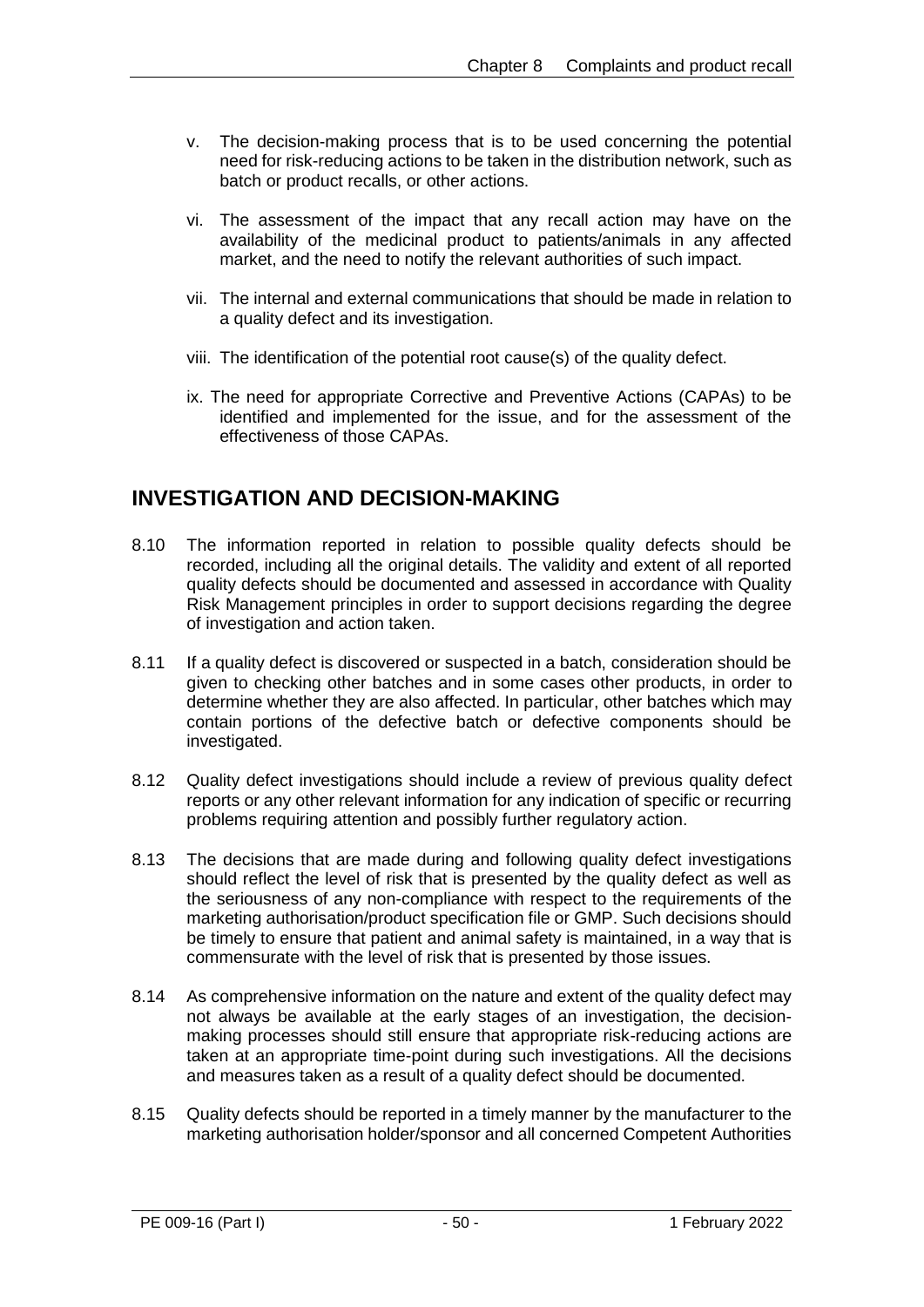in cases where the quality defect may result in the recall of the product or in an abnormal restriction in the supply of the product.

#### **ROOT CAUSE ANALYSIS AND CORRECTIVE AND PREVENTATIVE ACTIONS**

- 8.16 An appropriate level of root cause analysis work should be applied during the investigation of quality defects. In cases where the true root cause(s) of the quality defect cannot be determined, consideration should be given to identifying the most likely root cause(s) and to addressing those.
- 8.17 Where human error is suspected or identified as the cause of a quality defect, this should be formally justified and care should be exercised so as to ensure that process, procedural or system-based errors or problems are not overlooked, if present.
- 8.18 Appropriate CAPAs should be identified and taken in response to a quality defect. The effectiveness of such actions should be monitored and assessed.
- 8.19 Quality defect records should be reviewed and trend analyses should be performed regularly for any indication of specific or recurring problems requiring attention.

#### **PRODUCT RECALLS AND OTHER POTENTIAL RISK-REDUCING ACTIONS**

- 8.20 There should be established written procedures, regularly reviewed and updated when necessary, in order to undertake any recall activity or implement any other risk-reducing actions.
- 8.21 After a product has been placed on the market, any retrieval of it from the distribution network as a result of a quality defect should be regarded and managed as a recall. (This provision does not apply to the retrieval (or return) of samples of the product from the distribution network to facilitate an investigation into a quality defect issue/report.)
- 8.22 Recall operations should be capable of being initiated promptly and at any time. In certain cases recall operations may need to be initiated to protect public or animal health prior to establishing the root cause(s) and full extent of the quality defect
- 8.23 The batch/product distribution records should be readily available to the persons responsible for recalls, and should contain sufficient information on wholesalers and directly supplied customers (with addresses, phone and/or fax numbers inside and outside working hours, batches and amounts delivered), including those for exported products and medical samples.
- 8.24 In the case of investigational medicinal products, all trial sites should be identified and the countries of destination should be indicated. In the case of an investigational medicinal product for which a marketing authorisation has been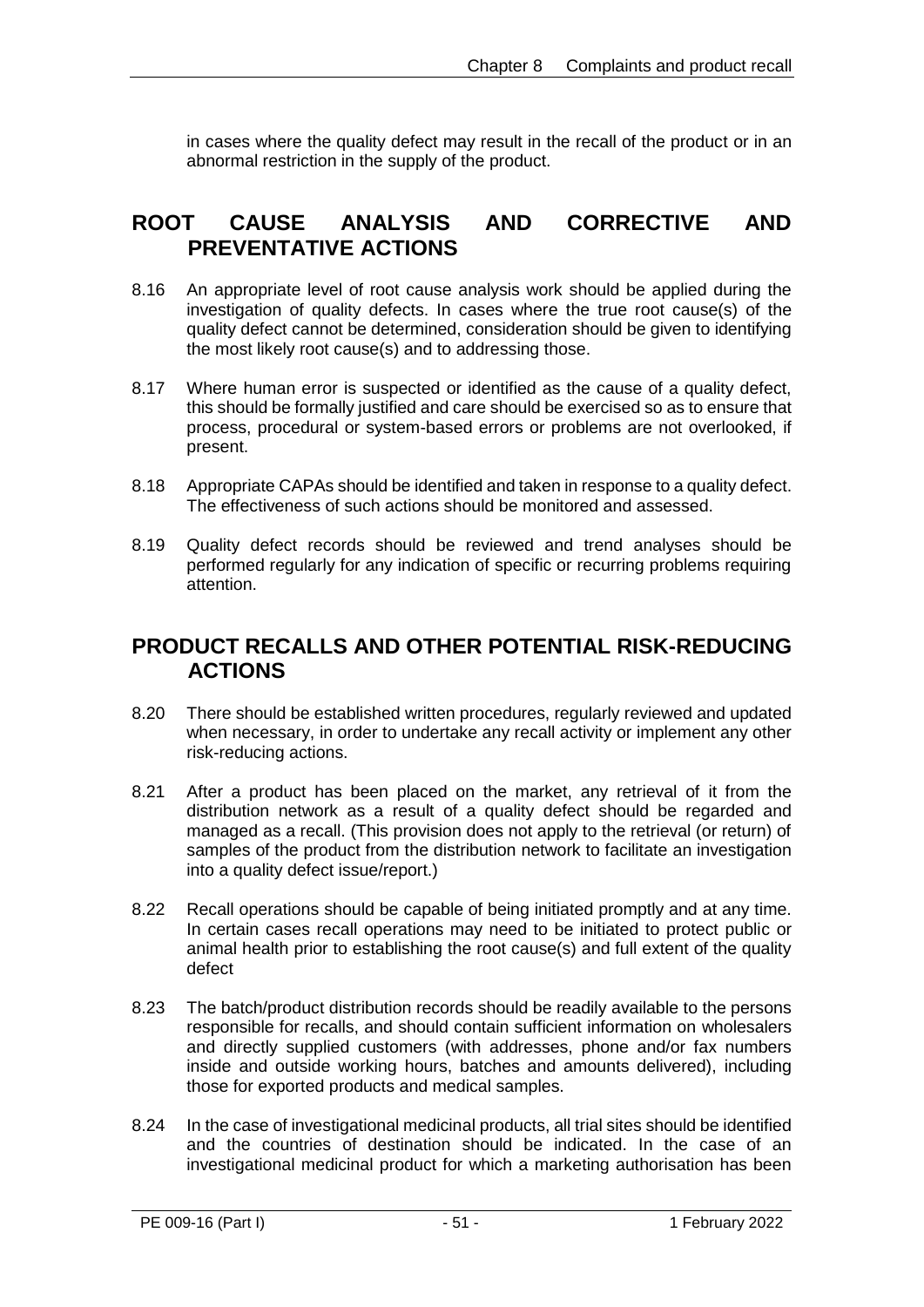issued, the manufacturer of the investigational medicinal product should, in cooperation with the sponsor, inform the marketing authorisation holder of any quality defect that could be related to the authorised medicinal product. The sponsor should implement a procedure for the rapid unblinding of blinded products, where this is necessary for a prompt recall. The sponsor should ensure that the procedure discloses the identity of the blinded product only in so far as is necessary.

- 8.25 Consideration should be given following consultation with the concerned Competent Authorities, as to how far into the distribution network a recall action should extend, taking into account the potential risk to public or animal health and any impact that the proposed recall action may have. The Competent Authorities should also be informed in situations in which no recall action is being proposed for a defective batch because the batch has expired (such as with short shelf-life products.)
- 8.26 All concerned Competent Authorities should be informed in advance in cases where products are intended to be recalled. For very serious issues (i.e. those with the potential to seriously impact upon patient or animal health), rapid riskreducing actions (such as a product recall) may have to be taken in advance of notifying the Competent Authorities. Wherever possible, attempts should be made to agree these in advance of their execution with the concerned Competent **Authorities**
- 8.27 It should also be considered whether the proposed recall action may affect different markets in different ways, and if this is the case, appropriate marketspecific risk-reducing actions should be developed and discussed with the concerned Competent Authorities. Taking account of its therapeutic use the risk of shortage of a medicinal product which has no authorised alternative should be considered before deciding on a risk-reducing action such as a recall. Any decisions not to execute a risk-reducing action which would otherwise be required should be agreed with the Competent Authority in advance.
- 8.28 Recalled products should be identified and stored separately in a secure area while awaiting a decision on their fate. A formal disposition of all recalled batches should be made and documented. The rationale for any decision to rework recalled products should be documented and discussed with the relevant Competent Authority. The extent of shelf-life remaining for any reworked batches that are being considered for placement onto the market should also be considered.
- 8.29 The progress of the recall process should be recorded until closure and a final report issued, including a reconciliation between the delivered and recovered quantities of the concerned products/batches.
- 8.30 The effectiveness of the arrangements in place for recalls should be periodically evaluated to confirm that they remain robust and fit for use. Such evaluations should extend to both within office-hour situations as well as out-of-office hour situations and, when performing such evaluations, consideration should be given as to whether mock-recall actions should be performed. This evaluation should be documented and justified.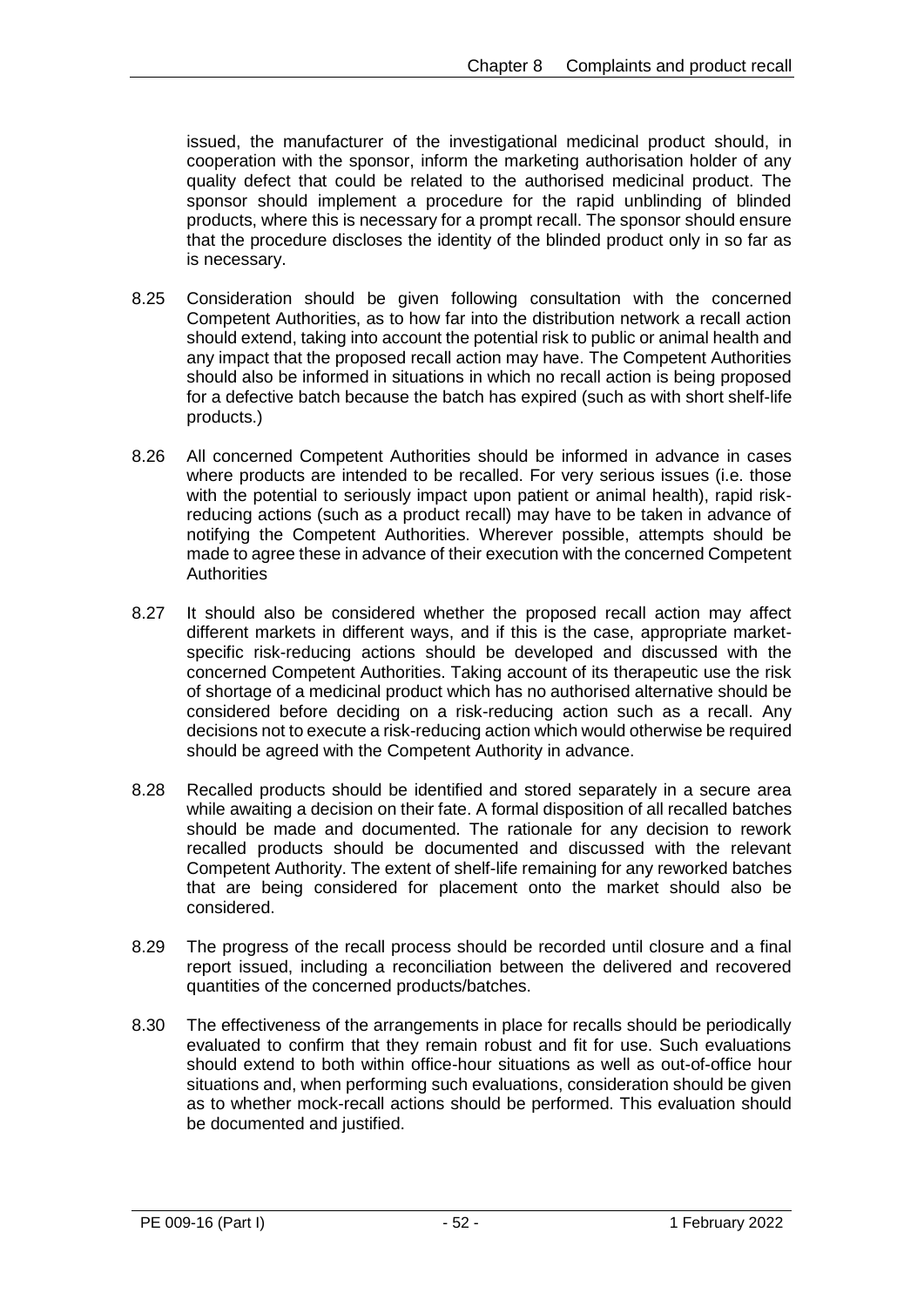8.31 In addition to recalls, there are other potential risk-reducing actions that may be considered in order to manage the risks presented by quality defects. Such actions may include the issuance of cautionary communications to healthcare professionals in relation to their use of a batch that is potentially defective. These should be considered on a case-by-case basis and discussed with the concerned Competent Authorities.